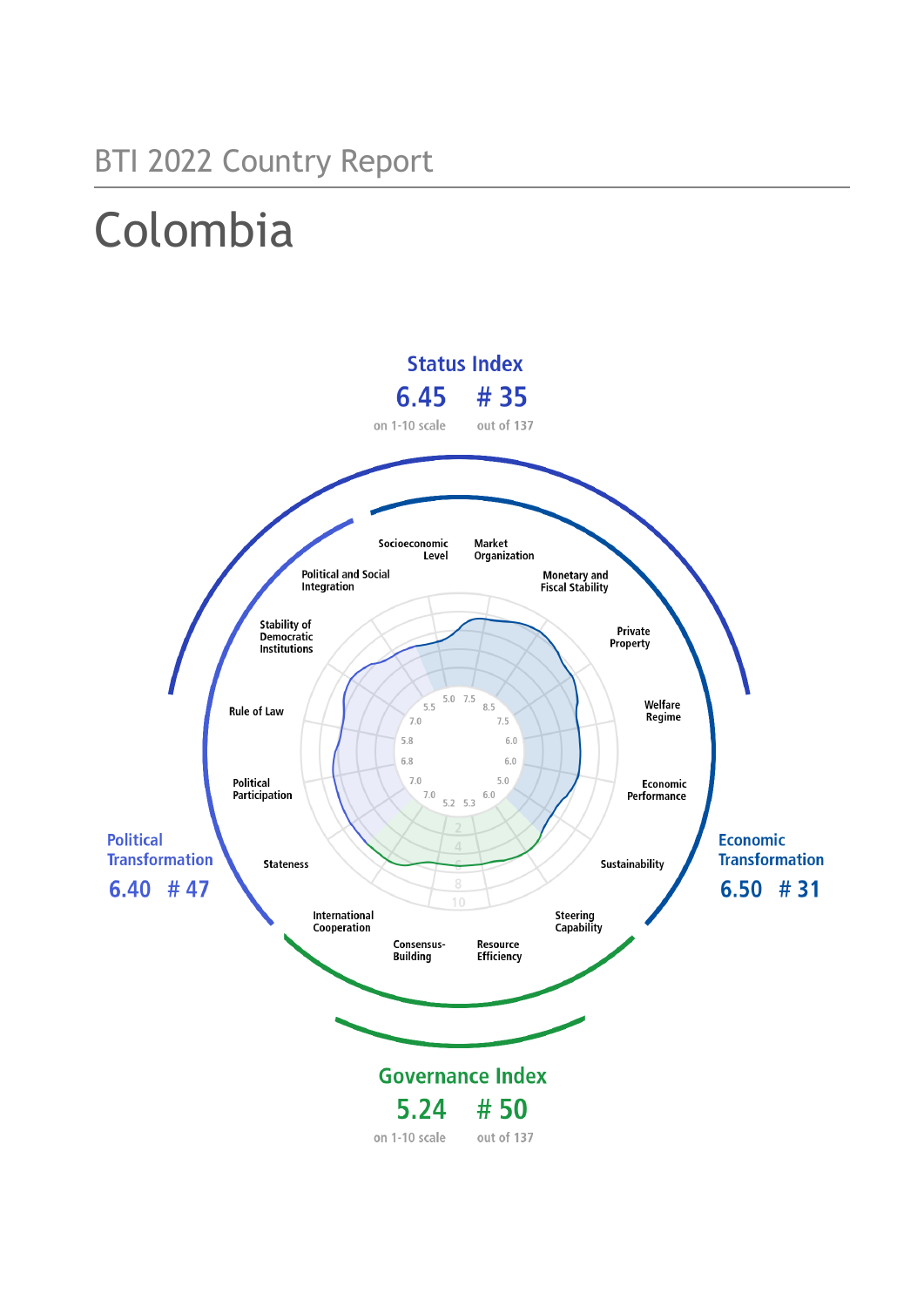This report is part of the **Bertelsmann Stiftung's Transformation Index (BTI) 2022**. It covers the period from February 1, 2019 to January 31, 2021. The BTI assesses the transformation toward democracy and a market economy as well as the quality of governance in 137 countries. More on the BTI at [https://www.bti-project.org.](https://www.bti-project.org/)

Please cite as follows: Bertelsmann Stiftung, BTI 2022 Country Report — Colombia. Gütersloh: Bertelsmann Stiftung, 2022.

This work is licensed under a **Creative Commons Attribution 4.0 International License**.

#### **Contact**

Bertelsmann Stiftung Carl-Bertelsmann-Strasse 256 33111 Gütersloh Germany

**Sabine Donner** Phone +49 5241 81 81501 sabine.donner@bertelsmann-stiftung.de

**Hauke Hartmann** Phone +49 5241 81 81389 hauke.hartmann@bertelsmann-stiftung.de

**Claudia Härterich** Phone +49 5241 81 81263 claudia.haerterich@bertelsmann-stiftung.de

#### **Sabine Steinkamp** Phone +49 5241 81 81507 sabine.steinkamp@bertelsmann-stiftung.de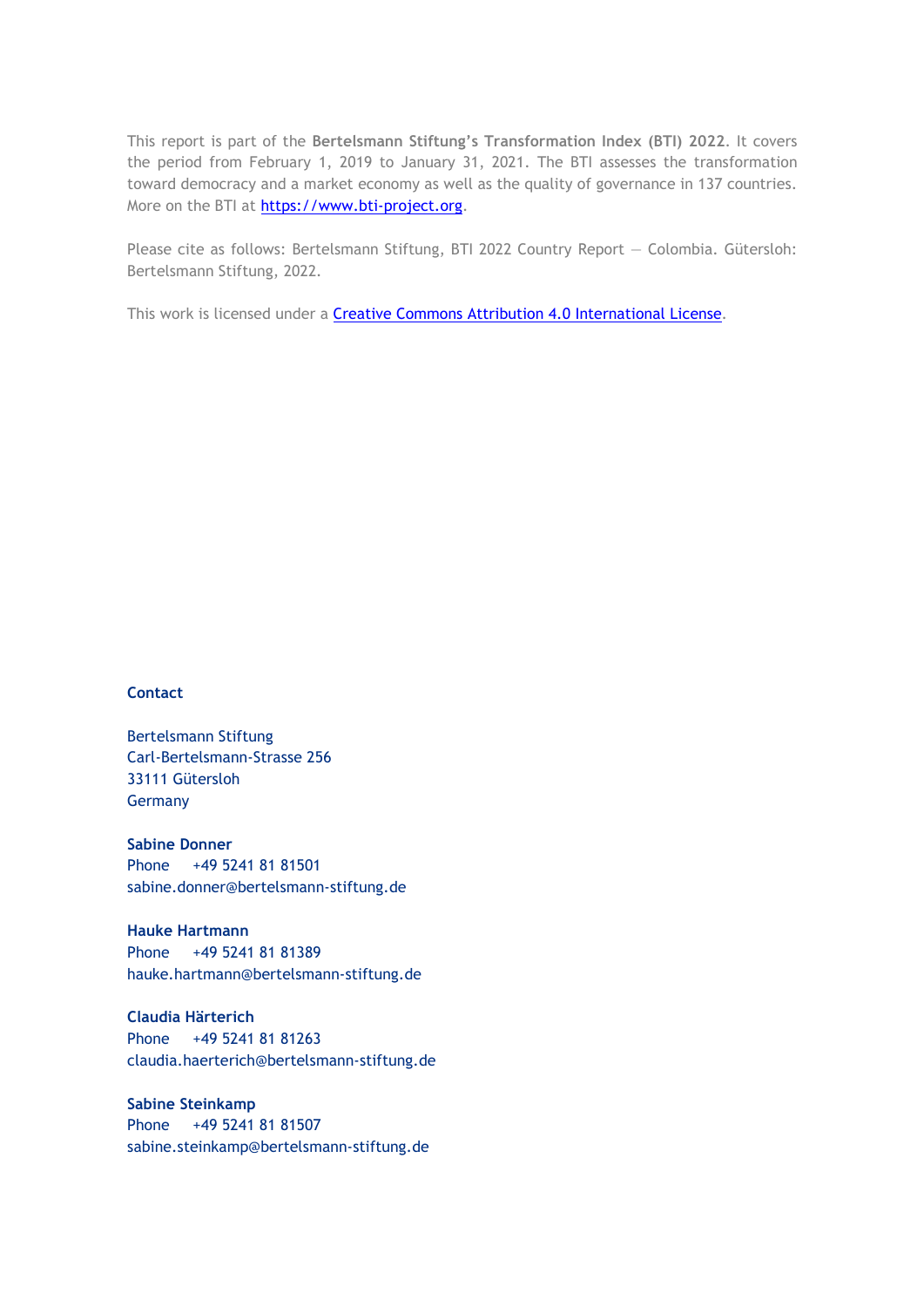#### **Key Indicators**

| Population               | M      | 50.9 | <b>HDI</b>                     | 0.767 | GDP p.c., PPP                | 14565 |
|--------------------------|--------|------|--------------------------------|-------|------------------------------|-------|
| Pop. growth <sup>1</sup> | % p.a. | 1.1  | HDI rank of 189<br>83          |       | Gini Index                   | 51.3  |
| Life expectancy          | vears  | 77.3 | UN Education Index             | 0.682 | $\%$<br>Poverty <sup>3</sup> | 12.7  |
| Urban population %       |        | 81.4 | Gender inequality <sup>2</sup> | 0.428 | Aid per capita               | 17.9  |
|                          |        |      |                                |       |                              |       |

Sources (as of December 2021): The World Bank, World Development Indicators 2021 | UNDP, Human Development Report 2020. Footnotes: (1) Average annual growth rate. (2) Gender Inequality Index (GII). (3) Percentage of population living on less than \$3.20 a day at 2011 international prices.

## Executive Summary

The review period was marked by paradoxical trends and new challenges. The landmark peace agreement in 2016 between the Colombian government and the FARC renders a mixed picture. On the one hand, the accord put an end to a government war with one of the oldest and largest leftwing guerrilla groups, thereby opening new avenues for significant changes in political participation, local development, and transitional justice. On the other hand, violence has not ceased; instead, there has been a reconfiguration of non-state armed actors with a surge of violence in some regions. Human rights advocates, grassroots leaders, and former FARC combatants are the main target of the new wave of violence. A number of public agencies have been deployed in marginalized areas to implement the agreement. Simultaneously, the Duque administration's efforts to alter the cornerstones of the peace deal and the president's lack of commitment have hampered progress in its implementation.

Increasing citizen discontent has been manifested through massive protests. The violent response of the government to heightened social mobilization has highlighted the persistence of police brutality and the lack of guarantees over the right to protest. In the 2019 local elections, there was a noteworthy increase in the diversity of candidates, particularly from grassroots organizations and the political left. Progressive candidates and centrist and left-wing political parties achieved significant success. In contrast, the performance of the right-wing and government party, Centro Democrático, was lackluster. Connected to this, the power of former president, Álvaro Uribe, has declined in the last years. His political project based on hardline security approaches and polarization has lost favor among the population. Decisions of the judiciary regarding criminal investigations involving Uribe have also dealt a major blow to his credibility.

Colombia is committed to the promotion of a political transition in neighboring Venezuela. Diplomatic ties to the regime of President Nicolás Maduro remain broken. Due to the political and economic crisis in Venezuela, at least 1.7 million migrants have crossed the border into Colombia. In early February 2021, President Iván Duque announced an initiative to grant "Temporary Protection Status" to Venezuelan migrants for ten years.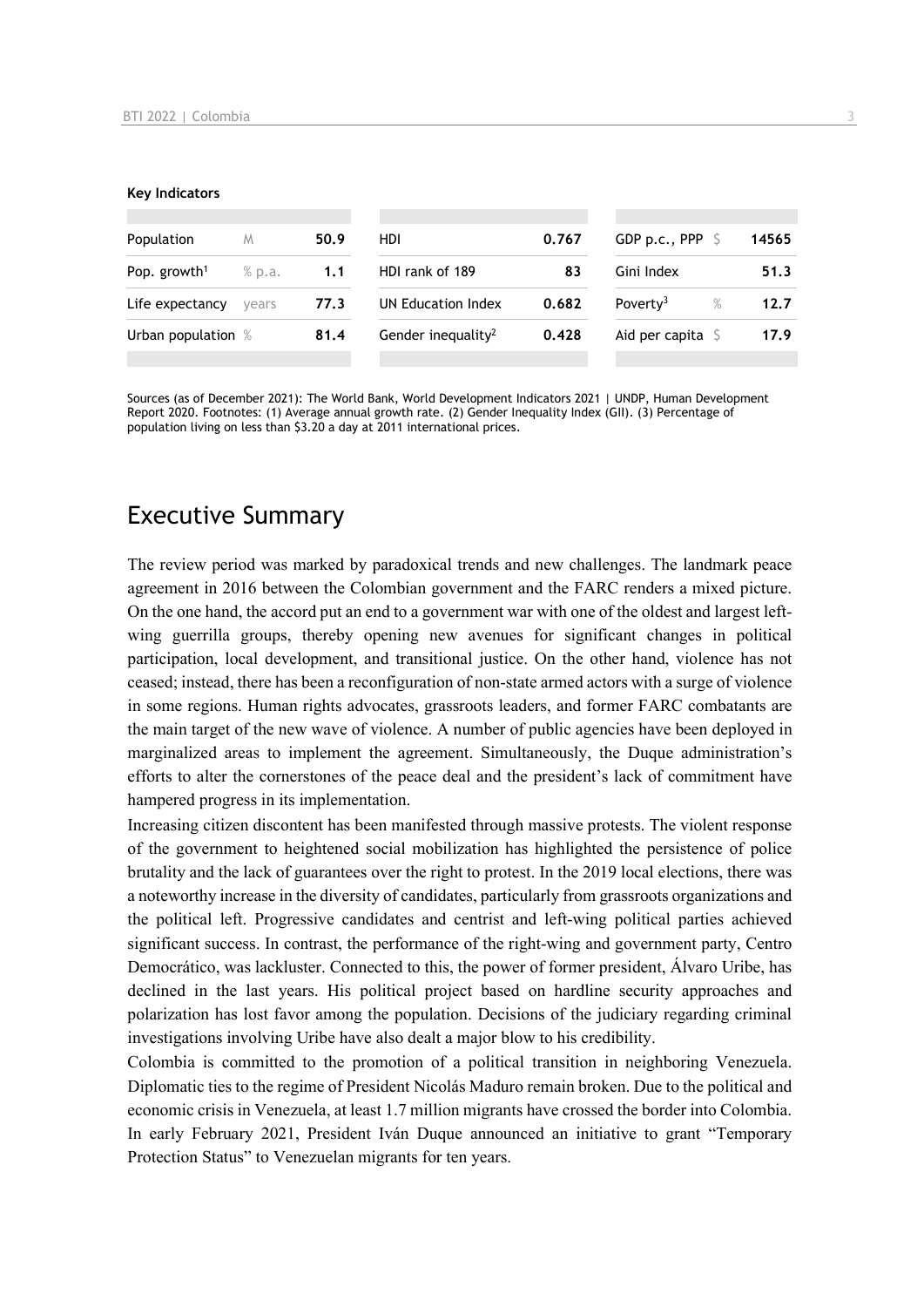The Colombian economy maintained steady levels of growth until 2019. However, there is a high dependence on mineral and oil extraction, significant inequality, and a large informal sector. Progress in poverty reduction and services provision were made despite structural problems in the area of public finances. At the end of 2019, a tax reform was passed in Congress.

The impact of the COVID-19 pandemic on Colombia's political and social transformation has been profound. As of January 31, 2021, Colombia reported a total of 2,077,333 cases and a death toll of 53,284. The Colombian government undertook several measures to mitigate the socioeconomic impacts of the COVID-19 pandemic, including the strengthening of health care infrastructure, deployment of fiscal policy, and expansion of social assistance programs. The pandemic has disrupted the provision of social services, particularly education and access to justice. The economy contracted by approximately 8%. Unemployment reached 15% and it is estimated that six million people were tipped into poverty. The country's debt reached 68.2% of GDP. The coronavirus pandemic has exacerbated long-standing macroeconomic problems, such as the high budget deficit, the large size of the informal sector, significant inequality, and low levels of tax revenue. Vaccination of the population against COVID-19 is scheduled to begin in February 2021, though it is highly unlikely that the majority will be immunized by the end of 2021.

## History and Characteristics of Transformation

Political and social transformation in Colombia has been shaped by the interaction of democratization and marked-oriented reform processes and multiple forms of violence, conflict and inequality. The historical agreement between the Colombian government and the FARC signed in 2016 marks the most recent milestone in Colombia's ongoing endeavors to end violence and build a strong democracy.

The country was lashed by a political conflict known as "La Violencia" between 1948 and 1958. From 1958 to 1974, the political elite of the Liberal and Conservative parties established a system of power alternation known as the "National Front" as a response to the wave of rural political violence. The Revolutionary Armed Forces of Colombia (FARC) guerrilla organization consolidated their presence during those years. Economically, the years between 1958 and the 1980s were characterized by a "soft" protectionist model of economic growth: the importsubstitution industrialization strategy.

Even though the country showed reasonable economic growth and a stable macroeconomic environment during that time, income distribution worsened, the dependency on coffee exports increased, and the success of infant industries did not come to pass. Structural economic reforms began in the late 1980s and were deepened and extended by the liberalization reforms of President César Gaviria (1990 – 1994), whose so-called "apertura," or opening policies, effectively internationalized the country's hitherto fairly isolated market. However, the economy did not grow as fast as expected, and several economic sectors, such as agriculture and manufacturing, were negatively affected by Gaviria's reforms.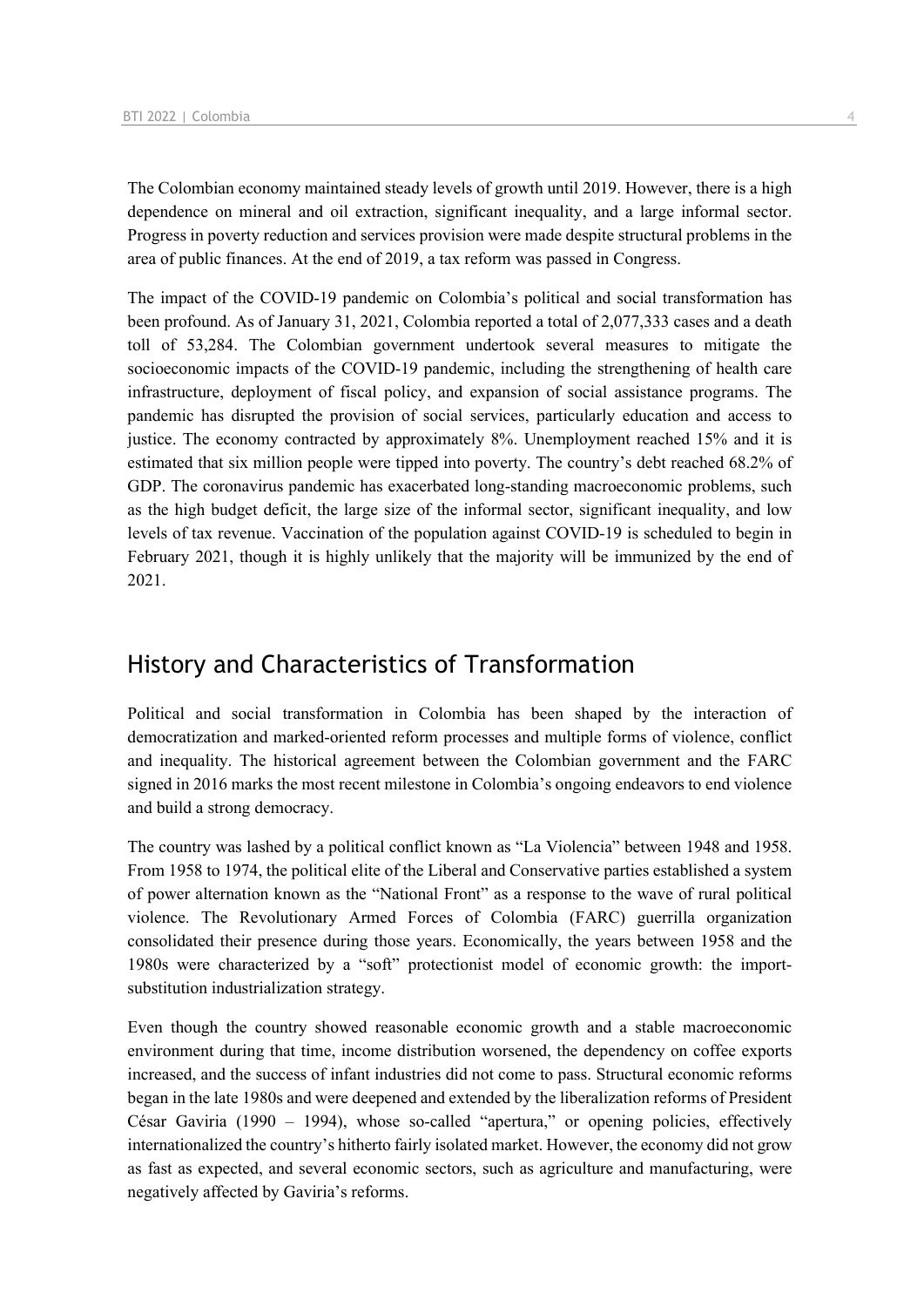Whereas the country's security situation deteriorated during the 1990s due to the emergence of paramilitary groups and the burgeoning illegal drug trade, the 1991 constitution represented a major advance in the process of democratization and political transformation of the country. It created crucial institutions such as the Attorney General's Office, the Constitutional Court, the democratic election of governors, and it spelled out several human rights and proclaimed Colombia as a constitutional state.

In the late 1990s and early 2000s, the Pastrana government (1998 – 2002) conducted an unsuccessful peace process with the FARC, which led to the radicalization of political discourse in the country. Álvaro Uribe  $(2002 - 2010)$ , who was elected president on a strict anti-FARC agenda, reformed the armed forces with financial support from the United States under the Plan Colombia and allowed the army to deliver historical blows to the FARC. Uribe's so-called Democratic Security Policy was aimed at the recovery of territory for the state and the elimination of illegal armed actors. Economically, GDP grew at an average of 3.7% between 2003 and 2008, and foreign direct investment was made a centerpiece of the country's economic strategy.

Juan Manuel Santos  $(2010 - 2018)$  embarked on a new attempt at a peace process with the FARC in 2012. The process ended with the final peace agreement ratified by Congress and the international recognition of the president's commitment to peace by awarding him the Nobel Peace Prize, both in December 2016. The accord implementation has been a matter of contestation in Colombia politics. The discontent with the terms of the agreement and a context of growing polarization led to the election of Iván Duque as president in 2018. The transitional phase has been characterized by the efforts of the government to change the deal and slow down its implementation vis-à-vis the changes and new opportunities that the peace process brought about. The agreement led to the emergence of some pockets of peace but failed to prompt structural transformation. Whereas homicide rates have steadily declined over the last years, there has been a surge of violence in some areas of the country. There is a plethora of illegal armed actors, including left-wing guerrillas, successor paramilitary groups and organized crime groups.

While Colombia has made important advances in efforts to end the political violence and strengthen democracy, issues such as sustainable growth, inequality, poverty and corruption have remained major challenges.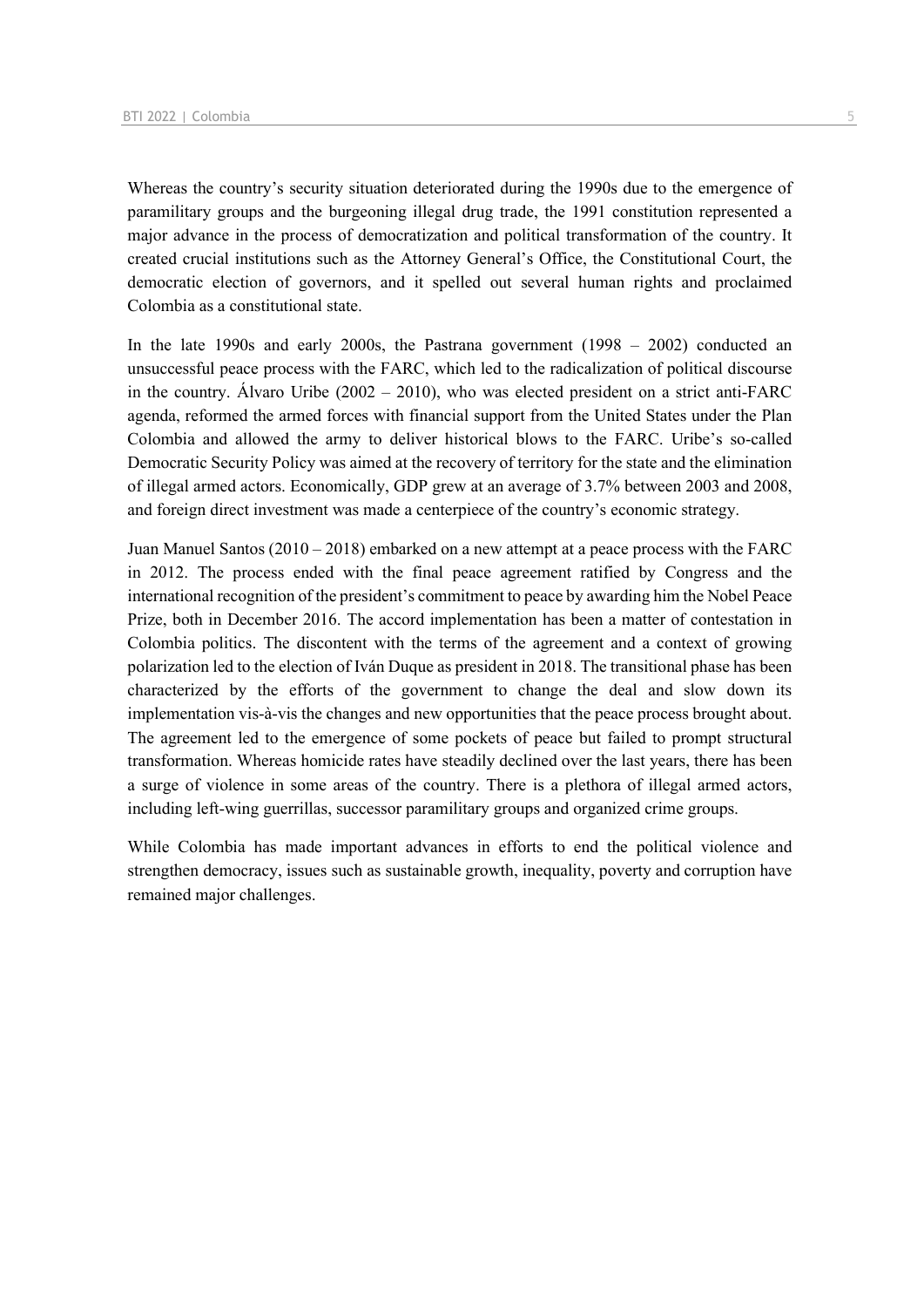The BTI combines text analysis and numerical assessments. The score for each question is provided below its respective title. The scale ranges from 1 (worst) to 10 (best).

## Transformation Status

## I. Political Transformation

#### **1 | Stateness**

The state's monopoly on the use of force remains an incomplete task. The Colombian state coexists in its territory with several non-state armed actors. The constellation of non-state armed actors active on the ground encompasses rebel forces such as the Ejército de Liberación Nacional (ELN), the Ejército de Liberación Popular (EPL), both dissidents and rearmed factions of the demobilized FARC, and right-wing paramilitary successor groups and organized crime organizations.

Colombian governments have strived to weaken the power of guerrillas, paramilitary groups, and other illegal actors during previous decades. The 2016 peace accord with the FARC put an end to a five-decade war against the largest armed group. However, the accord's promise of ushering in a new phase of peace has not been fulfilled. Under the presidency of Iván Duque (2018 – 2022), the agreement's implementation has been challenged and weakened. Violence persists in several areas of the country, particularly in zones formerly controlled by the FARC and where coca crops and illegal mining occur.

From a national perspective, violence has followed a downward trend since 2008. In 2019, the country had a homicide rate of 25.4 homicides per 100,000 inhabitants. The rate further decreased in 2020, falling to 23.9, the lowest the country has reported since 1974. However, the picture from a subnational level renders a mixed result. Whereas violence in urban centers and a few war-torn areas has declined, regions historically affected by armed conflict have witnessed heightened violence. The average homicide rate in the 170 municipalities prioritized for the implementation of the peace accord is far above the average of the rest of the country (54.6 vs. 20 in 2019).

Competition among non-state armed groups for the control of resources and territory is one source of violence. Violence is also wielded by local stakeholders opposing the implementation of the peace accord and grassroots social mobilization. Social

#### **Question** Score

Monopoly on the use of force 6 $\frac{22}{10}$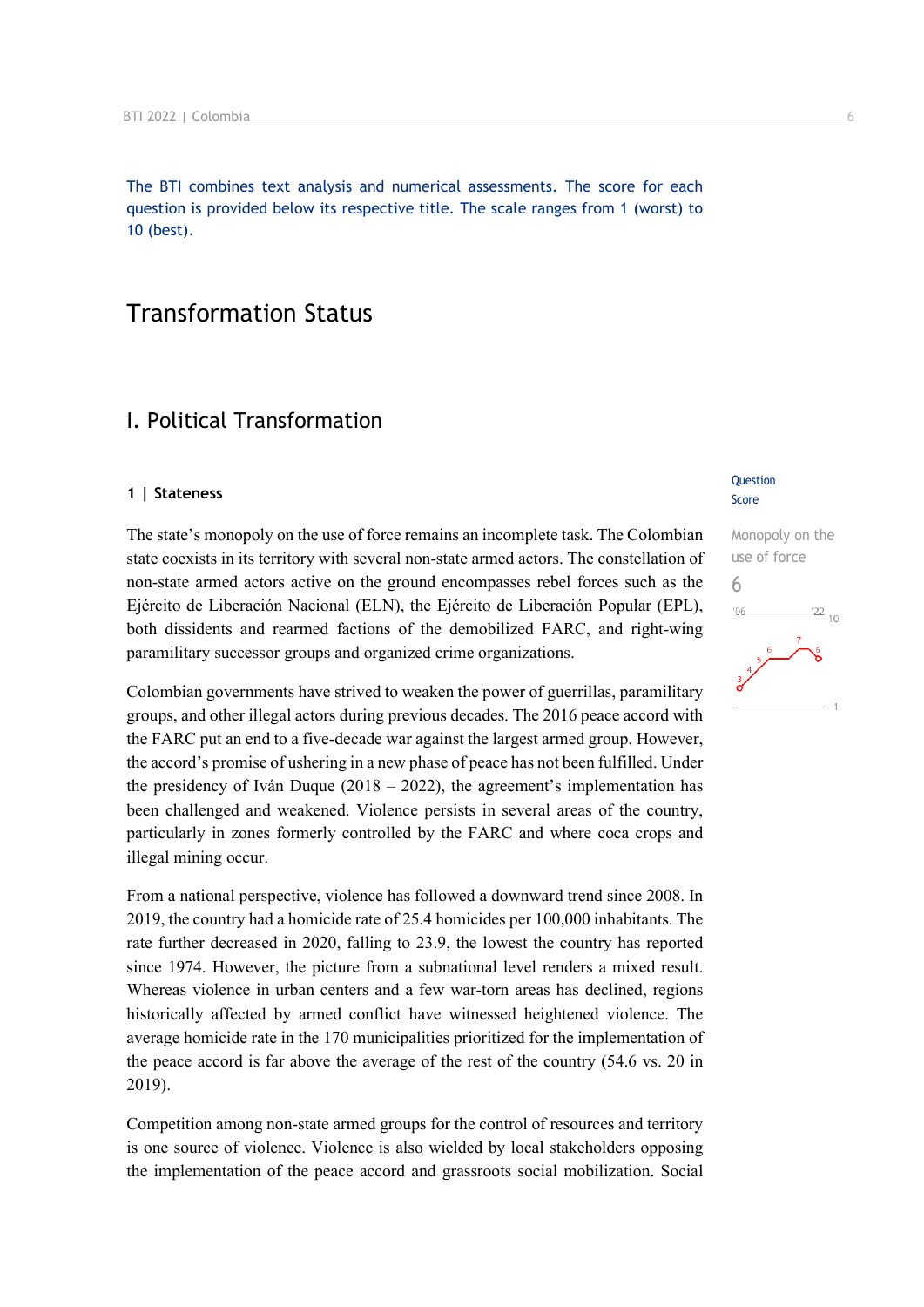leaders and human rights defenders have become the main victims of targeted violence. According to INDEPAZ, there were 279 and 310 assassinations of social leaders in 2019 and 2020, respectively. Selective killings have likewise endangered the life of former FARC combatants. 77 ex-combatants were murdered in 2019 and 64 in 2020. In addition, there has been a surge in massacres, defined as the killing of three or more people in a single incident. Data from the UN and INDEPAZ report that 36 massacres were perpetrated in 2019 and 91 in 2020.

Most citizens acknowledge the nation-state's legitimacy. The Colombian constitution enshrines equal rights (civil, political, social, and collective ones) to every citizen regardless of their race, religion, gender, or political beliefs. Although citizenship is formally granted, populations in rural and urban peripheries, indigenous, Afro-Colombians, and peasants do not enjoy substantive citizenship, as they lack the material means to realize their rights and have been neglected by the state. Due to the gap between the law and the real materialization of rights, the Constitutional Court has often intervened to compel the state to implement the required policies. Non-state armed actors are the source of rule and governance provision in some rural and urban marginalized areas.

The arrival of a significant number of Venezuelan immigrants, amounting to around 1.7 million people, has led to a humanitarian crisis and strained the capabilities of the Colombian state to provide assistance. The increase in the demand for public services and employment in the contexts of already limited resources and infrastructure have led to rising tensions and sparked xenophobic attacks in recent years. In August 2019, the Colombian government enacted a decree granting citizenship to 24,000 children born to Venezuelan migrants in the territory since 2015. In February 2021, President Iván Duque announced an initiative to grant "Temporary Protected Status" to Venezuelan migrants for ten years.

Freedom of religion is a constitutionally protected right. The law protects individuals from discrimination based on religious beliefs and practices. The 1991 constitution defines the Colombian state as secular. Nevertheless, the Roman Catholic Church holds formal and informal privileged status.

There is no noteworthy intervention of religious dogmas in political institutions or public policy design. However, progressive rulings made by the Constitutional Court on issues such as abortion, same-sex marriage, and same-sex adoption has prompted the mobilization of political movements based on a conservative agenda and has stimulated an increase in the participation of Christian Evangelical churches in electoral politics. Opposition to "gender ideology" has gained visibility in political debate.



No interference of religious dogmas 8 $\frac{22}{10}$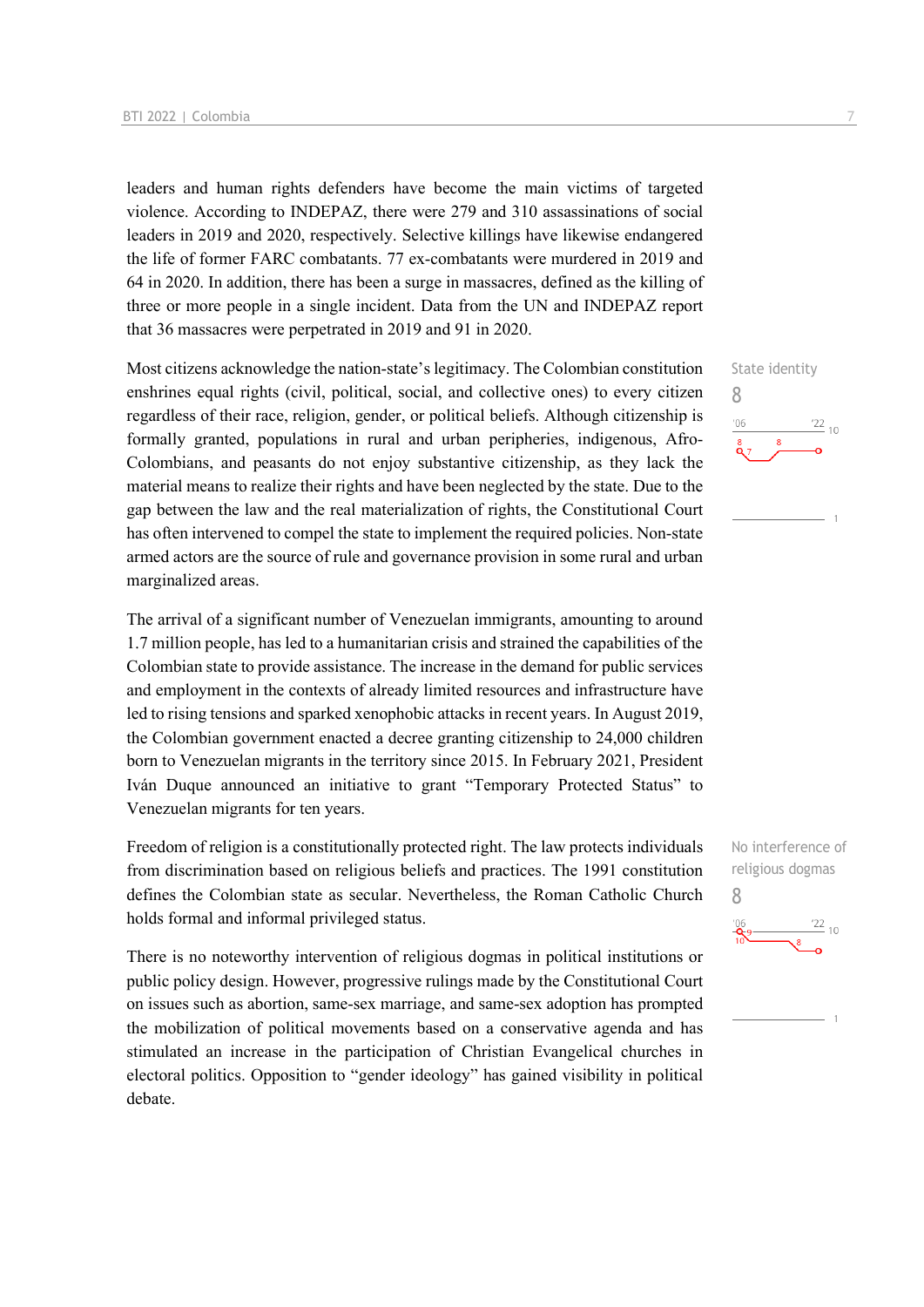The state has engaged in the expansion and strengthening of basic administrative structures. Yet large swaths of territory remain without access to public services provision in an efficient and reliable fashion. Corruption, gaps in basic infrastructure, the impact of the armed conflict, and lack of technical skills and personnel affect state capacity. In Colombia, the state's functions and activities are decentralized to a significant extent. Municipalities are responsible for delivering crucial services such as water supply, basic health, and education.

The Colombian state has a limited capacity to raise fiscal revenue. Tax revenue was only around 18% in 2018, according to the OECD. Colombia obtained a score of 5 out of 10 in the Access to Effective Justice Index 2017. According to the national statistics department data for 2019, 87% of households have access to water and 74.4% to sewage systems. Approximately 96% of Colombians are included in the national social security health system. Despite progress toward universal health coverage and the fact that most of the population is formally insured, a significant segment still lacks material access to health services. The Ministry of National Education reported an enrollment rate of 96.41% for primary and secondary levels in 2017.

To improve the infrastructure and facilitate connectivity throughout the territory, the government committed to the Four Generation (4G) road program. As of December 2020, the national infrastructure agency reported an average progress of 46%. The completion of seven of the 30 planned roads is projected to be 2021.

The COVID-19 pandemic disrupted the provision of public services such as education, justice, and health care. Schools and universities were closed between March and July 2020 as part of the measures to contain the spread of the virus. These closures affected 12,842,249 students, according to UNESCO. In August 2020, educational institutions were allowed to gradually reopen based on a hybrid scheme combining in-person and distance learning. As of January 2021, schools are supposed to continue operating under this modality. In reality, however, many schools had not managed to successfully implement the new scheme. Additionally, a dramatic increase of COVID-19 cases prompted new school closures.

The COVID-19 pandemic obstructed the functioning of the legal system, affecting access to justice. The judiciary suspended the terms of legal proceedings, with the exception of criminal law, court hearings, and administrative processes from March to July 2020. Exempted from the suspension were fundamental functions such as the constitutional examination of decrees and administrative acts enacted as part of the state of emergency, as well as tutela (a constitutional complaint for the urgent protection of fundamental rights) and habeas corpus actions. To mitigate the pandemic's negative impact, the judicial sector turned to remote working and use of technology. In general, migration to online platforms for delivering public services

administration

 $\frac{22}{10}$ 

Basic

6 $106$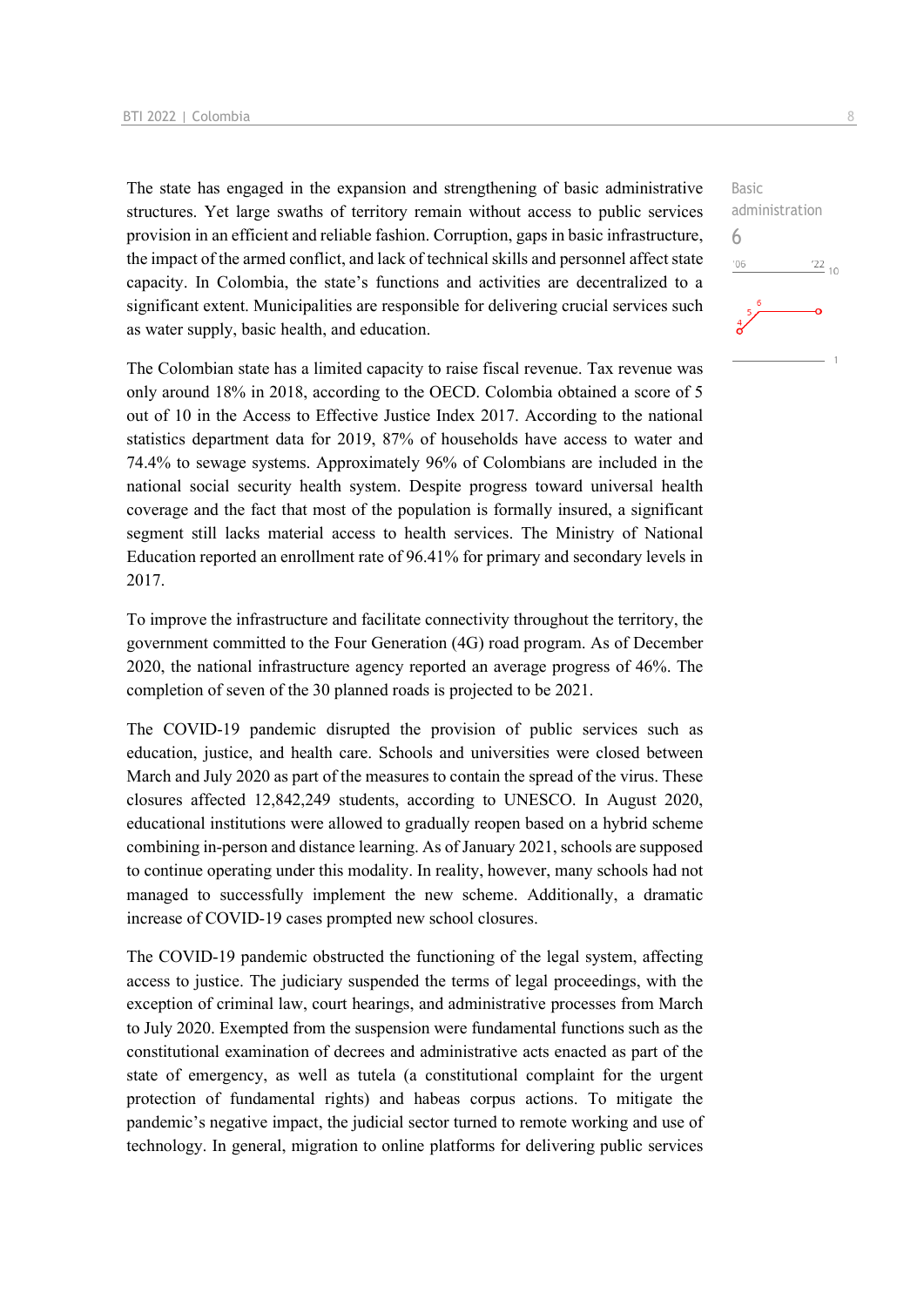has intensified the digital divide and created new barriers to access, affecting the rights of the most vulnerable populations in rural and urban areas.

The COVID-19 pandemic has strained the Colombian health care system's capacity and slowed health services provision. The use of telecare and homecare has enabled the continuity of primary health care. The operating capacity of health facilities has been expanded since the beginning of the pandemic. The Ministry of Health and Social Protection reported an increase of 120% in the number of intensive care units (ICU) between March 2020 and January 2021.

#### **2 | Political Participation**

Democratic elections are held regularly at the national and subnational levels. Universal suffrage with secret balloting is ensured, several parties with diverse platforms field candidates, and political posts are filled according to election outcomes. Nonetheless, fraud, violence, vote-buying, opaque campaign financing and candidate-selection mechanisms, and lack of enforcement of electoral laws continue to affect the fairness of elections and the quality of democracy.

Local and regional elections were held in 2019. For these elections, the electoral observation mission (MOE) registered 107 attacks on candidates and social and grassroots leaders, including 34 murders. Furthermore, the MOE received 2,613 reports of irregularities related to voter constraint, corruption, illegal propaganda, and public servants' political interference.

During the review period, a scandal arose in connection to the alleged links between the electoral campaign of the current president, Iván Duque, and the drug-trafficker Jose Guillermo Hernández, known as Ñeñe. The recording of calls between Hernández and members of Duque's campaign revealed the existence of a votebuying scheme financed with drug money. Prosecutors have not taken any significant action on this case to date.

Congress discussed and approved a major reform to electoral legislation. The new law was passed in December 2020 and will come into effect after presidential approval and Constitutional Court review. The law establishes a gender-parity system for candidate lists, thereby improving on the previous women's quota of 30%. Likewise, the electoral code includes provisions regarding the implementation of electronic voting, electoral census updates, and information management.

Due to the COVID-19 pandemic, local elections for community action committees (Juntas de Acción Comunal in Spanish) were postponed to 2021.

Free and fair elections

 $\frac{22}{10}$ 

7

 $-06$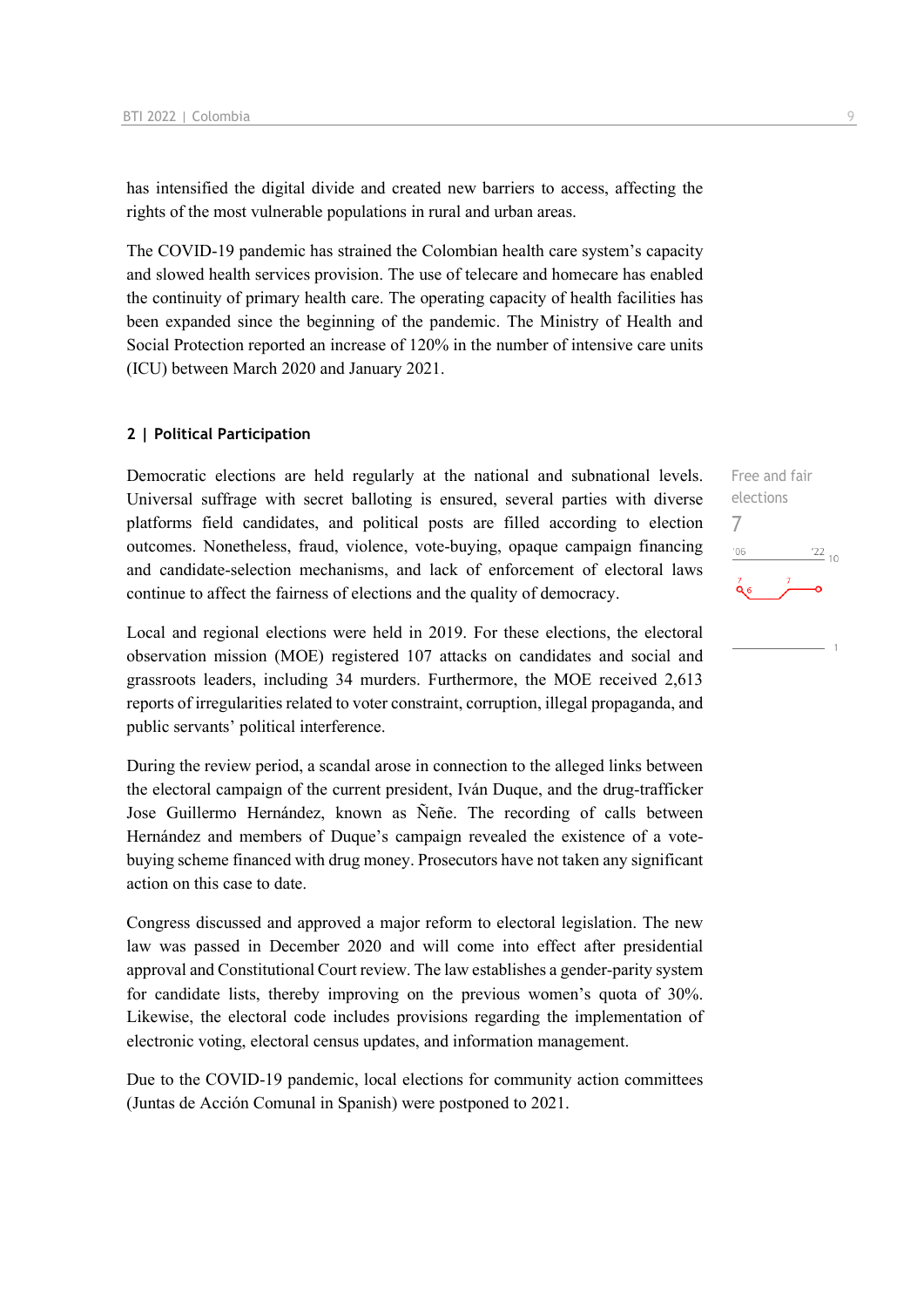In principle, elected rulers possess the effective power to govern without undue interference by veto actors. However, economic groups and businesses wield considerable influence over decision-making processes. In this regard, the current administration has been criticized for favoring the interests of industrial and business elites. For instance, amid a wave of protest in December 2019, the government passed a tax reform package that included a cut to the corporate tax rate, among other benefits for corporations. In rural territories, the government is vulnerable to the violence of illegal armed actors as well as to the power of local elites and landowners that resist democratic reforms by means of clientelism, co-optation, and violence against political competitors and grassroots activists.

The constitution guarantees freedom of association and assembly, and these rights are enforced. Political and independent civil groups are allowed to form freely. However, legal provisions and institutional design have the potential to obstruct the recognition of minority political parties. This is the case for the Colombia Humana movement, led by Gustavo Petro. Despite obtaining second place in the 2018 presidential election and being the formal leader of the opposition, the political movement that supported Petro's candidacy has been systematically denied legal recognition as a political party.

The landmark 2016 government peace agreement with the FARC opened new venues for participation, fostering the mobilization of sociopolitical forces. Yet, in the last few years, the space for civil society to operate has shrunk. A clear instance is the surge of targeted violence against human rights defenders and grassroots activists, known commonly as social leaders.

Social discontent and police brutality have led to heightened social mobilization in the period under review. The response of the government and security forces has been characterized by intimidation and outright violence. In late 2019, massive protests demanding political and economic change occurred across the country. The government deployed anti-riot police and military units to control the demonstrations and patrol the streets. Excessive use of force led to the death of at least three citizens and left hundreds injured. In September 2020, the death of a citizen in police custody in Bogotá ignited a wave of protests. Police responded with extreme violence and opened fire on the demonstrators. Clashes between the police and protesters left a death toll of 14 citizens in Bogotá and Soacha. On September 22, 2020, the Supreme Court issued a ruling recognizing that the national police, and notably the mobile antiriot squad (ESMAD), had systematically violated the right to peaceful protest. The court ordered the government and security forces to implement a set of measures to prevent and punish arbitrary intervention in demonstrations and protests.

Although COVID-19-related measures such as quarantine, curfews, and isolation measures constitute de facto limitations on assembly rights, no legal instrument to explicitly curtail these rights has been enacted. As of January 2021, there is no quarantine or curfews in place at the national level. However, some measures remain in force in certain areas by order of subnational governments.

7

 $-06$ 

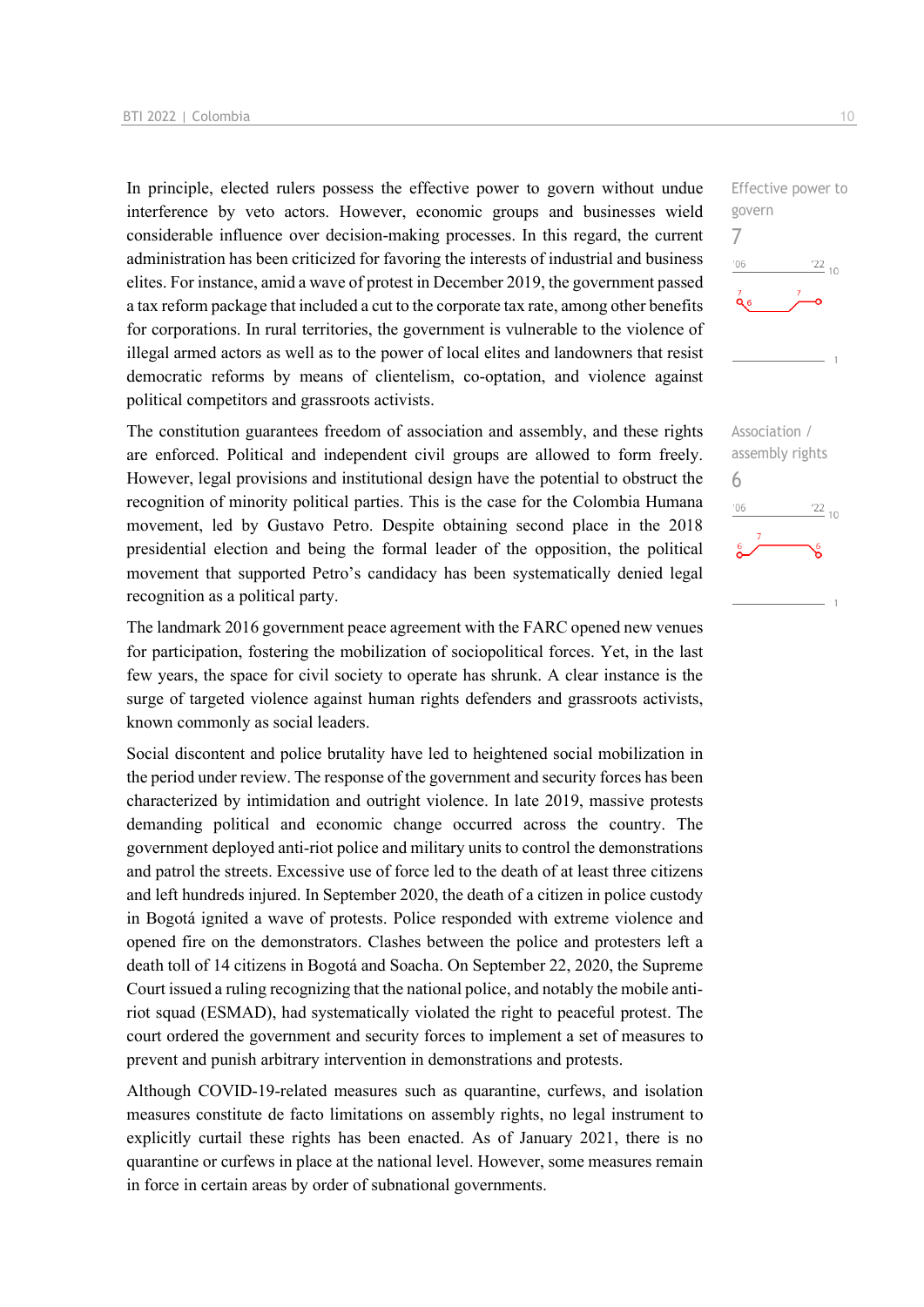Freedom of expression and information are guaranteed by the Colombia constitution. In practice, however, these rights are subject to the interference of government and security forces as well as other de facto restrictions. Colombia ranked 130 (of 179) in the Press Freedom Index 2020. The country is described as one of the most dangerous for journalists in the Western Hemisphere. Particularly concerning is the persistence of death threats, physical attacks, stigmatization, and being the subject of spying by the security forces. The Foundation for the Freedom of Press (FLIP) registered 515 attacks against journalists in 2019, including 137 death threats, four assassinations, and four kidnappings.

Journalists have been the target of illegal spying by security forces. In May 2019, the news magazine Semana revealed that the intelligence unit of the Colombian military had illegally spied and gathered information on around 130 people, including Colombian and foreign journalists. Surveillance was conducted using equipment provided by the United States as part of military cooperation to combat organized crime and drug-trafficking. Likewise, journalists reporting on sensitive issues frequently face harassment by state agents and politicians.

Media ownership remains in the hands of powerful economic groups with close ties to the government and cabinet members. Predominant news and opinion outlets generally champion pro-government perspectives at the expense of diverse content and critical voices. A relevant change in the media ownership structure in the period under review was the acquisition of the media company Publicaciones Semana by the Gilinski Group. Publicaciones Semana is the owner of Semana, a weekly magazine that used to be one of the most influential news outlets in Colombia known for high quality investigative journalism. Modifications to the editorial board and editorial approach of the magazine prompted the resignation of editors, journalists, and columnists in November 2020. Media concentration notwithstanding, technological changes have enabled the proliferation of alternative sources of information and watchdog journalism based on online platforms.

The constitution grants the right to access public information. Through a mechanism called "right to petition" (derecho de petición in Spanish), citizens have the right to submit requests for information and public institutions are required to answer requests within a time frame that varies between 10 to 30 days depending on the type of information demanded. As part of the measures implemented due to the COVID-19 pandemic, the Colombian government doubled the deadline for responses to these requests.

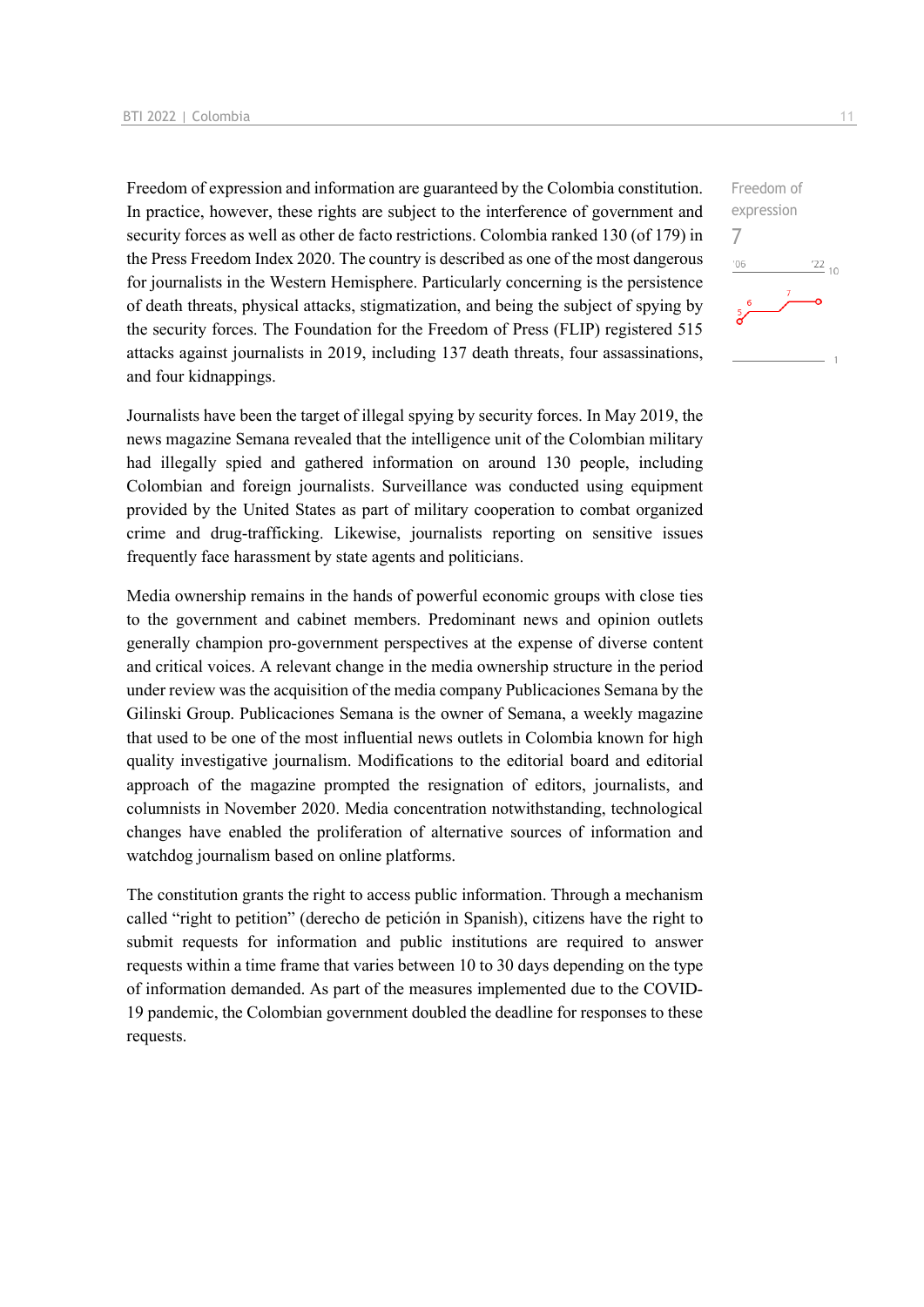#### **3 | Rule of Law**

The 1991 constitution guarantees the separation of power between the executive, legislative, and judicial branches. The law includes autonomous constitutional and electoral institutions. In practice, the balance of power varies according to the political group in power. From the beginning of his presidency and during 2019, the government of President Iván Duque had limited capacity to act, with a fragile congressional coalition, leading to serious difficulties in securing the necessary support required to pass reforms. In the last year, however, this scenario has changed and there has been a concentration of power within the executive. President Duque appointed political allies to the head of the attorney general's office, the office of the inspector general, and the office of the ombudsman. These decisions have raised serious concerns regarding the loss of autonomy of crucial accountability branches and the erosion of checks and balances, as noted by Transparency International in September 2020. In addition, the measures taken in the wake of the COVID-19 pandemic and disruptions in the functioning of the legislative apparatus allowed an increase in presidential power.

In the wake of the COVID-19 pandemic, President Duque declared a state of emergency twice in 2020 (the first one in March and the second in May), based on article 215 of the constitution. This provides the executive with the power to issue decrees with the force of law in the face of economic, social, or ecological crises. The government's imposition of a state of emergency did not contravene constitutional rules in terms of duration and procedure. However, there were significant delays in the Constitutional Court's judicial review thereof.

According to official data, 138 decrees were enacted during the two states of emergency. Whereas some decrees were approved on the basis of extraordinary powers, others were enacted as ordinary measures. Depending on the type of measure (extraordinary vs. ordinary), political controls and judicial review vary. Compared to ordinary measures, extraordinary ones are subject to stricter rules in terms of scope, duration, and oversight. The unprecedented scenario set by the COVID-19 pandemic led to changes regarding the controls of ordinary power measures. Hence, despite these measures being in principle subject to judicial review by the state council only upon a challenge, the state council decided to exercise automatic judicial review of all measures. Experts and human rights advocates point out that President Duque enacted most of the measures using ordinary powers and relied on this mechanism to legislate on substantive matters that are not directly related to the COVID-19 pandemic emergency. Complicating matters is the fact that some measures altered the power distribution between the national and subnational levels, weakening local authorities' faculties regarding resources allocation, finances, and public security.

 $\frac{22}{10}$ 

Separation of powers

6 $-06$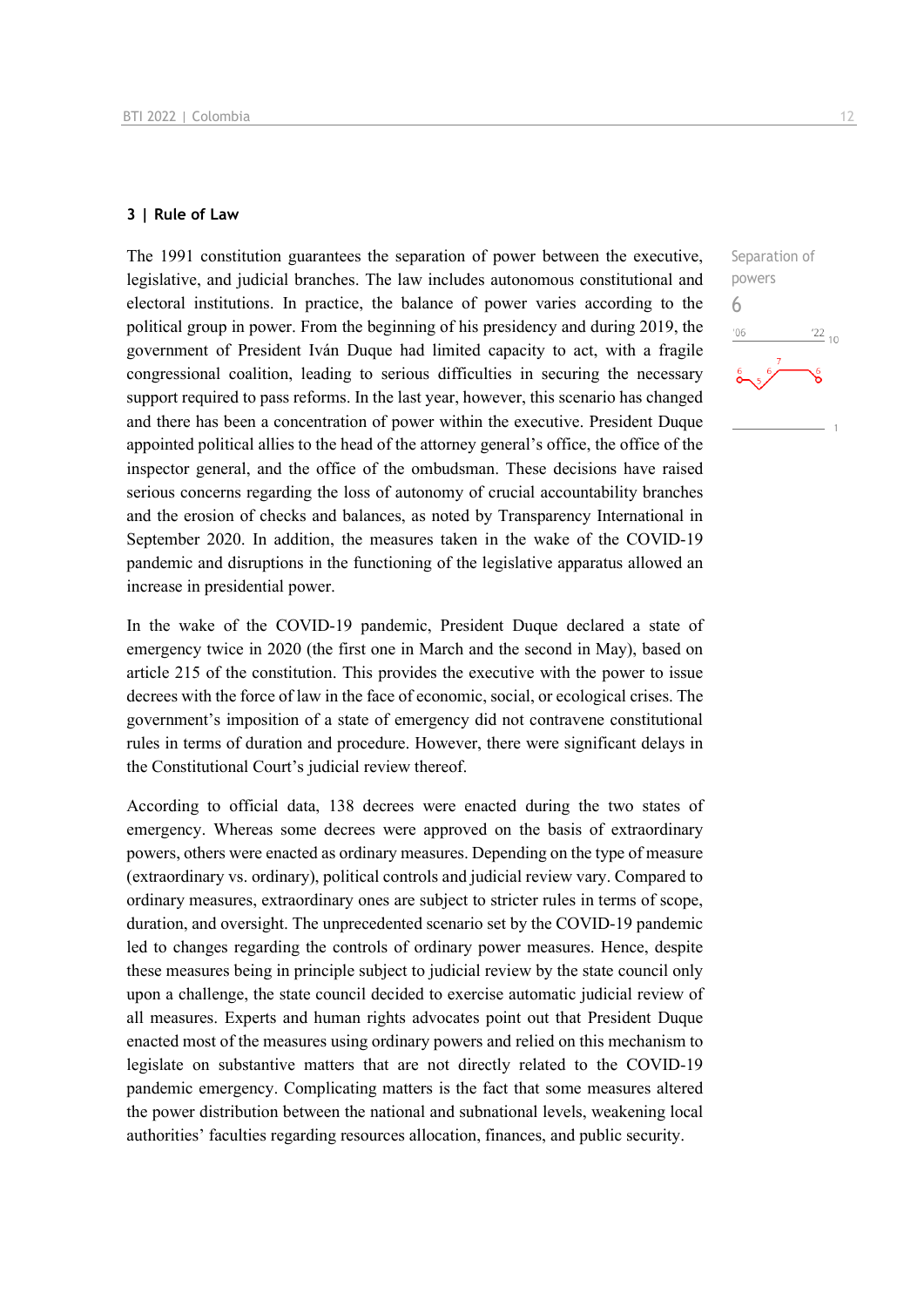During the COVID-19 pandemic the functioning of Congress was severely disrupted, affecting its capacity to debate and oversee lawmaking. Lack of clarity regarding the legal framework and procedures to hold sessions virtually hindered the prompt reestablishment of its functions. In addition, technical problems and limited knowledge of online tools hampered its operations. Therefore, there was no due and timely oversight by the legislative branch in the early days of the pandemic, particularly during the first state of emergency, and lags and inefficiency have characterized its functioning since.

Colombia's judiciary is independent and autonomous. The judiciary comprises the Constitutional Court, the Supreme Court, and the state council. The 2016 peace agreement with the FARC created the Special Jurisdiction of Peace (JEP) as part of the transitional justice system. Corruption, inefficiency, and limited territorial operability have undermined the confidence of citizens in the judiciary. According to the 2019 Political Culture Survey, conducted by Colombia's national statistics department DANE, only 16% of the respondents trust the judiciary.

In the review period there have been situations of undue interference of the executive and other political actors in judiciary affairs. In August 2020, the Supreme Court ordered former president, Álvaro Uribe, to be placed under house arrest, as part of an investigation into bribery and witness tampering. The court's decision was met with outrage from members of Centro Democrático, Uribe's political party, and other influential politicians. More importantly, President Iván Duque went on national television to express his support for Uribe and criticized the court's ruling. Similarly, in September 2020, a ruling of the Supreme Court safeguarding the right to protest was the target of criticism by President Duque, pro-government political actors, and some members of the security forces.

Judicial decisions regarding the peace process have been a continuous source of friction between the judiciary and the executive and political sectors opposed to the peace agreement with the FARC. In early 2019, Duque refused to sign the bill establishing the JEP's legal framework. Instead, he objected to six important articles of the draft law and returned it to Congress. In the end, both Congress and the Constitutional Court rejected his objections, so Duque had no option but to sign the bill. President Duque and the Centro Democrático political party have frequently criticized the decisions of the JEP, arguing that it is a court created in order to grant impunity to the FARC.

Independent judiciary 6 $06'$  $^{22}$  10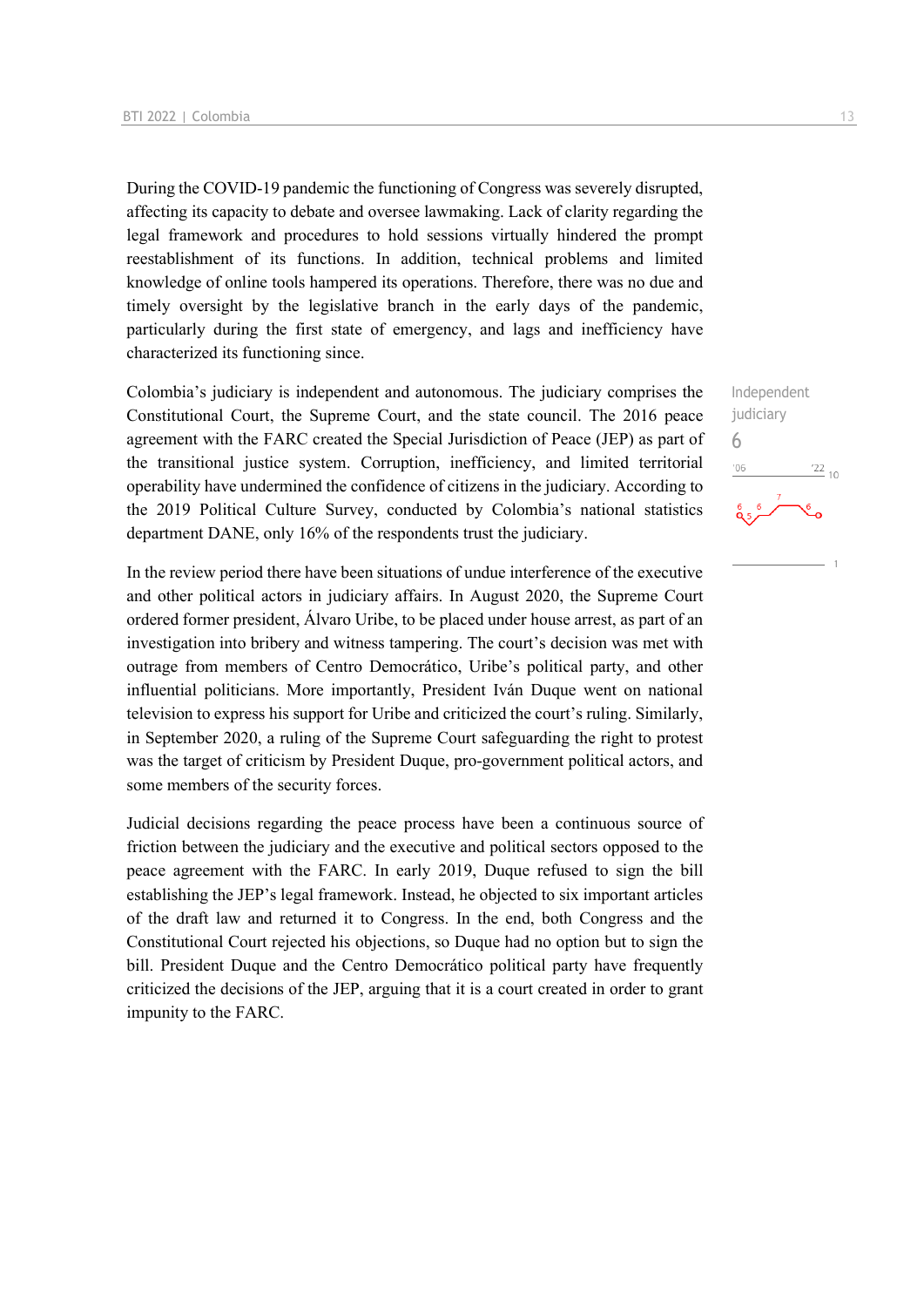The prosecution of office abuse is a principle generally respected. However, corruption and clientelism remain as salient problems of Colombian politics. According to the secretary of transparency of the presidency of the republic approximately 95% of corruption complaints involve deeds by officials at the subnational level.

The arrest of former senator, Eduardo Pulgar, on charges related to influence peddling and bribery is an example of effective prosecution of office abuse. Seeking a more lenient treatment, Pulgar tried to bypass the court's jurisdiction by resigning his seat as senator so that the case would be transferred to the office of the inspector general. However, in February 2021, the court ruled that it would continue with the investigation. The maneuver attempted by Pulgar illustrates that, although officeholders who abuse their positions and engage in corruption are generally prosecuted, they often try and sometimes succeed at exploiting political, legal, or procedural loopholes.

The appointment of Margarita Cabello as the head of the office of the inspector general in 2020 has raised concerns regarding the independence of the official branch in charge of the oversight of the conduct of public servants. Cabello, who is the former justice minister, allegedly has close ties to political groups whose members have either been accused of or are under investigation for vote-buying, malfeasance, and bribery.

Public scrutiny and media reporting are of the utmost importance in making visible and holding to account those officeholders involved in corruption. Nonetheless, journalists and citizens at the local level are vulnerable to intimidation and retaliation.

The Colombian constitution and corresponding laws codify civil rights and provide the mechanisms to enforce them. The tutela constitutes an expeditious procedure under which citizens can demand the urgent protection of their fundamental rights. The Constitutional Court is an independent tribunal that historically has been committed to the safeguarding and protection of human rights, particularly in the case of minorities. The offices of inspector general and ombudsman are tasked with oversight and protection of human rights. Despite the law and institutional arrangements, civil rights are not fully respected in Colombia. The situation is particularly concerning in conflict-affected areas, where citizens face the threat of violence wielded by several criminal groups.

The killings of community activists and human rights advocates (known as social leaders) and former FARC combatants, as well as the surge in the number of massacres, are particularly alarming. These crimes are generally attributed to illegal armed groups. However, experts and human rights advocates have drawn attention to the role of shady alliances between local elites, state agents, and criminal actors in the phenomenon. Violence by security forces persists as a worrisome issue in the period under review. Abuses include unlawful killings, arbitrary detention, beating,

Prosecution of office abuse



6

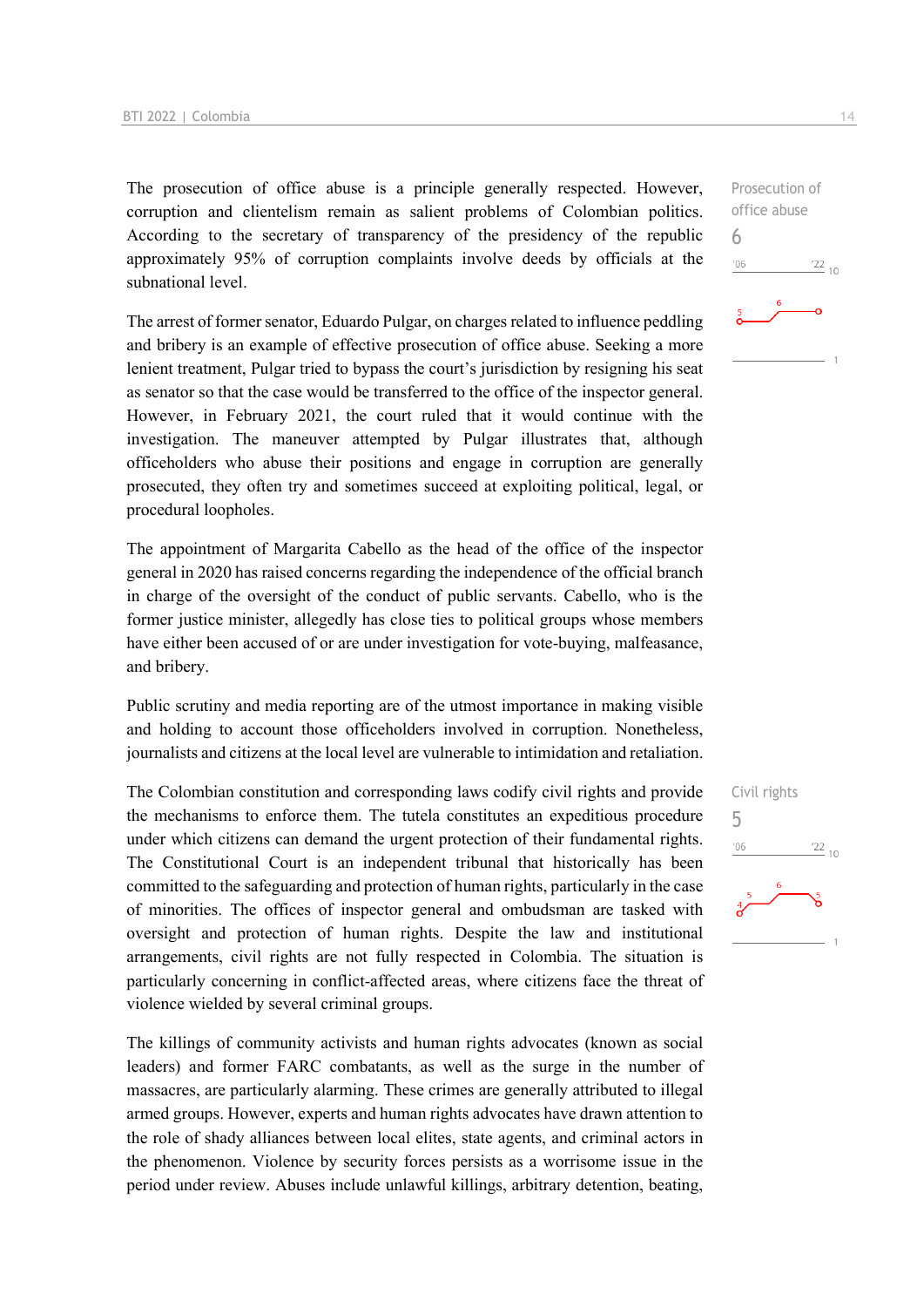torture, and sexual violence. The NGO Temblores registered 289 killings committed by members of the national police between 2017 and 2019.

Discrimination against ethnic and gender minorities is still widespread. According to the National Report of Inclusive Employment 2018 - 2019 (INEI in Spanish), compared to the national average, indigenous communities' multidimensional poverty level is 2.5 higher. In the case of Afro-Colombian, Raizal and Palenquero communities, the figure is 1.5 higher. In the period under review, discrimination and xenophobic attacks against Venezuelans have gained notoriety. Colombia has received the largest number of Venezuelan exiles (around 1.7 million) fleeing poverty and insecurity. Many newcomers face poverty and unemployment in Colombia.

Emergency measures in response to the COVID-19 pandemic have curtailed freedom of movement and access to justice. Colombia implemented social isolation measures early on, including a strict lockdown and curfews. Constitutional procedures for the protection of human rights such as tutela and habeas corpus actions have remained in place, and citizens can rely on them for protection against abuses. For instance, additional self-isolation measures imposed on all adults over 70 years old had to be modified after a challenge via tutela. The implementation of restrictions on individual mobility based on gender and/or ID number has led to discrimination and harassment against trans and/or gender-nonconforming people.

The civil rights of the prison population have been curtailed during the COVID-19 pandemic emergency. Prison riots demanding adequate sanitary conditions occurred in March 2020. 24 detainees died and 107 people, including prison guards, were injured. An investigation undertaken by a group of forensic experts commissioned by Human Rights Watch concluded that the detainees were intentionally killed. In April 2020, the government issued a decree releasing over 4,000 detainees to house arrest in order to reduce the incidence of the virus in the prison system.

Illegal armed groups have used violence to enforce social distancing measures. For instance, the ELN in the south of Bolívar and a FARC dissident group in Tumaco imposed strict curfews over local populations, warning that those who failed to comply would be treated as military targets. Furthermore, the enforcement of COVID-19 related rules has resulted in human rights abuses by police agents and the military.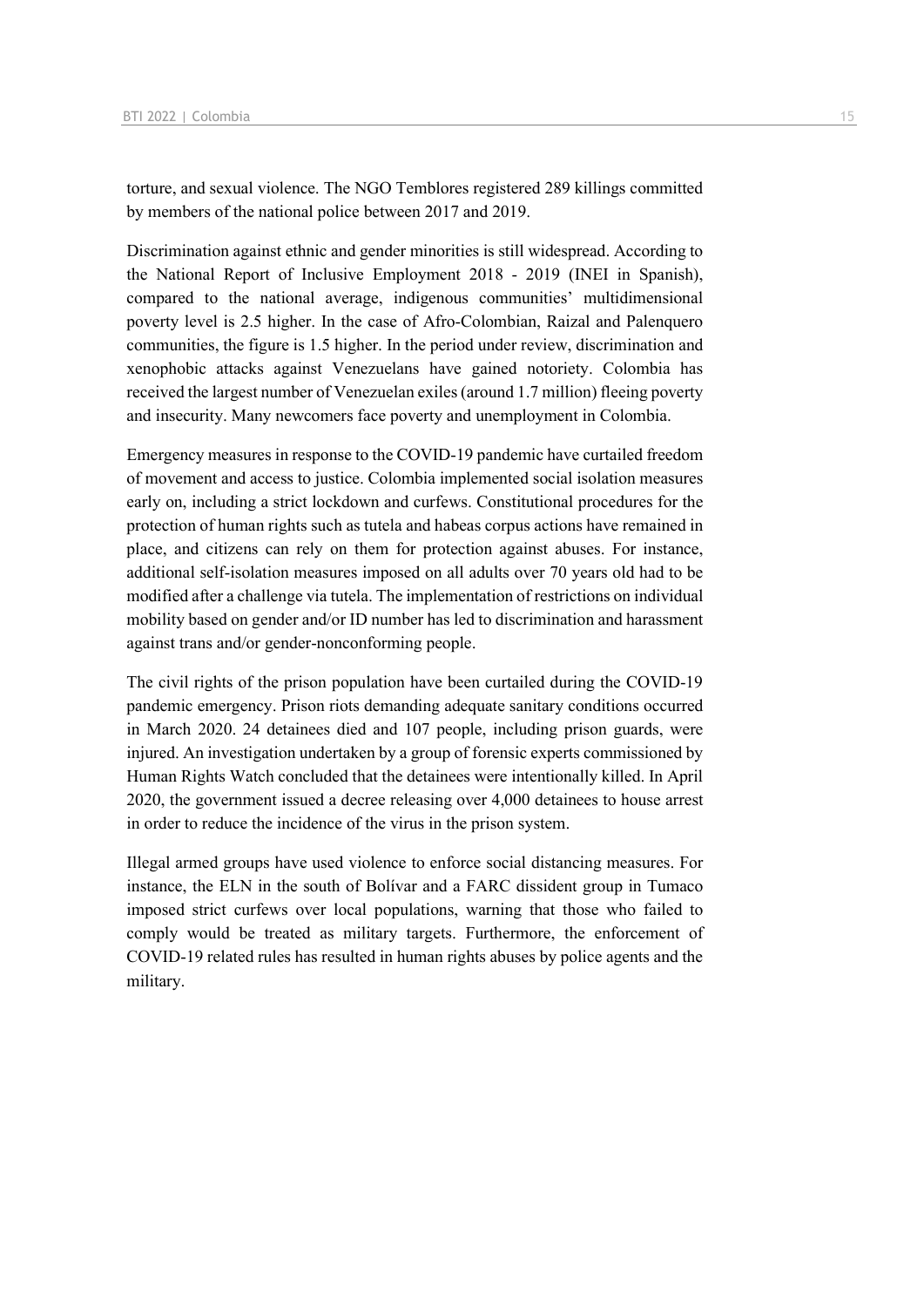#### **4 | Stability of Democratic Institutions**

Democratic institutions are stable and perform their functions. However, limitations regarding state capacity, corruption, and frictions between branches of power and levels of government hinder their efficiency. The 1991 constitution set the basis of political, fiscal, and administrative decentralization. Regional and local governments have a broad array of competencies. Despite remarkable improvements in institutional strength and coordination, misalignments between the national and local authorities still hamper the operation of democratic institutions.

The political disputes around the implementation of the peace agreement with the FARC and the surge of violence during the period under review have cast doubt on the Colombian state's credibility to abide by its commitments and fueled uncertainty regarding the future of ex-combatants and populations in conflict-affected territories.

The COVID-19 pandemic has slowed down the functioning of democratic institutions, namely the judiciary and congress. The performance of the latter has been particularly lackluster during the pandemic.

In principle, all relevant actors accept democratic institutions as legitimate. The 2016 government peace deal with the FARC and the latter's integration as a political party within Colombian democracy has been a breakthrough in this realm. Yet, the implementation of the agreement and the FARC's political participation has become contentious and has led to a polarization in Colombian politics. From a subnational perspective, landowners and political elites resist democratic reforms.

Radical factions of the political left and right display anti-democratic views. Particularly concerning in the period under review was the reaction and attacks on the judiciary by President Iván Duque, members of the Centro Democrático, and political allies following the ruling of the Supreme Court to place former president, Álvaro Uribe, under house arrest. Given that Uribe is the most influential politician in Colombia's recent history, the decision against him constituted a tough test for the independence of the judiciary.

ELN and dissident and rearmed sectors of the former FARC reject the legitimacy of the current political regime and fight to overturn it. Although they do not seek formal state power, organized crime groups constitute a threat to democracy as they weaken institutions and undermine the guarantees of citizen rights.

Performance of democratic institutions 7  $\frac{22}{10}$  $106$ 

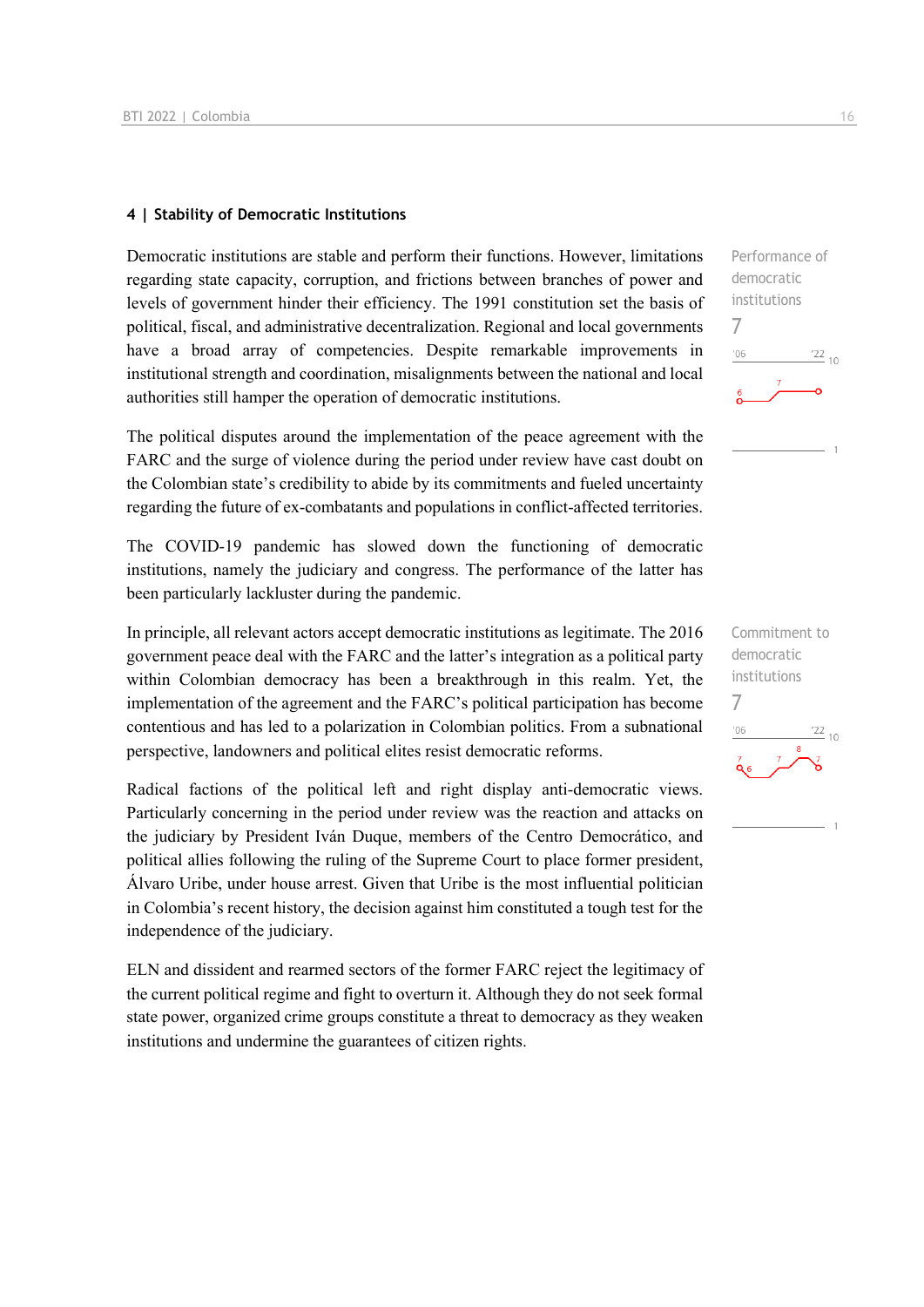#### **5 | Political and Social Integration**

The trajectory of the party system in Colombia since the 1991 constitution has been characterized by the declining power of the two historically most important parties (Liberal and Conservative parties) and the emergence of disparate political parties and independent social movements. The party system has become more competitive, yet fragmentation and electoral volatility has increased. Despite the implementation of reforms to reduce the excessive number of parties, fragmentation persists. Because of the lack of social rooting and endurance of corruption and clientelism, political parties tend not to articulate social interests. According to the 2019 Political Culture Survey conducted by the national statistics department (DANE), political parties are considered the least credible institutions in Colombia, with only 12% of respondents expressing trust in them.

In the local elections of October 2019 there was a noteworthy increase in the diversity of candidates, particularly from grassroots organizations and the political left. Progressive candidates and centrist and left-wing political parties achieved significant success. A high-profile result of the polling day was the election of Claudia López as mayor of Bogotá. López is the first female and LGBTQ+ person elected for this position. In contrast, the performance of the right-wing and government party, Centro Democrático, was lackluster. The party lost control of several former strongholds such as Medellín. The results for the former guerrilla group, FARC, were rather poor. Two former members were elected as mayors in the rural municipalities of Turbaco and Puerto Caicedo.

A wide-ranging network of interest groups encompassing business associations, unions, indigenous and Afro-Colombia groups, social movements, and local NGOs mediate between society and the political system. However, wealthy business and private associations are clearly dominant, with privileged access to the predominantly business-friendly governments. Although the interest groups are multifaceted, they are neither balanced nor cooperative across cleavages, which may explain the violent impasse in which the country finds itself. The peace agreement with the FARC opened up new avenues for political participation and brought the demands of historically marginalized groups, such as peasants, ethnic minorities, and violence victims, to the foreground. However, current security conditions threaten to wreck collective action initiatives in conflict-affected areas.

In the period under review, there was an increase in social mobilization. National strikes and demonstrations brought together a wide range of societal sectors and demands between the end of 2019 and early 2020. A salient trait of the mobilization was the participation of the urban, middle class, and youth. After initially responding to the protests with attempts to discredit them, and then repression, President Duque finally called for the start of a "grand national conversation" with the participation of



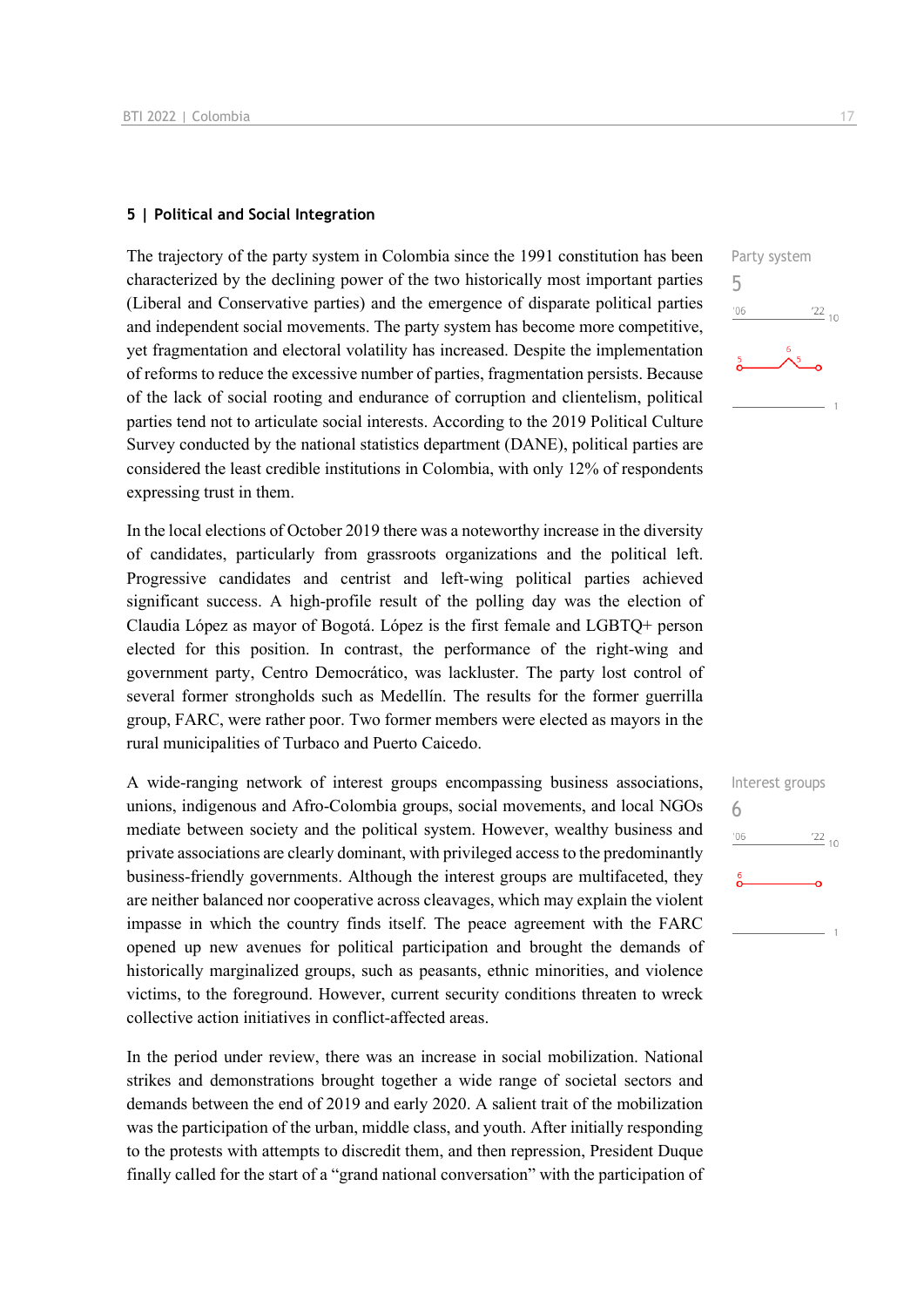all sectors of Colombian civil society. Further progress of the protest movement was stalled by the movement leaders' inability to articulate a coherent program to negotiate with the government and the onset of the COVID-19 pandemic.

Survey data indicate that the majority of Colombians approve of the democratic system. According to the 2018 results of Latinobarómetro, 55.3% of Colombians agreed that democracy is preferable to any other form of government. 68% believe that, despite having some problems, it is the best system. The 2019 Political Culture Survey of the national statistics department found that 81% of people consider that living in a democracy is very important. However, dissatisfaction with democratic performance is high. According to 2018 Latinobarómetro, 81.5% of people believe that the country is governed for the benefit of a few powerful groups, whereas only 15.2% think that it is governed for the good of all Colombians. In the 2019 Political Culture Survey, 47% of the respondents expressed being very dissatisfied with democracy and only 16% were very satisfied. 58% described Colombia as moderately democratic and 26% considered it to be fully democratic.

Trust in institutions is relatively low. According to the 2019 Political Culture Survey, the armed forces are the most trusted institution (37%), followed by the electoral authority (29.7%) and the ombudsman office (29.2%). Only 27% of respondents expressed trust in the presidency. President Iván Duque's approval levels were recorded at 27% according to poll data from February 2021 (during the COVID-19 pandemic).

Interpersonal trust among people in Colombia is low. In the 2018 Latinobarómetro survey, only 20% affirmed that one could trust most people. According to the 2019 Political Culture Survey by the national statistics department (DANE), people mostly trust family members (92%), followed by friends (40%), colleagues (33%), and neighbors (22%). Survey data suggest that social distancing COVID-19 measures have had a deleterious effect on social trust. A survey conducted by Bogotá's mayoral office found that the percentage of people claiming that it is possible to trust others fell from 30% in March 2020 to 20% in June 2020.

There are several civil society organizations operating at national and local levels. However, institutional weaknesses, coordination challenges, and security conditions hamper their development and participation.



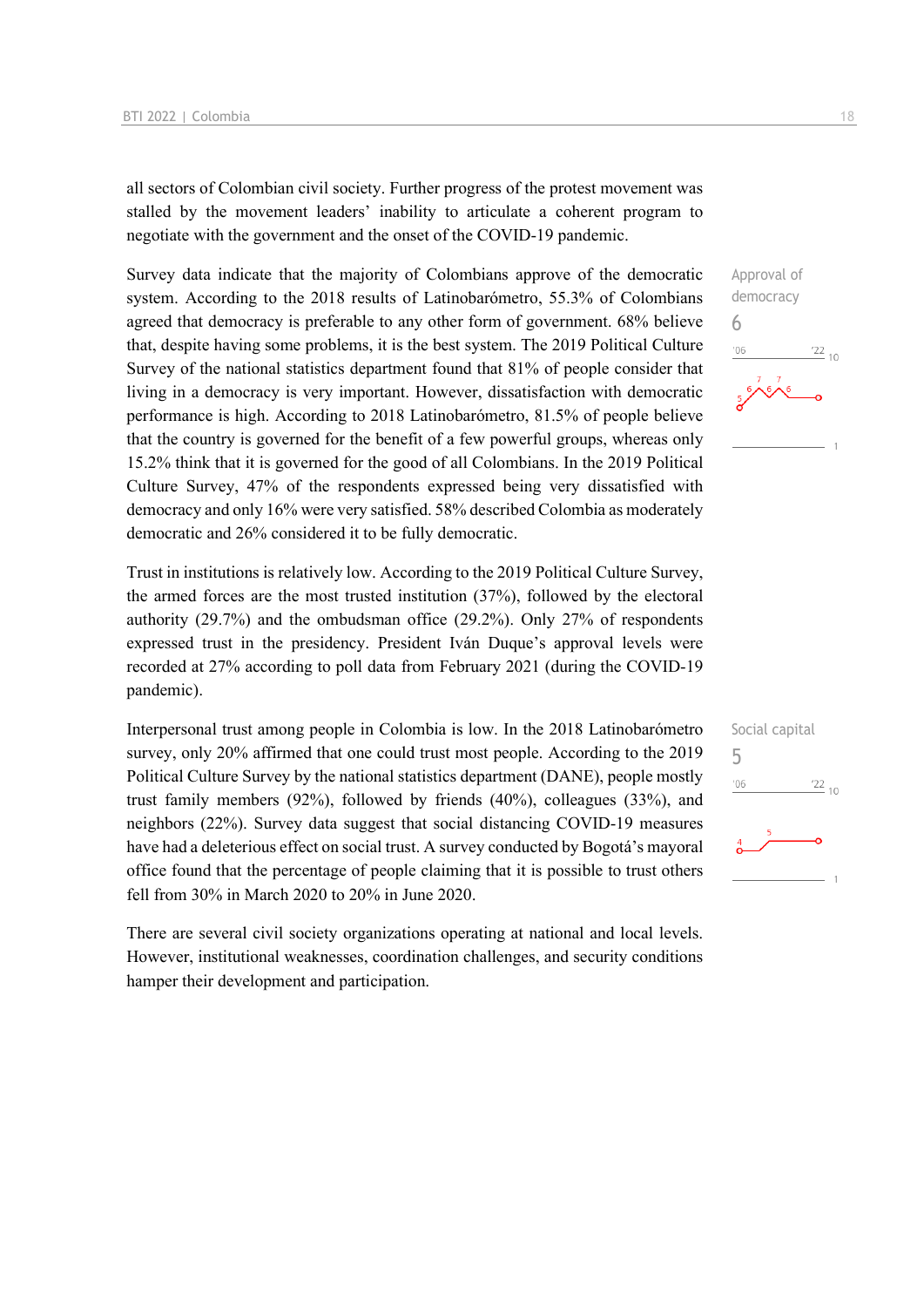### II. Economic Transformation

#### **6 | Level of Socioeconomic Development**

Colombia has made substantial progress according to social and economic indicators during the last three decades. The World Bank classifies the country as upper middleincome. GDP per capita (PPP) reached \$11,385 in 2019. Colombia ranked 83 out of 189 countries in the Human Development Index 2019, with a score of 0.767. Despite the armed conflict and persistence of violence, Colombia has managed to improve public goods provision, increase social spending, and implement redistribution programs. Monetary poverty dropped from 40.8% in 2012 to 35.7% in 2019. According to the UNDP, the percentage of people living in multidimensional poverty decreased from 30.4% in 2010 to 17.5% in 2019. 73% of poverty reduction was concentrated in the departments of Nariño, Valle del Cauca, and Atlántico.

Nevertheless, inequality remains high. The Gini coefficient for Colombia was 50.4 in 2018, and the overall loss in HDI score due to inequality was 22.4% (although this was less than the 32.6% in 2010). Yawning gaps in socioeconomic conditions between urban and rural areas persist. Whereas the incidence of multidimensional poverty in urban areas in 2019 was 12.3%, the figure was 34.5% in rural ones. The same applies to differences across subnational units. For instance, the department of Chocó registered the highest incidence of monetary poverty in 2019 with 68.4%. In contrast, the department of Cundinamarca had the lowest with 20.4%. Poverty and social exclusion are to a large extent structurally ingrained and primarily affects indigenous groups, Afro-descendant communities, populations in rural areas, women, and children. The Gender Inequality Index was 0.428 in 2019.

The COVID-19 pandemic has wreaked havoc on the socioeconomic conditions of the population. The think tank Fedesarrollo estimates that the pandemic pushed at least six million people into poverty as monetary poverty in 2020 rose to between 47% and 49%. The Economic Commission for Latin America (ECLAC) projected extreme poverty to grow from 9.6% in 2019 to 14.3% in 2020. According to the national statistics department (DANE), the pandemic has affected the food security of Colombian households. Data elicited in the 23 cities and metropolitan areas of the country show that the number of households lacking the resources to eat three times per day increased from 10.9% before the implementation of COVID-19 related measures to 29.9% in November 2020. The social and economic impact of the pandemic weighs heavier on informal workers (47% of the economically active population) and women.

#### **Question** Score

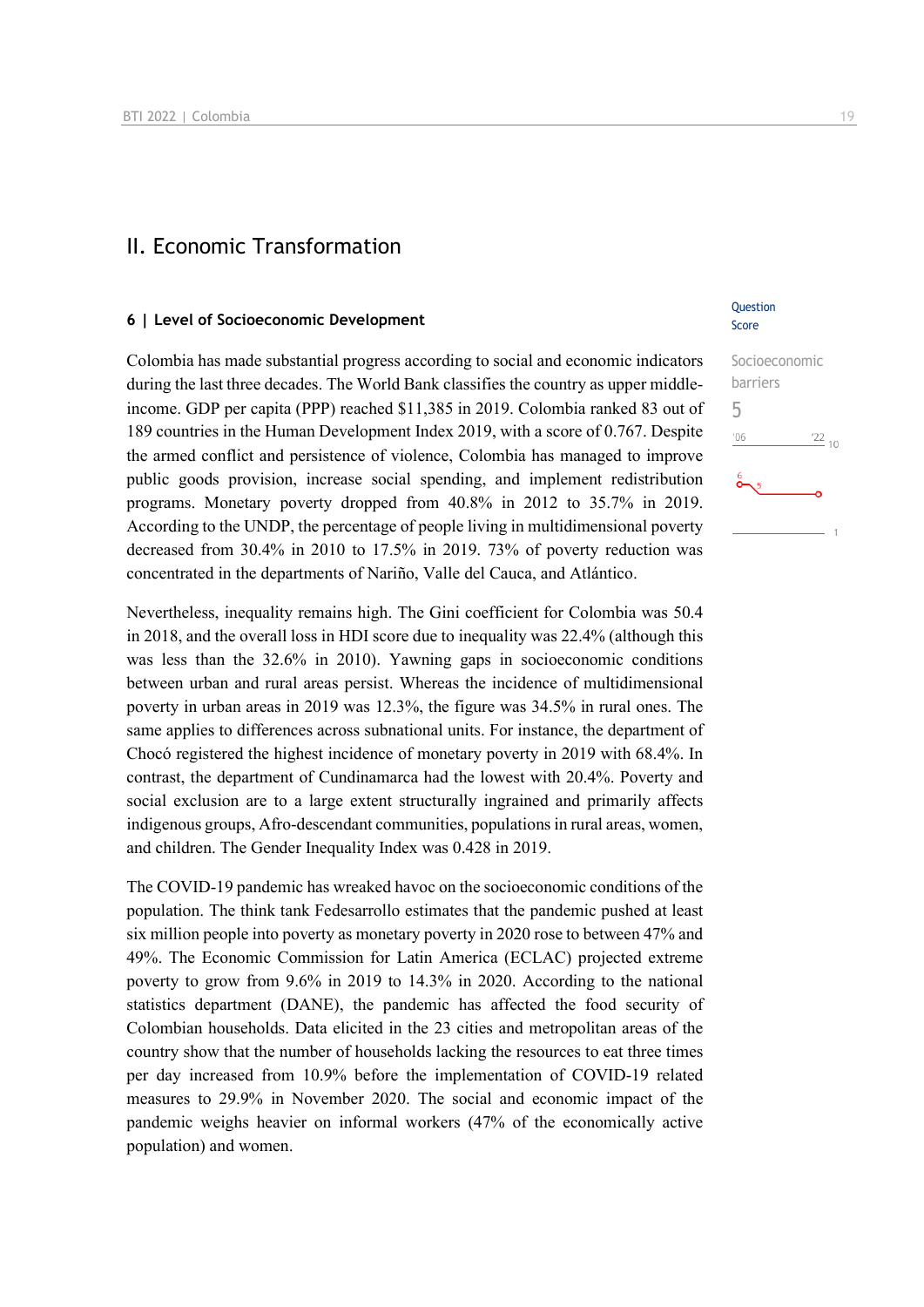| <b>Economic indicators</b> |          | 2017       | 2018       | 2019       | 2020      |
|----------------------------|----------|------------|------------|------------|-----------|
| GDP                        | S M      | 311883.7   | 334198.2   | 323429.9   | 271346.9  |
| GDP growth                 | $\%$     | 1.4        | 2.6        | 3.3        | $-6.8$    |
| Inflation (CPI)            | $\%$     | 4.3        | 3.2        | 3.5        | 2.5       |
| Unemployment               | $\%$     | 8.9        | 9.1        | 10.0       | 15.4      |
| Foreign direct investment  | % of GDP | 4.4        | 3.4        | 4.3        |           |
| Export growth              | $\%$     | 2.6        | 0.6        | 3.1        | $-17.4$   |
| Import growth              | $\%$     | 1.0        | 5.8        | 7.3        | $-18.0$   |
| Current account balance    | \$ M     | $-10741.9$ | $-13634.4$ | $-14285.0$ | $-9083.5$ |
| Public debt                | % of GDP | 49.4       | 53.6       | 52.3       | 65.4      |
| External debt              | S M      | 125769.1   | 132964.9   | 138625.4   | 155171.8  |
| Total debt service         | \$M      | 22372.6    | 24440.1    | 19223.2    | 21713.5   |
| Net lending/borrowing      | % of GDP | $-2.2$     | $-2.3$     | $-2.8$     |           |
| Tax revenue                | % of GDP | 14.9       | 14.8       | 15.1       |           |
| Government consumption     | % of GDP | 14.9       | 15.4       | 15.8       | 17.7      |
| Public education spending  | % of GDP | 4.5        | 4.4        | 4.5        |           |
| Public health spending     | % of GDP | 5.5        | 5.5        |            |           |
| R&D expenditure            | % of GDP | 0.2        | 0.2        |            |           |
| Military expenditure       | % of GDP | 3.2        | 3.1        | 3.1        | 3.4       |

Sources (as of December 2021): The World Bank, World Development Indicators | International Monetary Fund (IMF), World Economic Outlook | Stockholm International Peace Research Institute (SIPRI), Military Expenditure Database.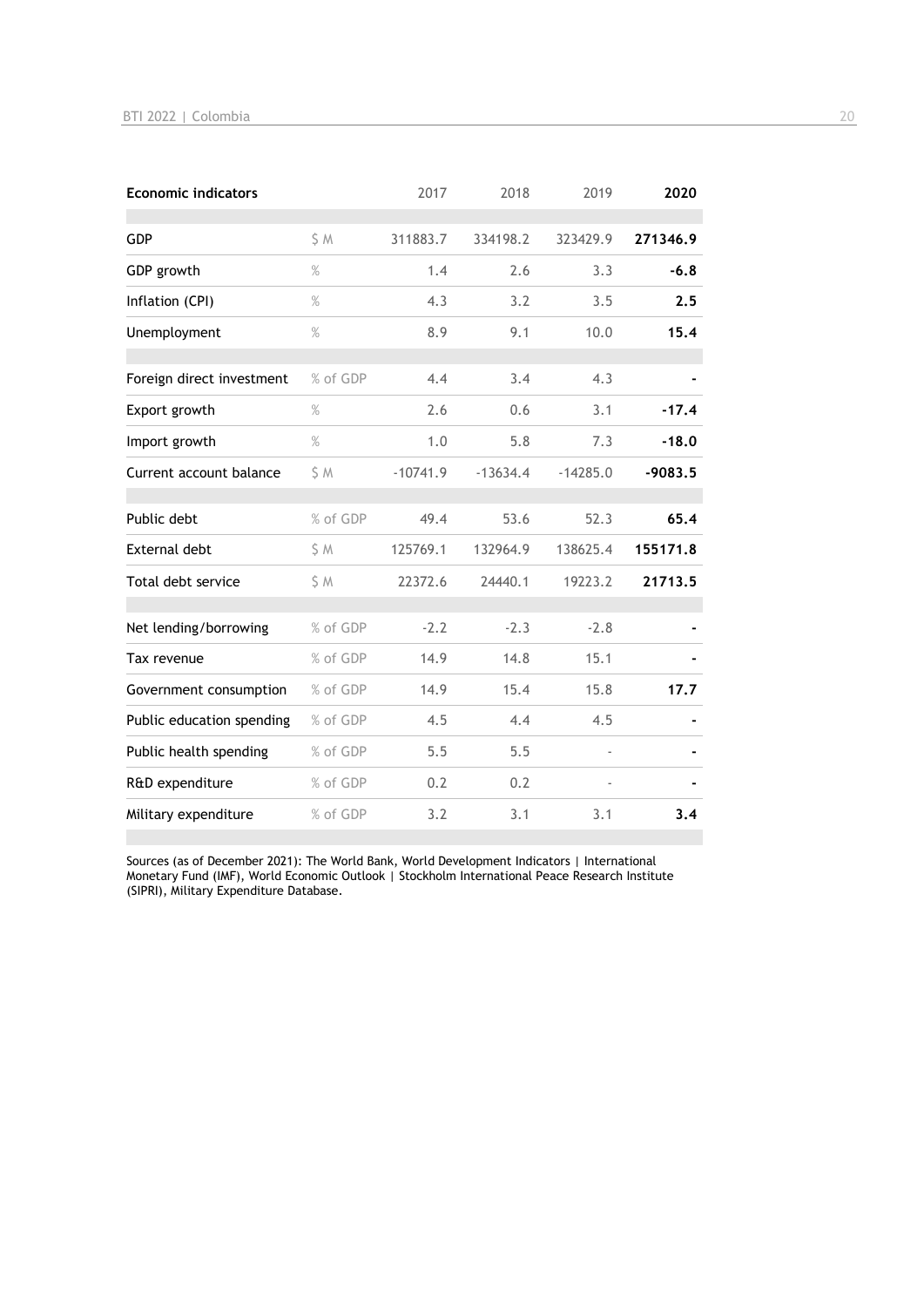#### **7 | Organization of the Market and Competition**

The fundamentals of free-market competition are assured by a robust and stable legal and institutional framework. Colombia scored 69.2 and ranked 45 out of 180 countries in the 2020 Heritage Foundation's 2015 Index of Economic Freedom. The score is above regional and world averages. Compared to the 2019 index, the country improved its performance in dimensions such as property rights, government integrity, fiscal health, and trade freedom. In the Global Competitiveness Report 2020, Colombia ranked 57 out of 140 countries with a score of 62.7 out of 100. The country ranked fourth in Latin America and the Caribbean. According to the World Bank's Doing Business 2020 report, it takes seven procedures, ten days, and 14.1% of per capita income to start a business in Colombia. In the ease of doing business assessment, Colombia scored 70.1 out of 100 and ranked 62 out of 190. Colombia has implemented several reforms to foster better business practices. Besides making procedures more straightforward, the country has reduced the rate of corporate income tax and payroll taxes. Nonetheless, some regulations such as those governing the formation and dissolution of companies are still in need of reform. According to a study by the OECD in 2019, exit barriers in Colombia result in market inefficiencies. However, because they are experienced by all market participants, they do not result in unbalanced competition.

The informal economy constitutes a large part of the economy and labor market. Data from the International Labour Organization (ILO) in 2019 shows that approximately 62.1% of Colombia's population earn their livelihoods in the informal economy. According to the national department of statistics (DANE), informal employment represents 48.7% of the labor force in the country's 23 cities and metropolitan areas. Despite economic growth and institutional changes, the informal economy remains a problem. Market segmentation, a tendency for positive trends in productivity to be in economic sectors that create few jobs, and high cost and barriers to formalization are some of the reasons for this persistent problem.

Antitrust regulation was initially introduced in 1959. The principle of free competition is enshrined in article 333 of the 1991 constitution. The country has a long-standing and robust competition framework, based on Law 962 of 2005 and Law 1340 of 2009. The superintendence of industry and commerce (SIC) is the agency in charge of guaranteeing compliance with competition law as well as ensuring consumer welfare. The SIC is a member of the International Competition Network (ICN) and the OECD Competition Committee. As part of the process of Colombia's accession to the OECD, domestic competition law was amended to comply with the requirements of this international organization. However, political interference in SIC's actions and limitations to the scope of SIC's oversight undermine law enforcement.



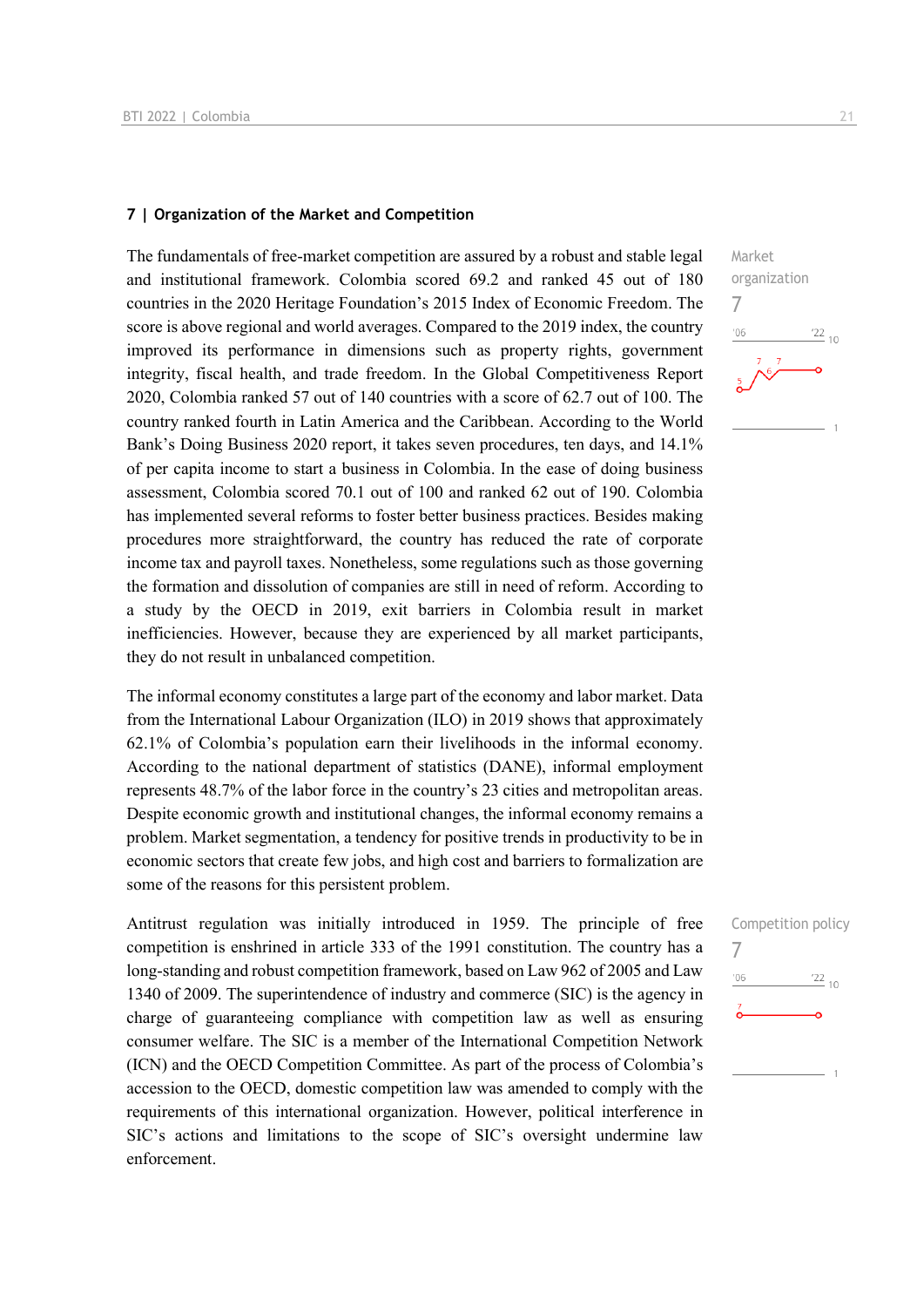In the period under review, competition law issues from so-called collaborative economy platforms have arisen. For instance, in December 2019, the SIC ordered the suspension of Uber's transport service on the grounds that the company had engaged in acts of unfair competition following a lawsuit filed by representatives of taxi companies. Uber appealed the ruling before a local court, which overturned the SIC's decision in June 2020. Lack of regulation of these platforms with regard to competition policy remains an unresolved issue.

Foreign trade liberalization was at the core of the structural reforms implemented in the early 1990s and into the 2000s. Changes included tariff reductions, removal of prior-license requirements, and simplification of customs procedures. Colombia has been a member of the WTO since 1995. The country currently has 17 free trade agreements with 65 countries. The average applied tariff is 4.4%. According to the WTO World Tariff Profiles, the simple average applied to the most-favored nation was 5.4% in 2019. The agricultural sector is relatively protected through differentiated tariffs. There are a large number of non-tariff barriers (155 according to the 2020 Economic Freedom Index); they include bureaucratic inefficiency, complex customs procedures, indefinite detainment of merchandise when documentation is missing or improperly filled, high costs associated with the returning merchandise, robberies of trucks, and thefts in warehouses.

The institutional foundations of the banking system and capital market are solid. The financial superintendence of Colombia (SFC) is the agency responsible for overseeing financial institutions. In the last few years, Colombia has strengthened the instruments of financial regulation. This includes the implementation of Basel III standards since January 2020 and the adjustment of regulatory schemes to transform the banking system. For instance, the general supervision framework published by the SFC in 2015 and Law 1870 of 2017 set the legal and procedural frameworks for the supervision of financial conglomerates.

Compared to the previous BTI report, the bank capital to assets ratio has increased from 16.1 in 2017 to 17 in 2019. So far, the effects of the COVID-19 pandemic on financial stability have been moderate as banks have been able to rely on their capital and liquidity buffers. In addition, the central bank implemented measures to inject permanent liquidity into the economy. The non-performing loans (NPL) ratio rose from 4.3% in 2019 to 5% in October 2020, an increase far below the SFC's May estimate of 12–13%.

Liberalization of foreign trade 8  $\frac{22}{10}$  $106$ 

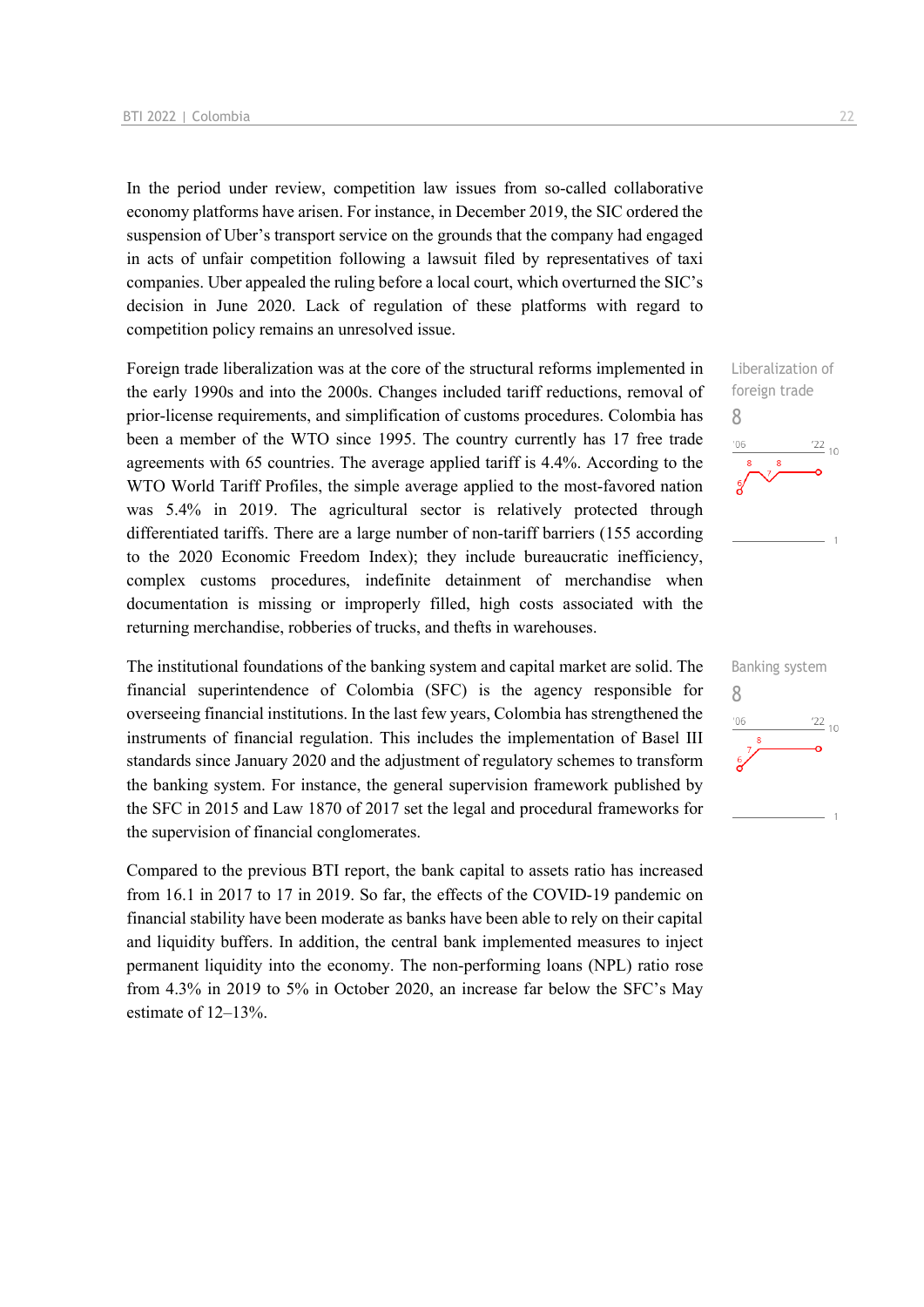#### **8 | Monetary and fiscal stability**

The central bank (Banco de la República) is an independent and autonomous institution responsible for monetary policy and foreign exchange rules and regulations. In response to the COVID-19 pandemic, the central bank swiftly undertook policy measures to stabilize financial conditions and credit. The intervention focused on liquidity provision and monetary policy easing.

Due to the coronavirus pandemic's impact on demand and supply, Colombia witnessed a substantial decline in the annual inflation rate from 3.5% in 2019 to 1.61% in 2020. The rate is below the inflation target, which ranges between 2% and 4%. Since the country has a floating exchange-rate system, the 2013/14 shock led to a drastic devaluation of the Colombian peso, which lost 60% of its value. Compared to 2010 (=100), the real effective exchange-rate index remained stable until 2014 (95.9), but then rapidly declined (77.6 in 2015). It has stabilized since, reaching 77.2 in 2018 and 72.6 in 2019.

Colombia holds a historical record of commitment to macroeconomic stability. The consolidation of fiscal and debt management policies has been a priority ever since the implementation of structural reforms in the 1990s. Nonetheless, the county has struggled to maintain fiscal stability and meet fiscal rule targets. Structural weaknesses such as limited tax capacity and dependence on oil revenues have been compounded by the effects of large migration flows from Venezuela and the impact of the related humanitarian crisis on public expenditure.

To address fiscal pressures, previous governments have unsuccessfully tried to expand tax income as a share of the economy by reforming the tax system. In this regard, Colombia's Congress enacted a new tax reform (Law 2010/2019) in December 2019. The legislation included several reductions to corporate taxes and incentives for investment. Experts warned about the negative consequences of the reform for public revenue. The think tank Fedesarrollo estimated a fall of 0.5% of GDP in the tax collection rate for 2020. However, the government expected higher investment and economic growth levels to offset any revenue loss. Against this background, the widespread effects of the COVID-19 pandemic on the Colombian economy have worsened the state of public finances.

State revenues declined due to the economic recession triggered by the pandemic. The IMF estimates an economic downturn of 8.2% in 2020, whereas the central bank estimates a figure of 7.6%. According to the national directorate of taxes and customs (DIAN), tax revenue experienced a decrease of almost 9% from 2019 levels. The estimated fiscal deficit is 8.9% and 7.6% of GDP for 2020 and 2021, respectively. Given the gap between tax income and the budgetary demands raised by the pandemic, the fiscal rule advisory committee approved the suspension of the fiscal rule for 2020 and 2021.

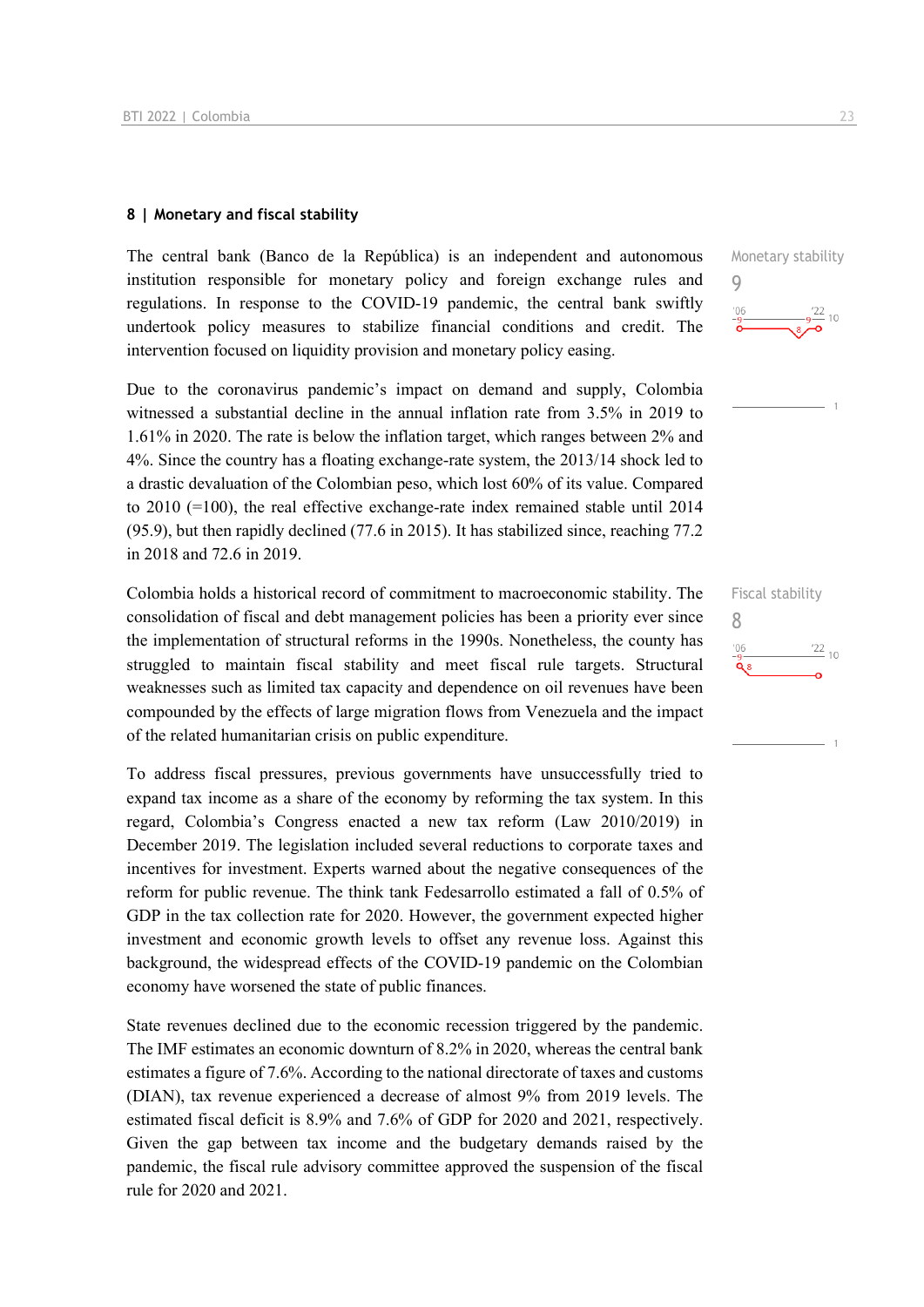The Colombian government deployed unprecedented fiscal policy to support health spending and withstand the economic impact of the pandemic. As of October 2020, the IMF estimates that Colombia has approved \$7.1 billion (2.7% of GDP) in additional spending and foregone revenue and \$6.9 billion (2.6% of GDP) in liquidity support (loans, equity, and guarantees). Given the drop in public income, the government has relied primarily on new borrowing. In May 2020, the IMF approved the renewal of the Flexible Credit Line for Colombia by an amount of approximately \$10.8 billion. In addition, Colombian authorities requested the augmentation of the Flexible Credit Line to \$17.2 billion in September 2020. In March 2020, Colombia received a loan of \$250 million from the World Bank. In the wake of the COVID-19 pandemic, the deficit and public debt have reached historical levels. Colombia's public debt jumped from 52.3% of GDP in 2019 to 68.2% in 2020.

Colombian authorities expect gradual normalization of economic activities, and they expect their fiscal stimulus package to prompt economic recovery, putting the country back onto the path of economic growth and public revenue it was following in 2019. According to ECLAC, the Colombian economy will grow 5% in 2021. The forecast of the OECD is for 3.5% growth. Yet, the persistence of structural problems and the high levels of debt present a worrying situation for the soundness of public finances. This may explain why the Ministry of Finance has already announced that a reform to the tax system will be necessary to support long-term economic recovery and to enhance fiscal stability.

#### **9 | Private Property**

In principle, property rights and regulations governing acquisition, use, and sale are adequately defined. However, there is a substantial gap in implementation between urban and rural areas. Property law is generally well defined and enforced in cities. In rural areas, by contrast, the land tenure system is poorly enforced. Citizens in rural areas have been victims of internal displacement and coercive dispossession. It is estimated that approximately 8 million hectares of land, equivalent to 14% of the national territory, have been acquired illegally. Colombia has the largest population of internally displaced persons (IDPs) in the world. As of January 2021, the Registry of Victims (RUV) reports an amount of 8,095,593 IDPs. In 2011, the state undertook a land and property restitution program as part of the implementation of the Victims and Land Restitution Law (1448/2011). According to the Land Restitution Agency (Unidad de Restitución de Tierras), there have been 127,962 land restitution requests, out of which 11,786 have been resolved. Slow implementation, political opposition to the process, institutional and bureaucratic deficiencies, and the persistence of violence in certain areas are some of the challenges faced by land restitution.

The 2020 World Bank Doing Business Report ranked Colombia 62 out of 187 in the registering property rank. It takes seven procedures and 15 days to register property. Colombia scored 16.5 out of 30 in the quality of the land administration index. Colombia was ranked 62 out of 129 countries in the international property rights index 2020.

Property rights 7 $\frac{22}{10}$  $-06$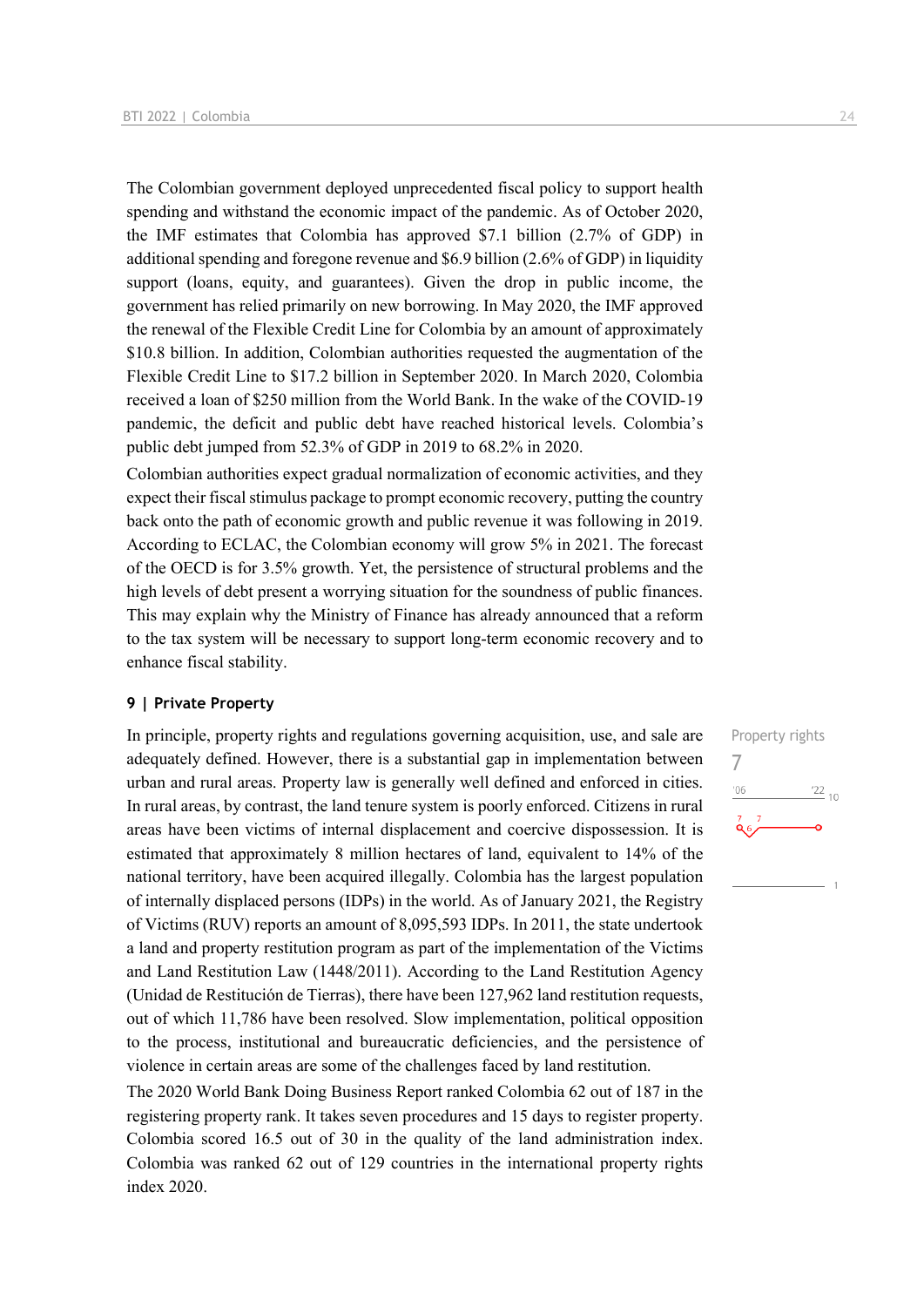The private sector is considered the backbone of the economy. The Colombian state has been committed to the simplification of procedures for the creation of new enterprises. In the 2020 World Bank Doing Business Report, Colombia obtained 87 out of 100 in the "starting business score." The country is above the regional average of Latin America (79.6) and is ranked higher than countries such as Mexico, Brazil, and Argentina. Nonetheless, shortcomings regarding legal safeguards persist. This is reflected in the country's low score in the "enforcing contracts" item of the Doing Business report. Colombia scored 34.3 out of 100, far below the regional average of 53.3. The country is ranked 177 out of 190 on this topic. However, the picture is somewhat mixed as Colombia performed well in the items encompassing protection of minority investors (13 out of 190 countries) and resolving insolvency (32 out of 190).

The privatization of state companies is regulated by article 60 of the constitution and the Law 226 of 1995. Even though privatization processes are conducted in line with market principles, they are frequently a matter of political contestation. In 2019, the Ministry of Finance led the creation of the "Grupo Bicentenario," a holding company encompassing 19 wholly and partially state-owned companies. The structure of the holding results from the implementation of the OECD guidelines regarding corporate governance of public entities.

#### **10 | Welfare Regime**

There are some social safety nets to moderate social inequalities and compensate for social risks. Colombia embarked on a major reform of its social security system in the early 1990s. Provision of public health and education is predicated on a universal model, whereas access to benefits such as old age and disability pensions, paid maternity and paternity leave, and unemployment support are tied to social security contributions. Eligibility for non-contributory benefits in the form of subsidies and social transfers depends on socioeconomic criteria and is aimed at people living in poverty and extreme poverty. The System for Selecting Beneficiaries of Social Spending (Sistema de Identificación de Potenciales Beneficiarios de Programas Sociales, SISBÉN in Spanish) is a national survey of household income and assets used by the government to determine eligibility for social assistance programs. Successive Colombian governments have increased public social spending and developed several programs to alleviate poverty and to improve the coverage of health care and education. However, asymmetries in infrastructure and quality of service provision across the country, as well as corruption, clientelism, and funding constraints hamper the development of the welfare system. From a structural perspective, the persistence of high levels of labor informality (47% of the economically active population) is one of the main factors compromising the social protection system's sustainability.



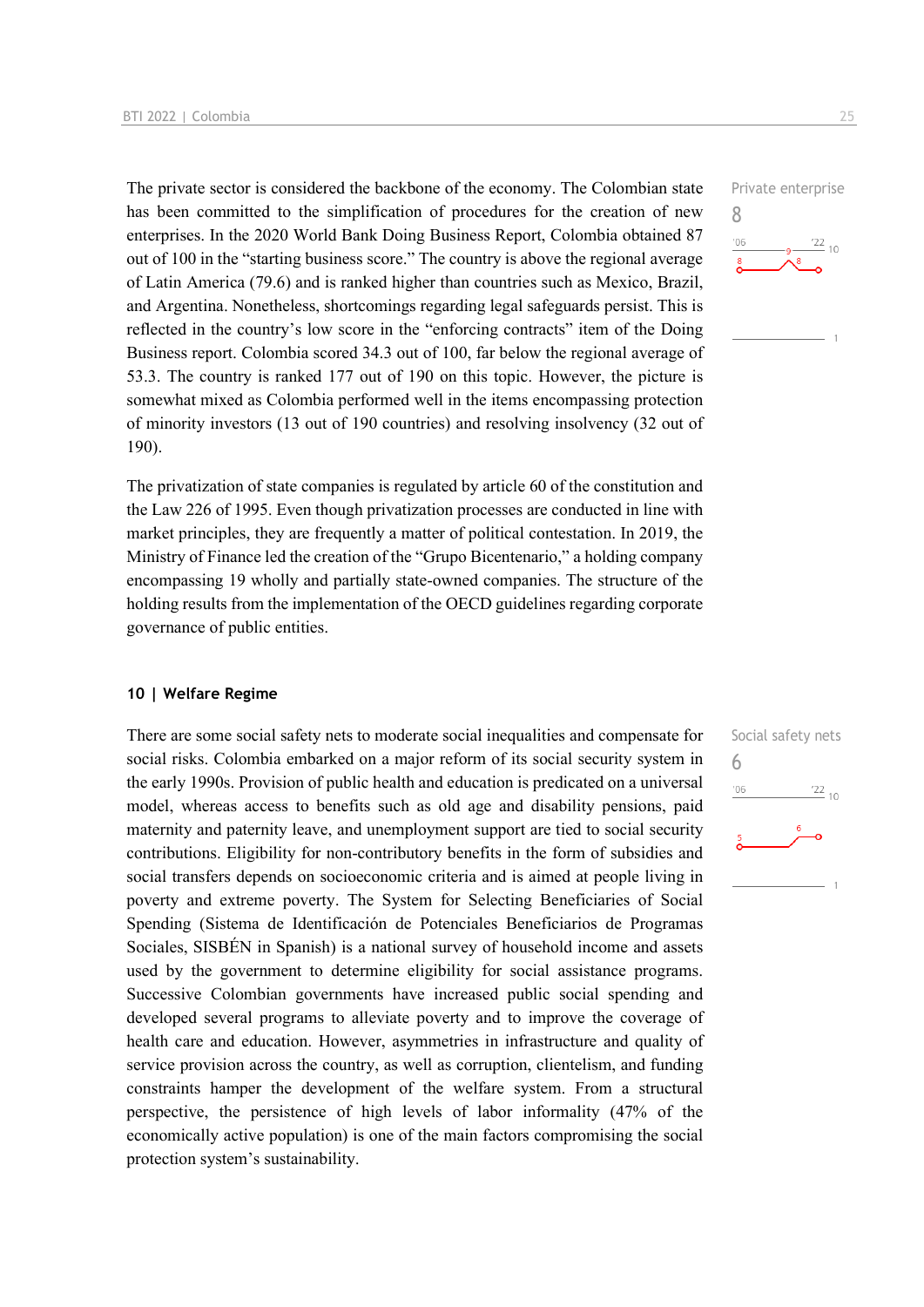Health care is provided by both the private and public sectors. Law 100 of 1993 is the cornerstone of the health care system. It introduced mandatory health insurance and established the General Social Security Health System (SGSSS), which has two regimes: contributory and subsidized. The system is financed by a mix of payroll contributions and general taxation. The contributory regime is financed by members, who are people able to afford health care provision. The subsidiary regime covers poor and disadvantaged people and is funded by a combination of state contributions and resources from the contributive regime. Health-promoting entities (entidades promotoras de salud, EPS in Spanish) are insurance companies responsible for managing and delivering health care to the population. Health outcomes and coverage of health care services have substantially improved over the last decades. According to the Ministry of Health, 95.07% of the population is insured. However, the financial sustainability of the system is permanently in doubt, and no government has yet resolved this issue. In 2019, President Iván Duque launched a plan, known as "Acuerdo de Punto Final," intending to settle all debts and claims and put the health sector's finances on a sounder footing. In January of 2020, the government issued a decree establishing the inclusion of Venezuelan migrants with resident permits in the subsidized regime.

Similar to health care, the pension system is divided into public and private regimes. The Prima Average (Average Premium) scheme is run by the state, offers a definedbenefit pension plan, and is financed on a pay-as-you-go basis. Conversely, the Ahorro Individual (Individual Savings) scheme works upon a defined-contribution scheme and is managed by Pension Fund Administrators (Administradoras de Fondos de Pensiones, AFP). Workers are allowed to switch between the two every five years up until ten years before retirement age. Given that the public system has higher replacement rates than the private, there are more transfers from the latter to the former. According to a central bank study published in 2019, the coverage rate of pensions is only 23%, and totals fewer than 1.5 million people. In addition, pension transfers in the public budget account for 3.4% of GDP, and pension liabilities are close to 130% of GDP. Policymakers and experts have underlined the imminent need for a comprehensive pension reform to improve coverage and reduce pressure on public finances.

The Colombian government undertook a set of measures to relieve the socioeconomic impacts of the COVID-19 pandemic, including the expansion of social assistance programs and the creation of cash transfers for vulnerable households. The government introduced extra cash transfers to beneficiaries of existing "Familias en Accion" (2.5 million households) and "Jóvenes en Acción" antipoverty programs. It also included additional payments for those enrolled in "Colombia Mayor," a cash transfer program for senior citizens (1.7 million people) who do not have contributory pensions or who live in poverty. Additionally, the government launched an unconditional cash transfer program ("Ingreso Solidario"), consisting of monthly payments of about \$45 (COP\$160,000) until June 2021 for around three million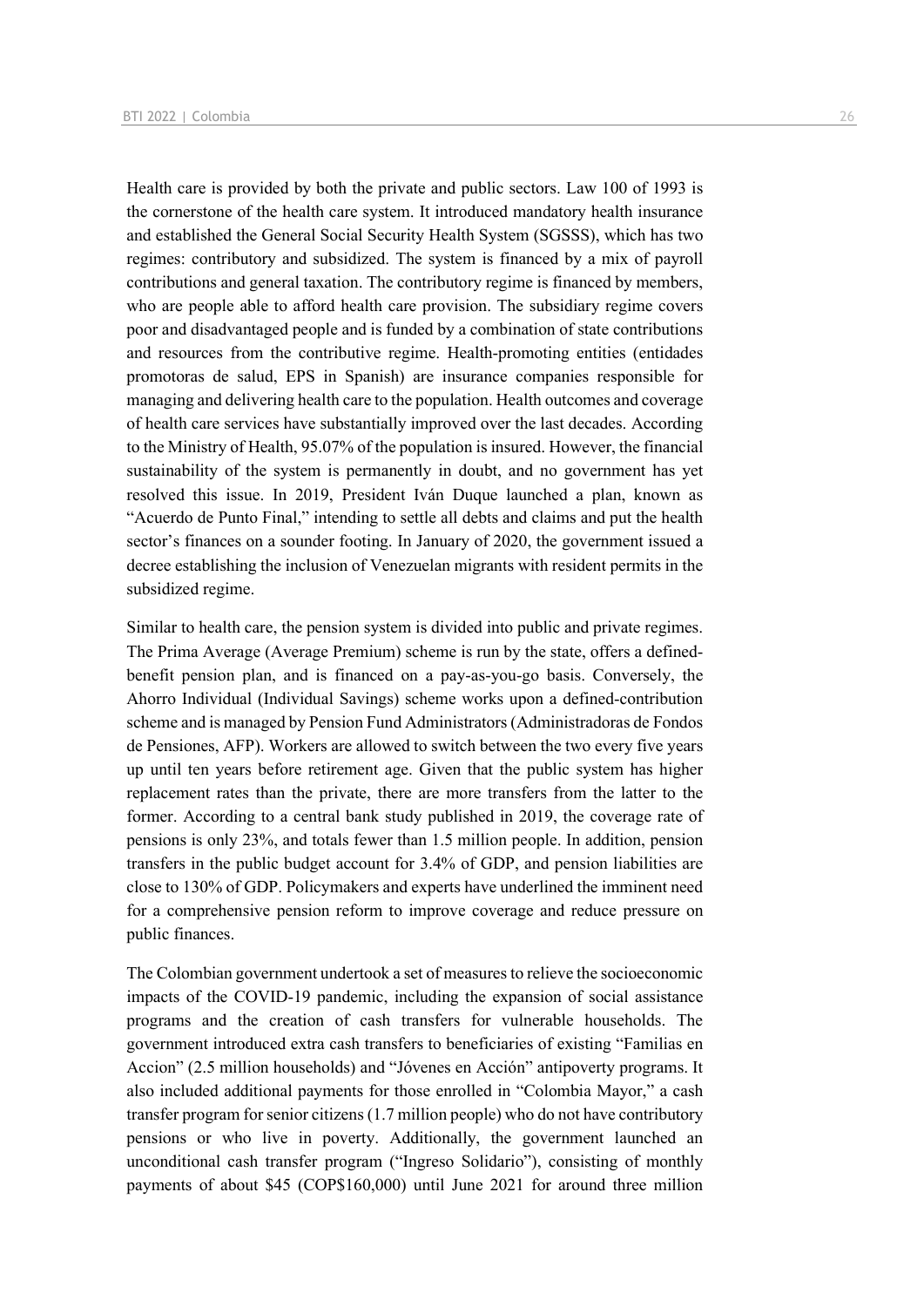families who were not covered by any other social program. Besides cash transfer programs, the government introduced a subsidy program for employers, which contributes up to 40% of the value of the current legal monthly minimum wage for each employee. Regarding access to basic services, the government implemented several measures to grant access to water, electricity, gas, and sewerage. These included free reconnection to water provision for households whose service had been suspended due to non-payment. The measures froze service rates for basic services for vulnerable families and subsidized the operation of rural aqueducts to ensure supply of water.

The legal framework guarantees equal access to fundamental rights and social services; it also contains provisions to forbid and punish exclusion. In this regard, the constitution prohibits discrimination based on race, gender, religion, language, and political beliefs, and establishes special measures to protect ethnic minorities. However, formal instruments have not been enough to change structural causes of discrimination, and inequality remains a salient characteristic of Colombian society. Access to opportunities varies across societal groups as well as across the country. Indigenous groups, Afro-Colombian communities, women, peasants as well as citizens dwelling in urban and rural peripheries are marginalized and discriminated against.

Women have fewer opportunities to run for public office and lower access to employment. Likewise, they face barriers in access to land and basic services in rural areas. Enrollment ratios in secondary and tertiary education are slightly in favor of women (1.1), as well as the literacy rate (95.3% vs. 94.9% for men). Colombia ranked 22 out of 150 countries in the Global Gender Gap Index 2020 with a score of 0.735 (0-1 score). Colombia ranked 42 in participation and opportunity, first in educational attainment, first in economic survival, and 33 in political empowerment. Women constituted 43% of the labor force in 2020. Colombia has a gender gap of 24%. The crisis ignited by the COVID-19 pandemic has widened gender inequalities. According to the national statistics department (DANE), the unemployment rate for women reached 19.6% in November 2020, far above the unemployment rate for men of 10.9%.

#### **11 | Economic Performance**

In line with global trends, the COVID-19 pandemic had a severe negative impact on the economic performance of the country. Colombia's GDP in 2019 grew 2.5%. Estimations of the economic downturn in 2020 range between -7.6% and -8.2%. A rebound in growth is projected for 2021. According to ECLAC, Colombian economy will grow 5% in 2021. The forecast of the OECD is 3.5%. The coronavirus pandemic has worsened long-standing macroeconomic problems, such as the high budget deficit, the large size of the informal sector, substantial inequality, and low levels of tax revenue.

6

 $n<sub>6</sub>$ 

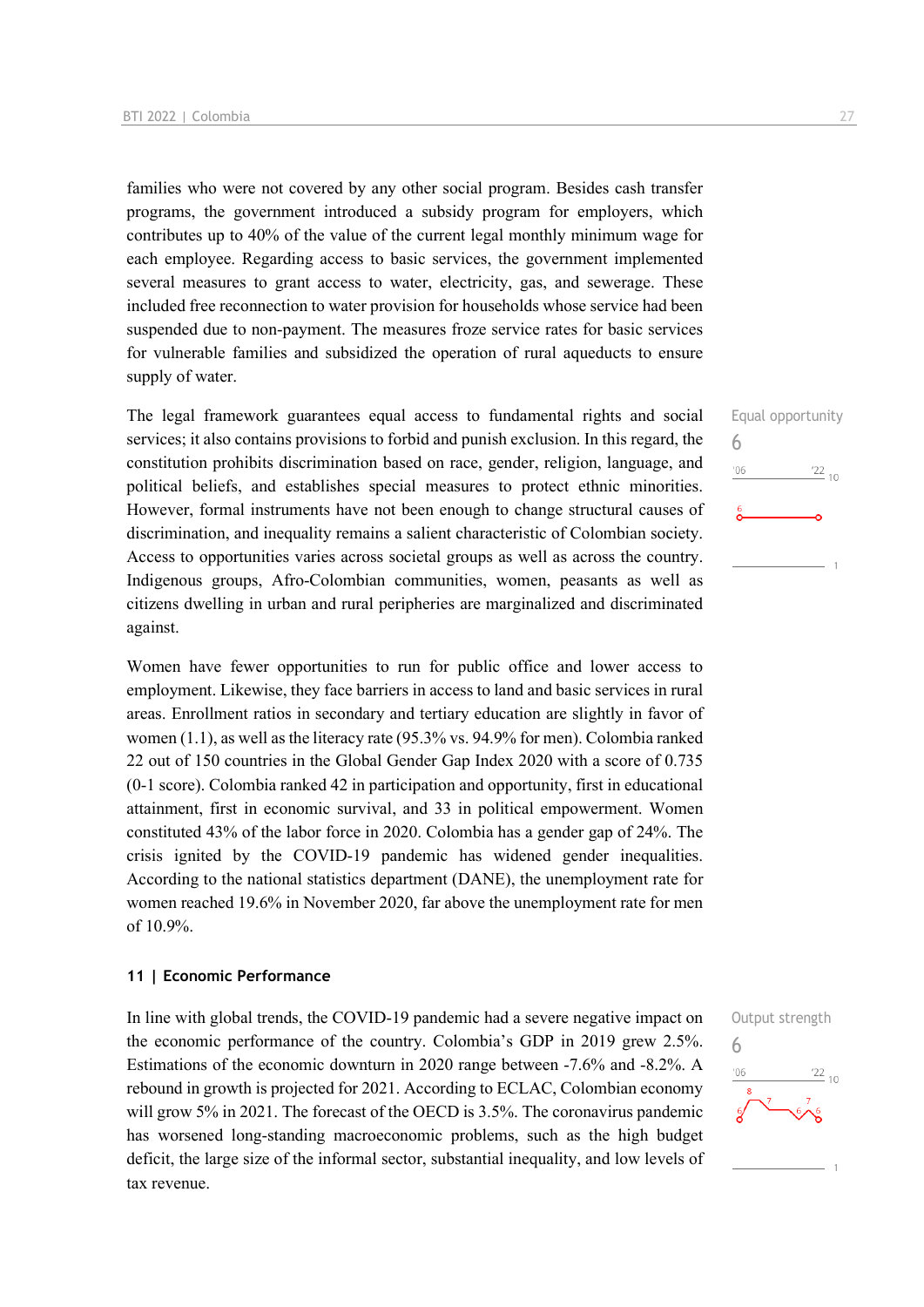Colombia's debt-to-GDP ratio increased by more than 15 percentage points between 2019 and 2020, reaching 68.2% of GDP. The Ministry of Finance estimates a fiscal deficit of 8.9% and 7.6% of GDP for 2020 and 2021, respectively. According to the national statistics department (DANE), the unemployment rate in the country's 13 major cities in November 2020 was 15.4%, 5 percentage points above the rate in November 2019. After the initial shock of the pandemic on the labor market, during which job losses came to 5.4 million, the number of job losses stabilized in the last months of 2020, amounting to 1.5 million. Inflation fell from 3.5% in 2019 to 1.6% in 2020; this is the lowest point in recent history and below the target of 2% to 4% set by the central bank. Foreign direct investment amounted to \$14.5 billion in 2019. There was a decrease of approximately 50% in 2020, according to preliminary data from the central bank up to the third quarter of 2020. The deficit of the current account balance skyrocketed during the 2013/14 crisis to \$19.8 billion but had decreased to \$13.7 billion by 2019; according to ECLAC, it shrank to \$4.24 billion in 2020, albeit with a drastically reduced trade volume (-60%).

#### **12 | Sustainability**

Colombia is one of the most biodiverse countries in the world. Environmental regulations encompass a wide array of domestic and international laws. The protection of the environment is a principle included in the constitution, and article 79 recognizes the right to a healthy environment. The Law 99 of 1993 established the framework of the environmental policy and created Colombia's National Environmental System. The Ministry of Environment and Sustainable Development and the National Authority of Environmental Licenses (ANLA) are the main regulators at the national level. Likewise, there is a pool of agencies in charge of environmental regulation at the regional and urban/municipal levels. The country has made remarkable advances in the development of legal and institutional instruments to protect the environment. For instance, the Constitutional Court and the Supreme Court have issued decisions recognizing the rights of nature and demanding the implementation of concrete policies to protect rivers and ecosystems. The country has also introduced new legislation aimed at addressing climate change. Nonetheless, the subordination of environmental protection to economic growth, misalignments and conflicts between regulatory agencies at the national and subnational levels, political interference, corruption, and the enduring impact of the armed conflict and organized crime hinder the consistent enforcement of these rules.

Particularly concerning is the increase of violence against environmental advocates. According to the organization Global Witness, 64 land and environmental defenders were killed in Colombia in 2019, the highest number worldwide. Colombia signed the Escazú Agreement in December 2019. The agreement is the first multilateral and legally binding mechanism in Latin America and the Caribbean to protect rights to environmental information, public participation in environmental decision-making, Environmental policy 5 $-06$  $122_{10}$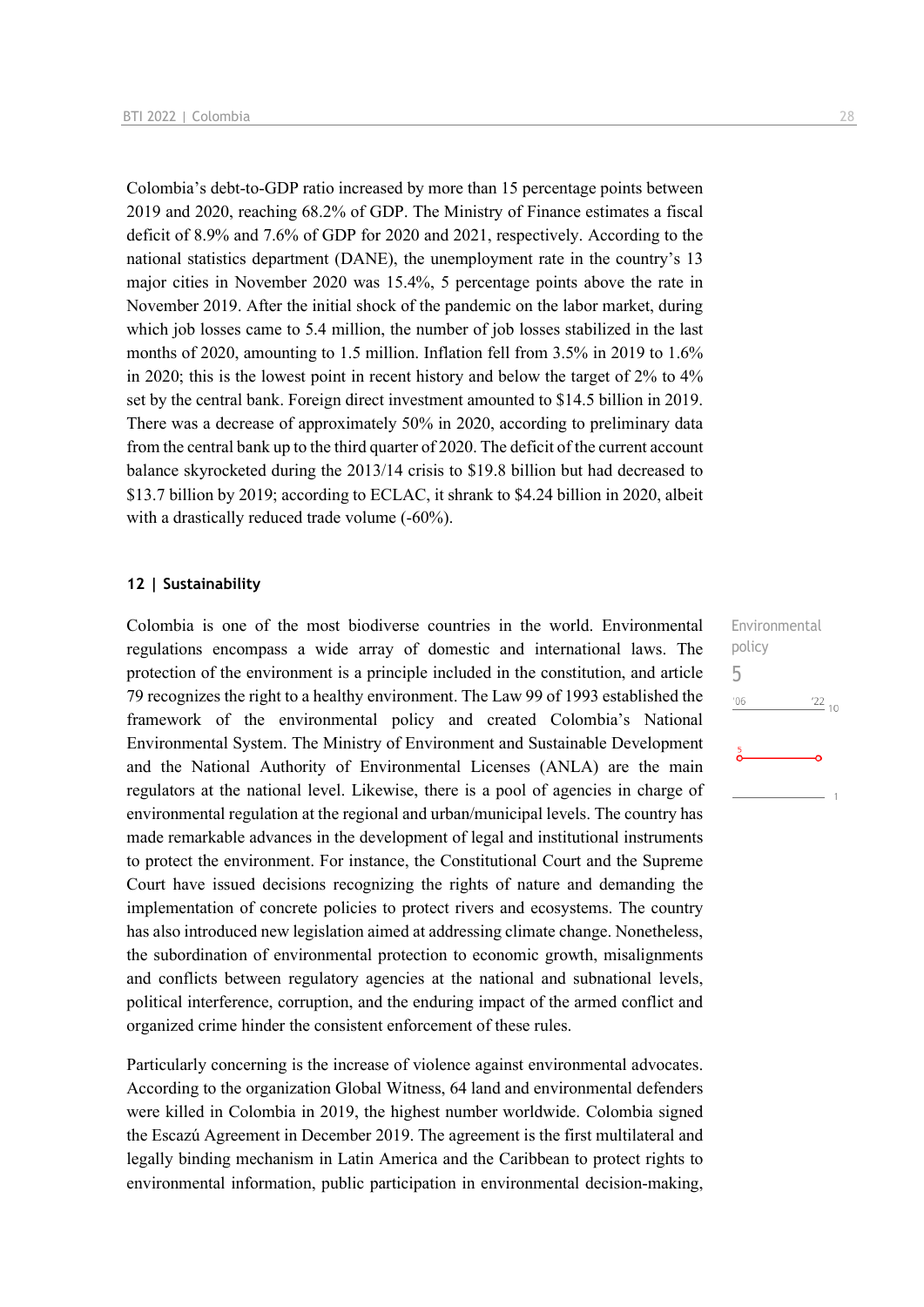and access to justice in environmental matters. Measures to protect environmental defenders are of paramount importance in the treaty. The ratification of the agreement has been delayed by the disruptions caused by the COVID-19 pandemic on the functioning of the Colombian Congress and in the face of opposition from economic and business groups, as well as right-wing political actors.

The introduction of hydraulic fracturing, known as fracking, has been a matter of controversy in the country. In a 2019 ruling, the state council maintained a suspension on fracking operations, while allowing the development of fracking pilots. Later in February 2020, a local court ratified the suspension and raised new conditions on future pilot projects. Lawmakers, environmental activists, and civil society organizations have opposed the pilots and pursued their suspension in the courts, but these lawsuits have been dismissed. Meanwhile, the Ministry of Mines and Energy has led the process to define a regulatory framework for fracking pilots.

The 2020 Yale University Environmental Performance Index ranks Colombia 50 worldwide and 2 in the regional ranking of Latin America and the Caribbean with a score of 52.9 out of 100. Compared to the 2018 report, the country's performance has fallen from rank 42 (and a score of 65.55).

The education and training system in Colombia is substandard and fraught with problems. Although the literacy rate (95.1%), youth literacy rate (100%), and enrollment rates in primary and secondary levels (96.41) are at an acceptable level, the quality of education is deficient. In the 2018 survey for the Programme for International Student Assessment (PISA), Colombian students scored lower than the OECD average in reading (412 points), mathematics (391), and science (413). These figures imply that 50% of 15-year-old students in Colombia do not achieve minimum proficiency in reading. Colombia scored 0.682 (0 to 1) in the U.N. Education Index, a figure slightly below the Latin America average (0.697) but above the average of developing countries (0.590).

There are several inequalities in attainment and educational quality when the data is examined by region and by socioeconomic strata. Children in the countryside face more barriers to education, namely deficient infrastructure and poor quality. According to the UNESCO Worldwide Inequality Database, children in urban areas fare better than those in rural ones in all indicators (primary completion rate: 95% vs. 85% and secondary completion rate: 79% vs. 46%). Similarly, there is a substantial gap in the completion rates between the wealthiest (98% in primary and 95% in secondary education) and the poorest children (82% in primary and 38% in secondary education). Relatively few people have access to tertiary education. According to the Ministry of Education, the gross enrollment rate in tertiary education was 52.23% in 2019, and the drop-out rate was 8.8%. Public expenditure on education represented 4.5% of GDP in 2018, according to World Bank data. In 2019 and 2020, the total budget allocated for education increased marginally, yet it remains around 4.5% of GDP.

Education policy / R&D 5 $^{\prime}06$  $\frac{22}{10}$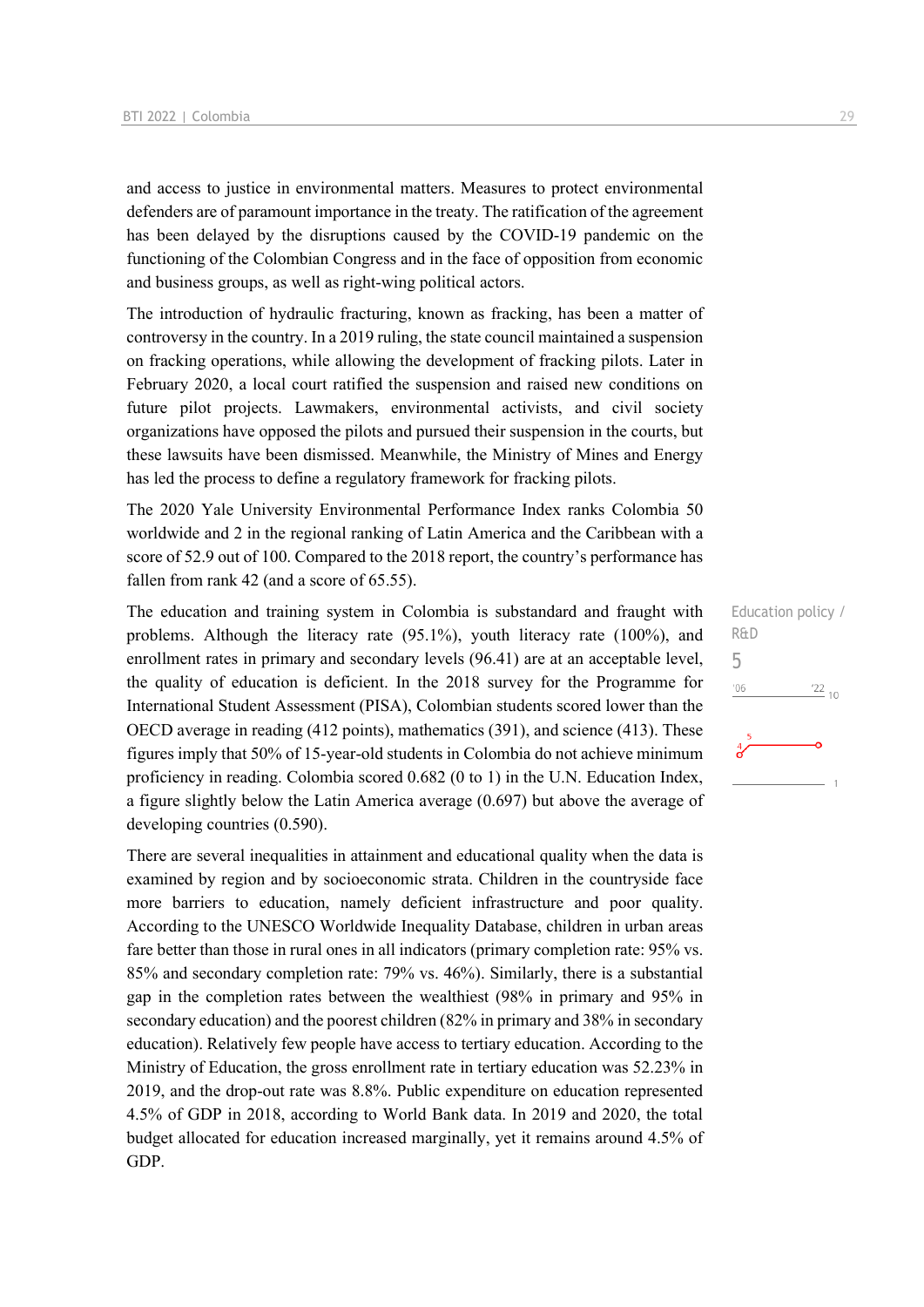Colombia lags far behind in investment on R&D. Less than 1% of Colombia's GDP (0.2% in 2018 according to World Bank data) is used to finance research and development. In 2019, Law 1951 reclassified the administrative department of science, technology, and innovation (Colciencias) as a ministry (Minciencias) with the aim of strengthening the national system of science, technology and innovation (SNCTI).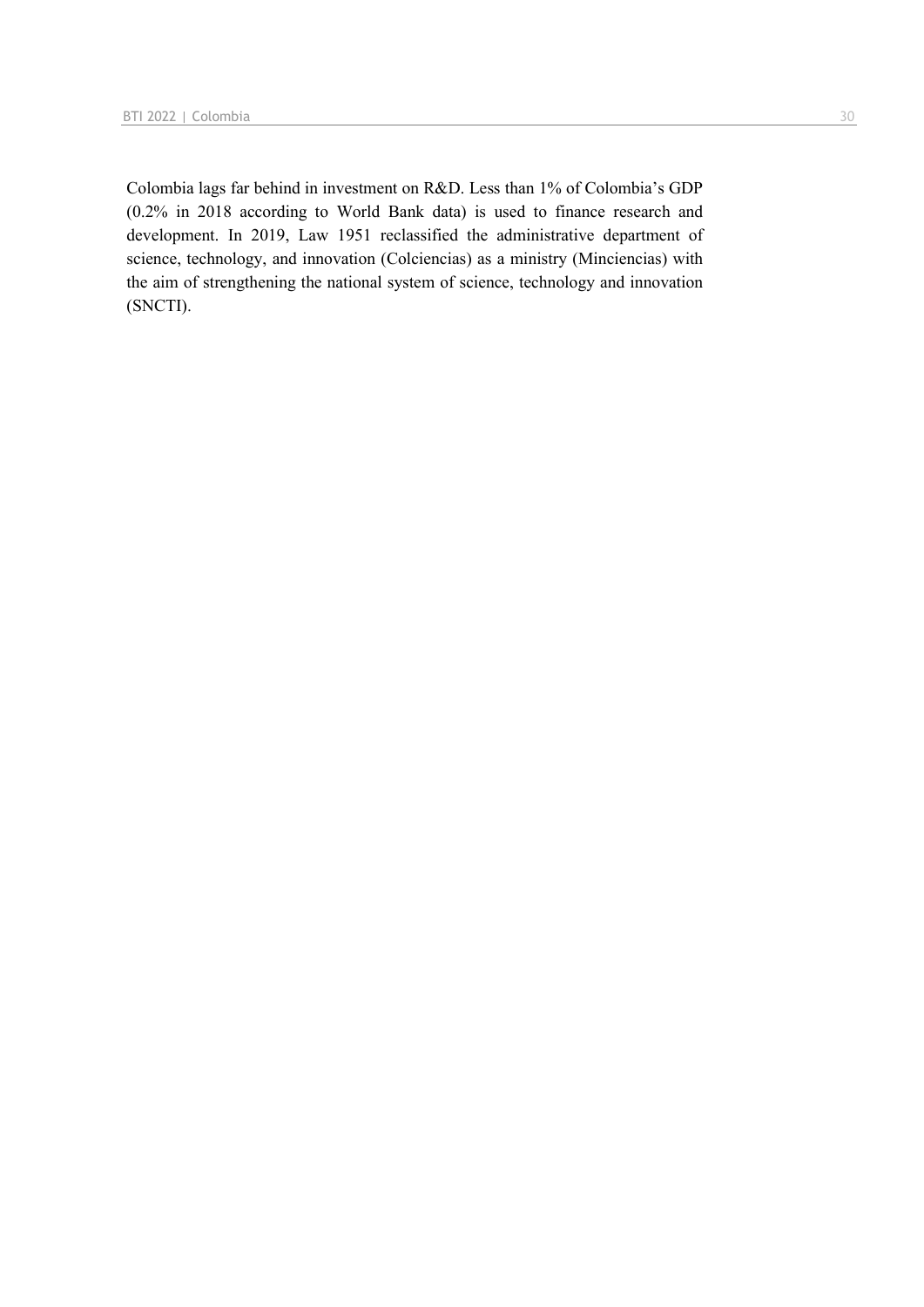## Governance

## I. Level of Difficulty

Colombia has a high level of difficulty. Social inequality, poverty, a large informal labor market, a low performing education system, deficient infrastructure, the state's inconsistent presence across the territory, a high economic dependence on commodities, and the existence of violent armed actors are the most severe structural constraints. Certainly, the peace agreement with the FARC was a step toward the end of the war and the strengthening of democracy. However, the window of opportunity for grand reforms is closing fast and structural issues remain unresolved. Complicating matters, trends in violence and new developments amongst non-state armed actors in the post-accord phase are extremely concerning. An additional structural impediment is that Colombia hosts almost 1.8 million Venezuelan refugees, the second largest number of refugees in a country worldwide (after Turkey).

State capture and cooptation are widespread phenomena. Legal and illegal actors have infiltrated the state and exploited it for their private interest. In several territories of Colombia, state and non-state armed actors coexist and interact in relations that range from competition to collusion. The state's response to illegal armed groups is a structural constraint in itself since there has been an inconsistent government policy on the issue. So, while former President Santos reached a peace accord with the FARC and initiated a peace process with the left-wing ELN guerrilla group, current President Duque has not been committed to the implementation of the peace agreement and has even attempted to undermine some of its pillars. In addition, the government suspended negotiations with the ELN in 2019.

The impacts of the COVID-19 pandemic on political and social transformation are severe and diverse. As of January 31, 2021, Colombia reports a total number of 2,077,333 cases with a death toll of 53,284, a fatality rate of 2.5, and an incidence rate of 2,891.7 cases per 100,000 inhabitants. The pandemic dragged the country's economy into a recession, with a predicted negative growth rate of between -7.6% and -8.2%. The social policy implemented to cushion the effects of the pandemic have further burdened the already precarious public finances. Poverty and inequality have become more evident amid the pandemic. According to the think tank Fedesarrollo, more than six million additional people were forced into poverty. People working in the informal economy (around 50% of the economically active population) have been the hardest hit by the crisis. Alongside the economic impact, the pandemic has disrupted the functioning of the education system. Children in rural

**Structural** constraints

 $\frac{22}{10}$ 

7 $n<sub>6</sub>$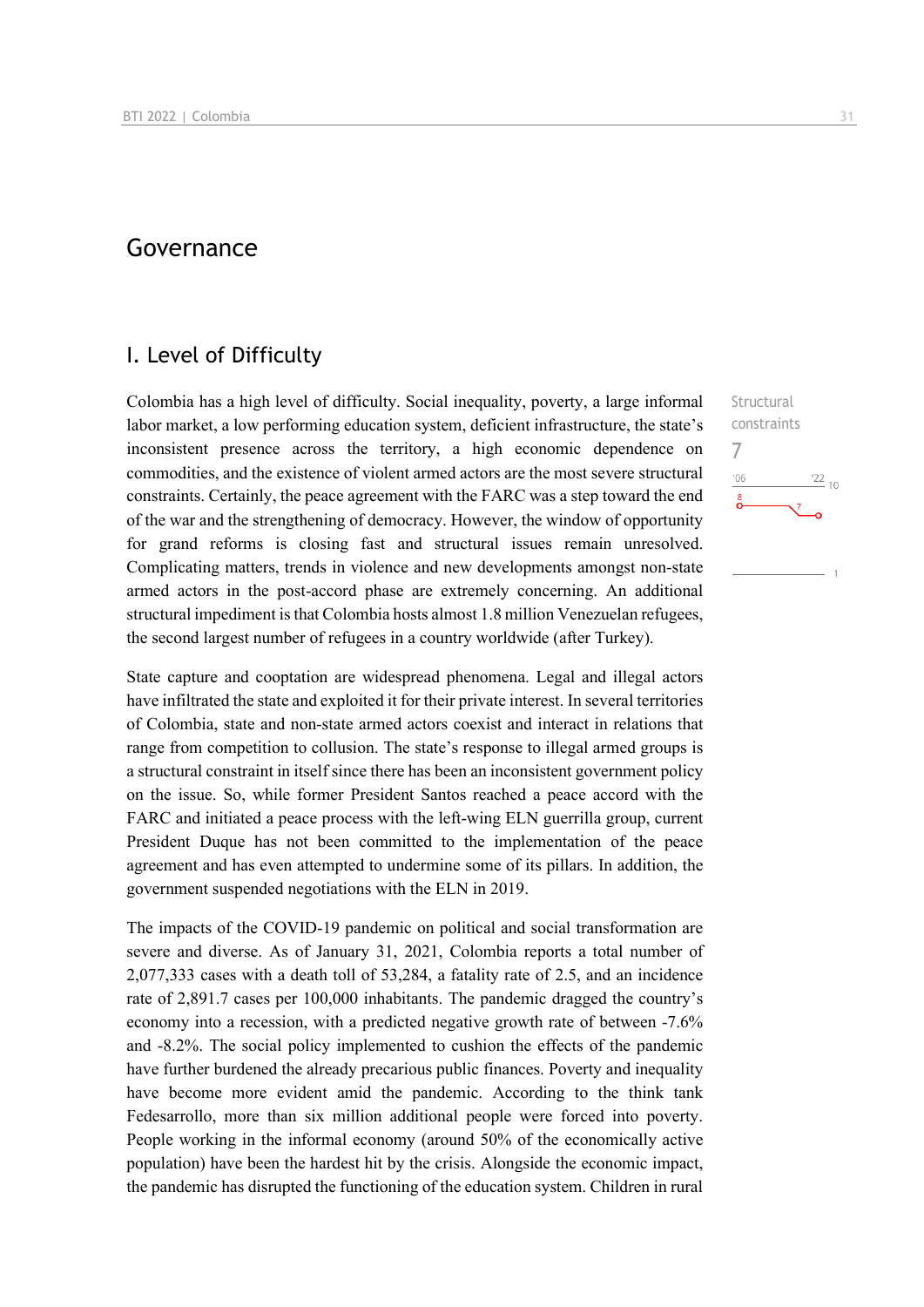areas and those from lower socioeconomic strata are the most affected. Although there is no data yet, experts have issued warnings over the pandemic's enduring effects on enrollment rates and educational attainment. The partial closure of schools has rendered children in urban and rural peripheries more vulnerable to recruitment into illegal armed groups.

Colombia has a moderate tradition of civil society. The 1991 constitution provided new avenues for the creation and participation of civil organizations, which had the potential to foster a more participatory democracy. However, the prevalence of a traditional two-party system, in which the Conservative and Liberal parties were the main political actors and intermediaries between the state and the society, along with the impact of political violence, armed conflict, and drug-related violence, hampered the development of civil organizations. Since 1991, civil society has become gradually more organized and relevant. Whereas the institutionalized NGOs are more influential, with international ties, there are also a range of community-based organizations, social movements, and informal platforms. In Colombia, political participation can involve a variety of activities, from traditional forms of participation to contentious political debates to expressions on social networks and virtual communities.

The year 2019 was significant for civil society and social mobilization in Colombia. The convergence of a diversity of social movements and citizen agendas, against the background of increasing dissatisfaction with the current government, led to social unrest. Massive protests took place in several cities in the country. A novel aspect of the protests was the significant participation of young people and people from the urban and middle-class sectors.

Violence remains a major obstacle for civil society organization and participation. Human rights defenders and social leaders are the primary victims of selective violence in territories historically affected by marginalization and the armed conflict.

Social trust has been and remains low. The 2018 Latinobarómetro Survey found that only 20% of respondents agreed that one could trust most people. According to the 2019 Political Culture Survey by the national statistics department (DANE), 46% of respondents agreed that organizing with the community for a common cause is either very difficult or difficult.

There are several sources of conflict. The country has experienced armed conflict for more than six decades. The peace agreement between the Colombian state and the FARC guerrilla group in 2016 marked the end of the war with the largest rebel group in Colombia, opening up new channels for political participation and bottom-up peacebuilding approaches. However, because of the protracted character of the armed conflict, different forms of violence and several violent actors remain active on the ground. During the period under review, there has been an intensification of violence in some areas of the country. Human rights defenders, grassroots social leaders, and Civil society traditions 5  $\frac{22}{10}$ '06

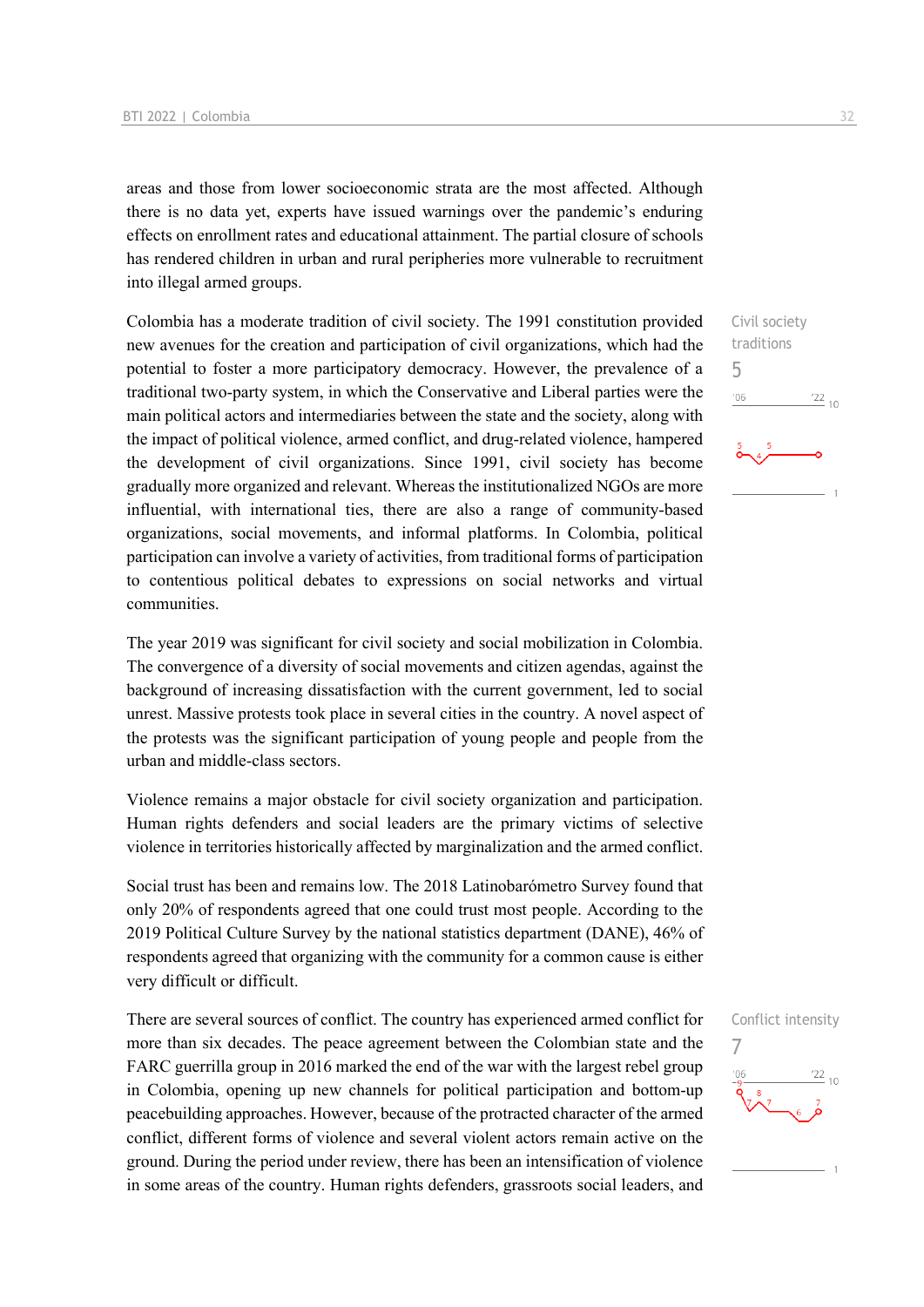former FARC combatants are the primary targets of selective violence. Non-state armed actors encompass a diverse set, ranging from drug-trafficking groups and successor paramilitary groups to left-wing guerrillas and dissident and rearmed factions of the former FARC.

Furthermore, the peace agreement and its implementation has become a source of polarization in society. The discontent with the accord has been capitalized on by political factions, particularly center-right and right-wing segments. Opposition to the agreement has been deployed as a crucial component of a broader conservative political agenda that includes other divisive policy issues such as the opposition to gender minority rights, labeled as "gender ideology." This division played a crucial role in the 2018 presidential election. In the period under review, issues such as inequality, corruption, and lack of social opportunities have gained relevance in the public debate.

High levels of inequality constitute a prominent cleavage between the wealthiest and the most impoverished strata of the population. Inequality manifests in multiple forms and is associated with geography, ethnicity, and gender. There are not only gaps between rural and urban areas but among subnational units. The COVID-19 pandemic has accentuated socioeconomic differences. People living in urban and rural peripheries, informal workers, women, and children have been the most affected by the pandemic.

## II. Governance Performance

#### **14 | Steering Capability**

Politically, President Duque has focused on the reform of substantial aspects of the peace agreement with the FARC, such as the transitional justice system and political participation. The return to a hardline approach in areas such as security and antidrug policies, similar to the "democratic security" approach of former president, Álvaro Uribe, has been central. As secondary priorities, the government committed to reform of the electoral law and the justice system.

On the economic front, the Duque administration has focused on advancing free market principles and policies. The president declared the so-called "orange economy," defined as the promotion of creative industries, to be the pillar of his strategy to boost economic growth. Additionally, the government set structural tax reform as a goal. Other secondary priorities include expanding the rail network for commercial operations and strengthening the capacity for power generation from renewable sources and the generation of clean energy.

#### Question Score

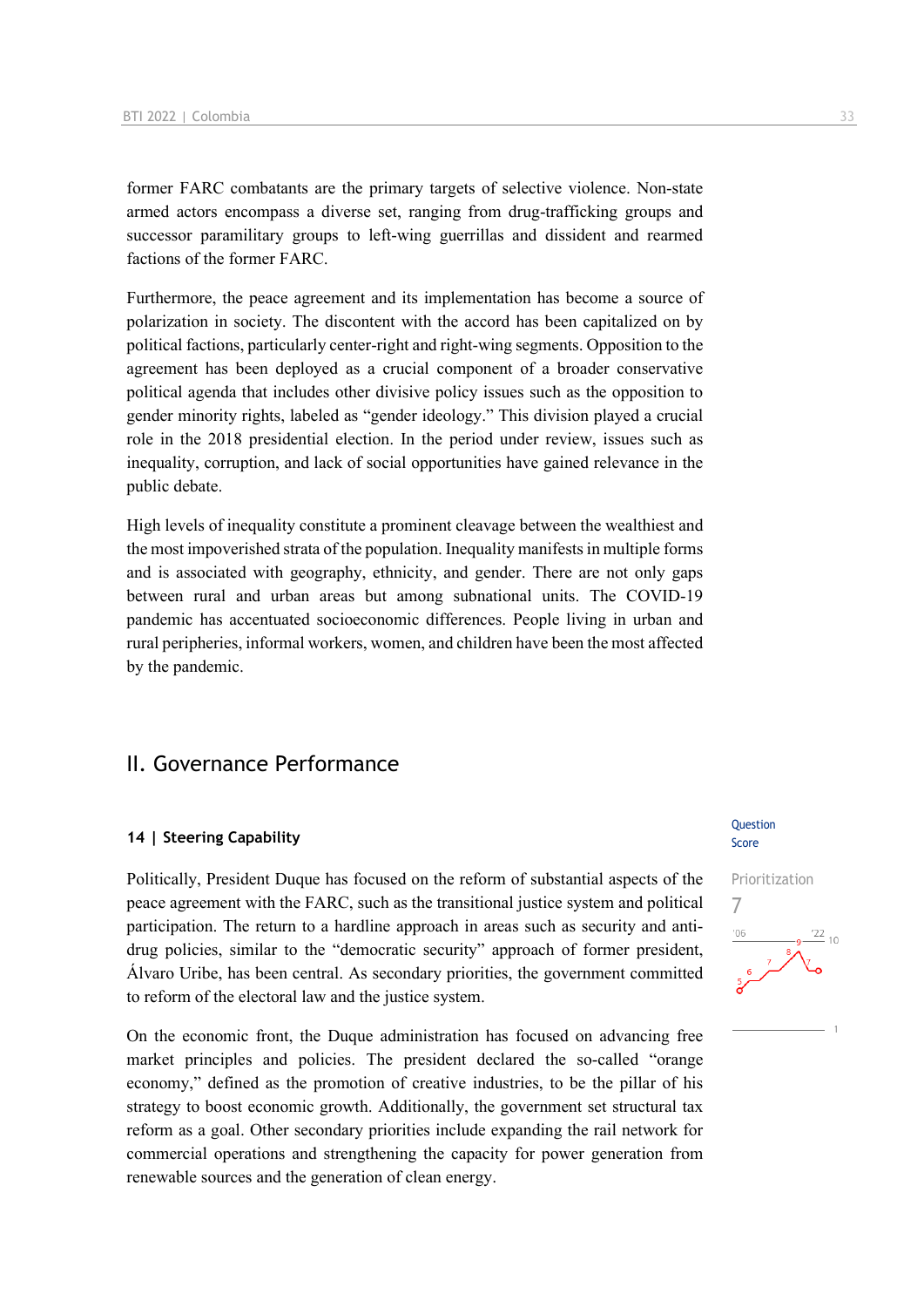Regarding foreign policy, the promotion of a regime change in Venezuela has been central to Colombia's policy agenda. The Duque government recognized the selfproclaimed president of Venezuela, Juan Guaidó, as the legitimate president. Likewise, Colombia has played a central role in regional and hemispheric initiatives to foster a democratic transition in Venezuela, such as the Lima Group. Currently, diplomatic relations between Colombia and the government headed by Nicolás Maduro are nonexistent. A further priority was the successful completion of the accession of Colombia to the OECD, a process that began in 2013. Since April 2020, Colombia is a fully-fledged member of the organization.

Before the COVID-19 pandemic, President Iván Duque had been roundly criticized for his lack of definition of strategic priorities and an ostensible disconnection to the problems and demands of the country in a post-accord scenario. With the outbreak of the COVID-19 pandemic, the government's priorities turned to adopting measures to mitigate the spread of the virus, on the one hand, and to cushion the socioeconomic impact on the other. In August 2020, the government launched a plan for economic recovery. The plan included projects to boost employment and job creation as well as accelerate the development of infrastructure projects. The government has already announced its commitment to pursue tax and pension reforms to cover the substantial fiscal deficit caused by the pandemic.

The results of the policies prioritized by Duque's presidency suggest that the president has lacked the capacity to implement most of them. Although Duque was elected on a platform of reforming the peace agreement with the FARC, his efforts to overhaul it have proven unsuccessful. On the one hand, the peace agreement's implementation was already underway when he came to power, with core elements enshrined as part of the Colombian constitution. On the other hand, the president failed to secure the support of Congress to pass the reforms. Besides, the international community – which has backed the peace process from the beginning – protested against the changes and delays in the implementation of the accord. Duque's insistence on amending the agreement led to clashes with other public branches such as the high courts and the legislative.

The plan of the Duque administration to implement a hardline anti-drug policy has encountered several obstacles. The government placed a return to aerial spraying with glyphosate at the center of its strategy to eradicate more than 200,000 hectares of coca leaf crops. However, the Constitutional Court ruled that the government can resume the method only after fulfilling a set of conditions, such as protecting nature reserves, informing and consulting with affected communities, and completing studies to determine the human health and environmental risks. For the time being, the resumption of aerial spraying is stalled. Regarding security policy, the government has emphasized operations to capture the leaders of the ELN, dissident and rearmed factions of the FARC, and organized crime groups. The assassination of an ELN commandant leader knows as "Uriel" in October 2020 has been one of the

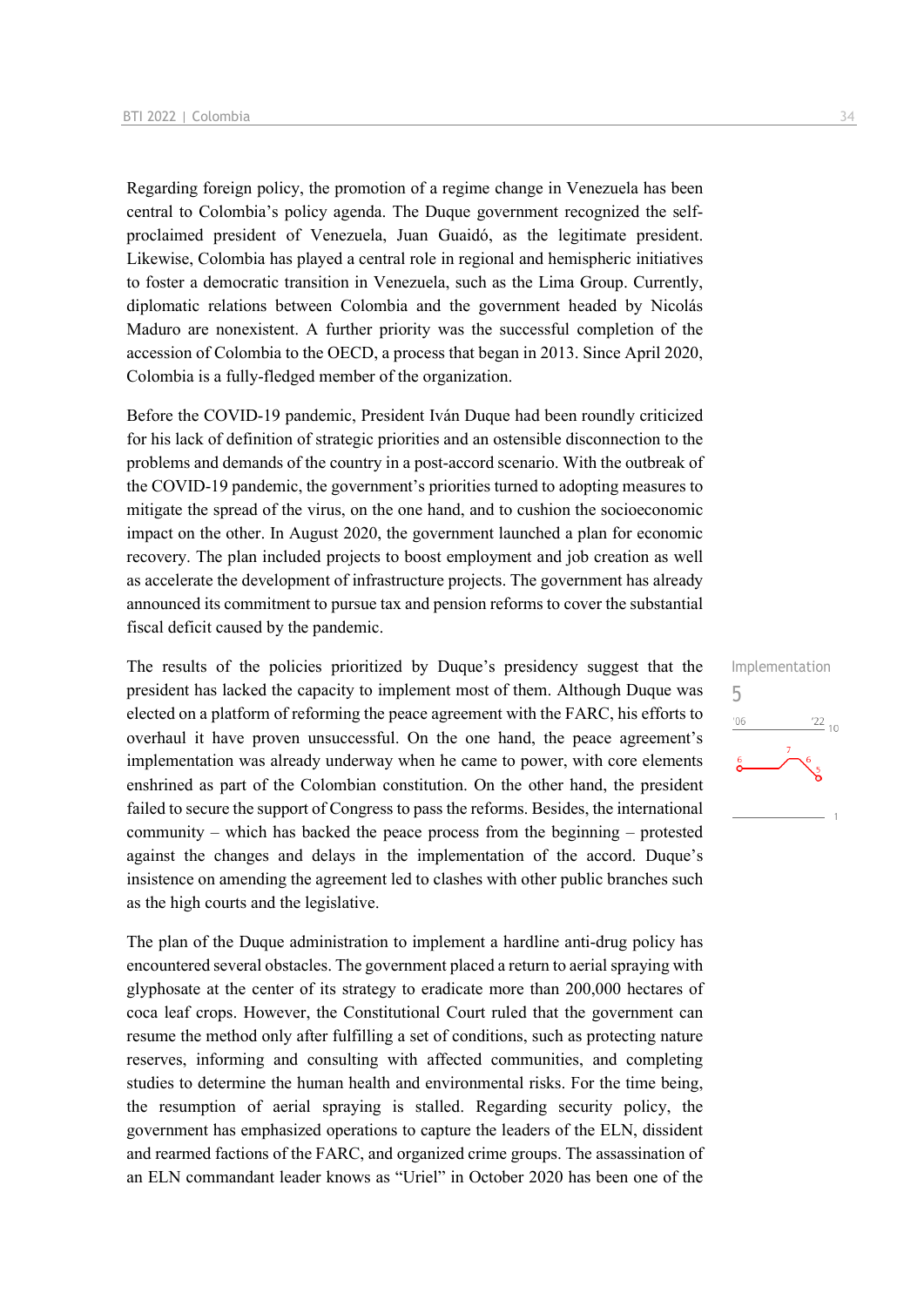most important military operations of the current administration in the period under review. However, the approach adopted has raised serious concerns regarding human rights and compliance with international humanitarian law. For instance, the former minister of defense, Guillermo Botero, resigned in November 2019 amid a scandal because of the killing of minors in a military operation against a FARC dissident group.

In the economic field, the implementation of the "orange economy," the government's flagship policy, has been hindered by a lack of institutional coordination and the lack of a consensus with stakeholders within the arts and culture sector. The results in terms of job creation and economic growth have been relatively meager. The closure of theaters, cinemas, and cultural spaces amid the COVID-19 pandemic further affected the policy's implementation. It is unlikely to achieve its stated aims.

In the domestic arena, the Duque administration has been able to pass some laws. Given that the Constitutional Court rejected the 2018 tax reform on procedural grounds, the government presented a new draft to Congress. The new law was approved at the end of 2019. The impact of the COVID-19 pandemic on the public finances and fiscal balance has led to the government already announcing further reform in this area. In December 2020, the government managed to pass a new electoral law.

The effects of the pandemic on the achievement of strategic priorities of the Duque administration are mixed. The pandemic's socioeconomic impact has severely affected the country's economic performance so that goals regarding economic growth, poverty reduction, and reorganization of the finances of the health care sector will not be met. The exceptional measures adopted to face the crisis have led to a higher concentration of power in the executive and undermined the oversight role of the legislative. The state of emergency provided President Duque with faculties to enact decrees altering the balance of power between the national and subnational levels and reorganizing public resource allocation.

The constitution set the legal basis for a policy assessment system. A monitoring and evaluation unit sits within the organizational structure of the national planning department (DNP). The unit is responsible for running the national system of management evaluation and results (SINERGIA). During the last few decades, Colombia has undertaken significant steps to enhance the guidelines, resources, and infrastructure for policy monitoring and evaluation according to international standards. As a member of multilateral organizations, including the OECD, the country has continuously cooperated with the assessment of its public policies. Nonetheless, as the BTI 2020 noted, issues such as corruption, inefficient bureaucracies, limited monitoring of some policies, financial constraints, and lack of coordination between different levels of government all undermine the capacity to learn from past experiences and implement changes accordingly.

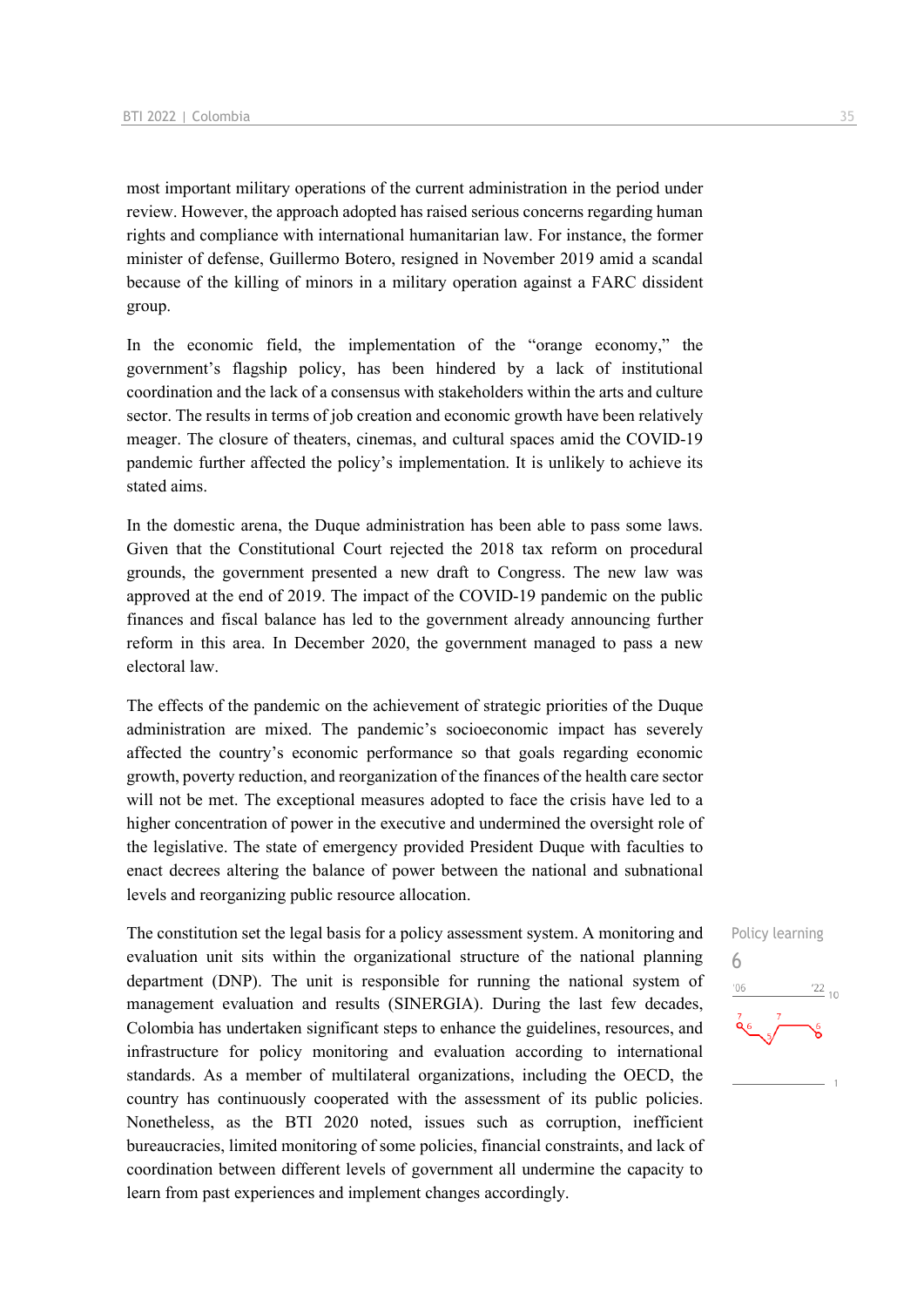In the period under review, the government has demonstrated little flexibility and pragmatism. While President Duque prioritized the passing of reforms to the peace agreement with the FARC, the focus of public debate and citizen demands shifted toward issues such as inequality, poor socioeconomic conditions, and corruption. The gap between the actions of the government and citizen demands hurt the credibility of the government. Duque's approval rating dropped to 23%, according to data in January 2020. Growing discontent prompted massive protests at the end of 2019. People took to the streets to demand the resolution of structural problems as well as the firm implementation of the peace agreement.

Policy learning in response to the pandemic has been unsatisfactory. The government initially reacted swiftly by implementing social distancing measures and economic and social assistance for households and firms. In the following months, however, the administration has failed to effectively redress the health care system's problems, correct misalignments among authorities at the national and subnational levels, or improve resource allocation.

#### **15 | Resource Efficiency**

Neither the national nor the subnational governments make effective use of available human, financial, and organizational resources. Colombia has committed to enhancing the modernization of administrative structures and decision-making capacity, in order to make the government more efficient and transparent. However, practices ingrained in the state apparatus continue to stymie the efficient use of resources.

Regarding administrative personnel, recruiting procedures tend to favor political convenience at the expense of merit. Positions in public office are used to reward political allies and undergird patronage networks. As for efficient use of budget resources, Colombia has struggled to keep public finances on a sound footing for a considerable time. The COVID-19 pandemic has deepened the fiscal deficit and increased the public debt. Due to economic growth projections and robust policy frameworks, the debt is expected to remain manageable in the medium term. However, the country must undertake comprehensive reforms of tax and pension systems to ensure long-term sustainability. A serious concern over public finances is the vulnerability of auditing authorities at local and regional levels to political influence and corruption.

The response to the COVID-19 pandemic led to the reallocation of public resources, altering the distribution of resources among sectors and across national and subnational levels. Based on the legal faculties provided by the state of emergency, the government created the Emergency Mitigation Fund (FOME) and the Subaccount for COVID-19 Emergency Mitigation as part of the existing Disaster Management National Fund (FNGRD). The establishment of these complied with legal requirements and they are subject to auditing. However, the distribution of responsibilities between the two mechanisms and confidentiality provisions have raised serious concerns regarding efficiency, transparency, and accountability.

Efficient use of assets 5 $-06$  $^{22}$  10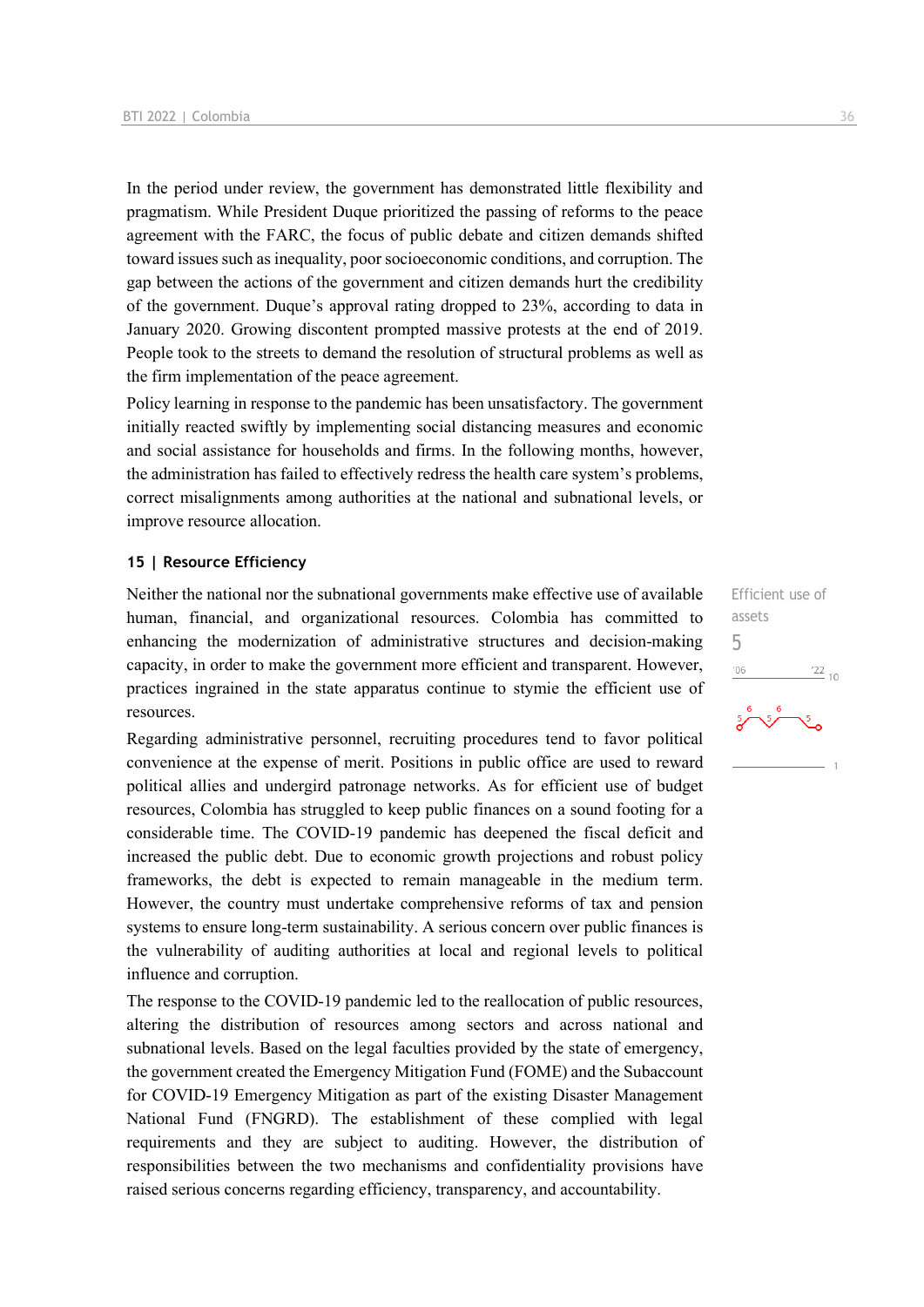President Duque has governed with a weak coalition in Congress and has faced confrontations with members of his own political party (Centro Democrático). This has affected the capacity of his government to effectively implement its policies, leading to poor results. For instance, although the government committed to developing a comprehensive tax reform, the result was suboptimal. The reform did not address structural problems, which have been exacerbated by the economic consequences of the COVID-19 pandemic. Other initiatives, such as judicial reform and a package of anti-corruption measures, have also led to clashes between the president and his political allies.

In the context of the government response to the COVID-19 pandemic, there has been a lack of coordination, unclear distribution of responsibilities, and clashes between the national and subnational levels. Local authorities have wielded their faculties to enact measures (quarantine, curfews, and closure of bus terminals) when perceiving that the national government is not doing enough to fight the pandemic. In several cases, the responses have been characterized by improvisation and a lack of consistency. In turn, President Duque and members of his cabinet have blamed local governments for failures in policy implementation.

Colombia has a robust anti-corruption legal framework. The office of the comptroller is in charge of auditing public spending, the attorney general is in charge of the disciplinary control of public employees, and the national electoral council is responsible for overseeing political parties, including their campaign spending. As part of the OECD's accession process, Colombia adopted several anti-corruption programs according to best practices and international standards. The legislative act 04 of 2019 modified the regulatory framework of fiscal control and broadened the office of the comptroller's powers to conduct investigations. However, corruption remains widespread in the public and private sectors.

Several aspects hinder effective anti-corruption enforcement, from the architecture of the institutions to dishonest and corrupt officials in law enforcement and the entities responsible for oversight. An example of the former is the procedure to select the members of the national electoral council. The fact that Congress appoints the members from a pool of nominees proposed by political parties adds a partisan trait that jeopardizes the council's independence. Concerning public procurement, there is excessive use of direct procurement and exceptional regimes by public bodies; these mechanisms enable a circumvention of the norms on public procurement and facilitate collusion schemes such as bid rigging. In addition, officials of the entities in charge of enforcing anti-corruption laws have been involved in malfeasance. For instance, in January 2021, an official of the comptroller's office was indicted for soliciting money from a former senator in exchange for modifying a ruling. While this is an example at the national level, experts and civil society organizations have raised concerns regarding the existence of this phenomenon in the subnational branches of public bodies as well.



| Anti-corruption |                     |
|-----------------|---------------------|
| policy          |                     |
| 5               |                     |
| '06             | $122$ <sub>1(</sub> |
|                 |                     |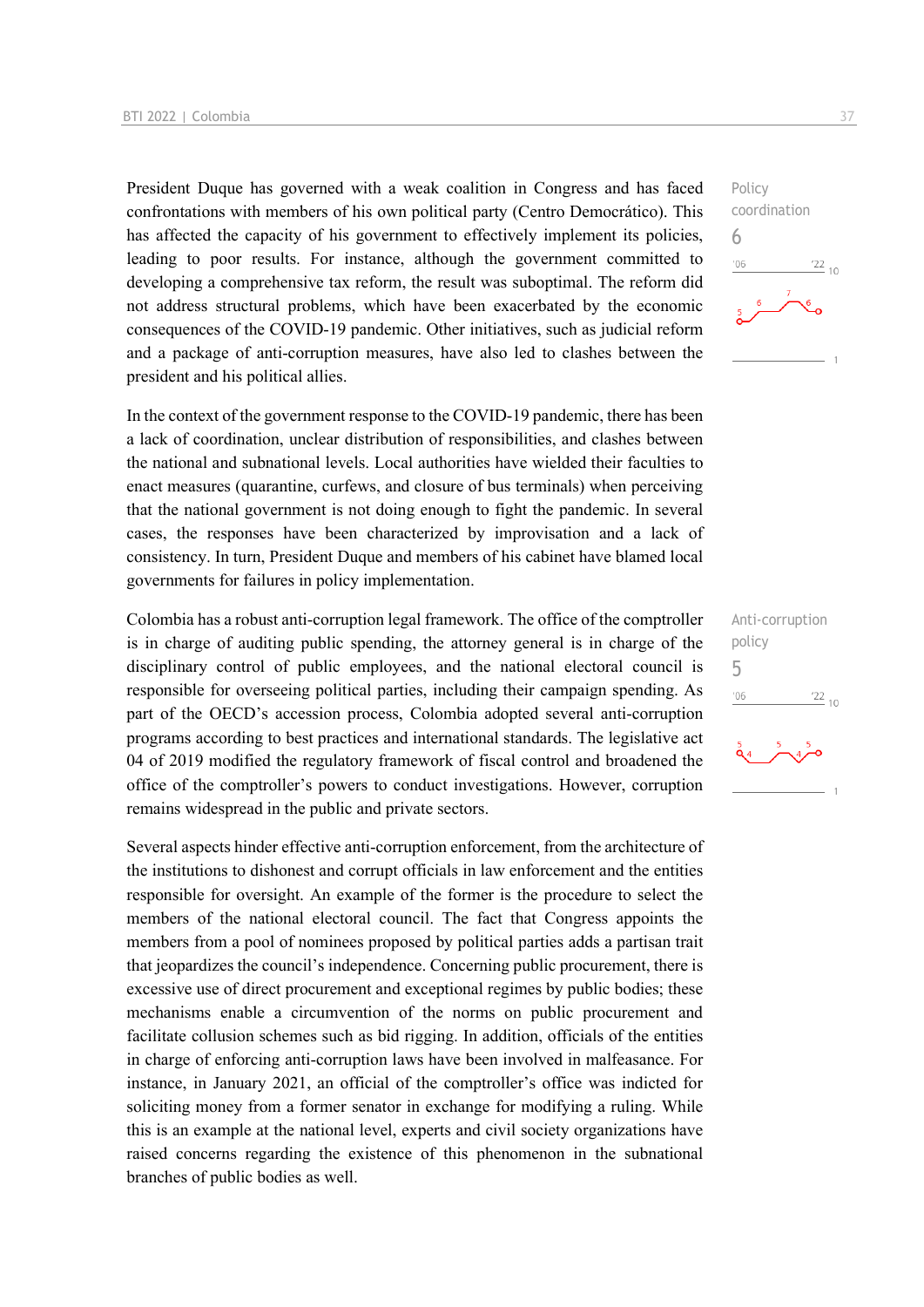As the so-called anti-corruption plebiscite in August 2018 failed to obtain the required number of votes to be binding, President Duque committed to the implementation of some measures contained in the plebiscite. Among the new bills approved is Law 2014 of 2019, which introduces stricter punishments for stakeholders, both public and private, involved in corruption, including imprisonment and disqualification from eligibility for public contracts. Likewise, the proposal to make officeholders' asset declarations public was included in Law 2013 of 2019. Proposals to reduce congressional salaries and allowances and enhance citizen participation in government budgeting processes were not passed by Congress.

#### **16 | Consensus-Building**

Except for guerrillas and successor paramilitary groups, major political actors agree on the relevance of democracy as a strategic goal for development and transformation. There is, however, much disagreement regarding what democracy means in practice and the guiding principles and methods to achieve it. The majority of the population share the consensus on the fundamental importance of democracy.

In principle, all major actors agree on the market economy as a normative framework for transformation. The basic consensus notwithstanding, there are several divisions regarding aspects such as the extent of market regulation, the degree of state intervention, the model of social welfare, and the balance between economic growth and environmental concerns.

There are various anti-democratic veto actors. The most prominent are the non-state armed groups, including guerrillas, successor paramilitary groups, and organized crime. After the FARC laid down their weapons, there was a reconfiguration of both the constellation of violent armed actors and violence dynamics. Whereas current violence in Colombia is regarded as less ideological, in the sense that armed actors do not have a clear political goal, economic gain plays a prominent role in their motivations, and violence continues to be political inasmuch as illegal armed groups wield power over territories, challenge the state, and subvert democratic norms.

From a subnational perspective, some powerful local elites and landowners resist democratic reforms. Political order in some regions of the country could be better characterized as a form of subnational competitive authoritarianism, in which institutions formally adhere to democratic rules but, in practice, political competition and local power are marked by clientelism, state capture, and violence.



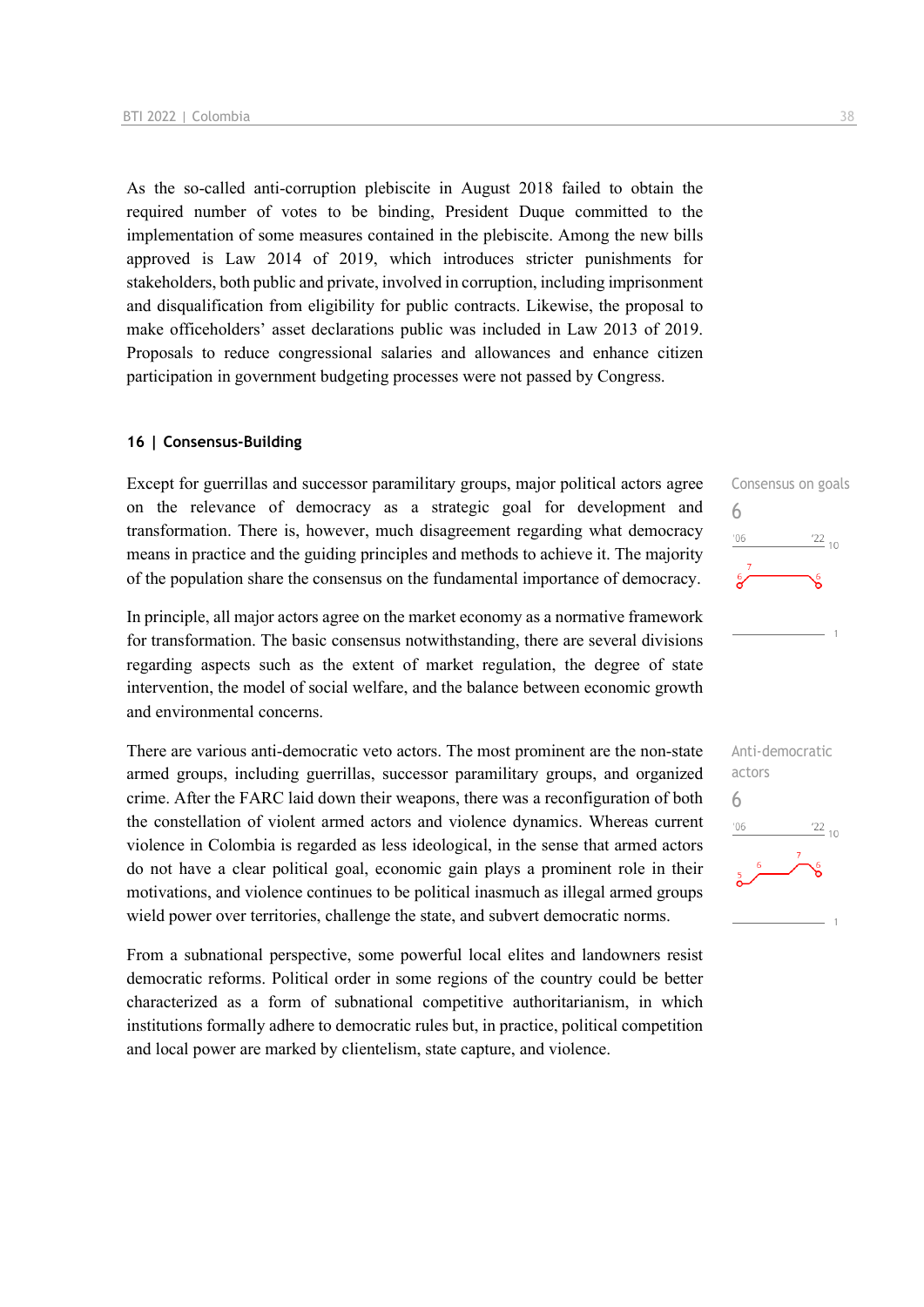Colombian society is divided: rich vs. poor, urban vs. rural, left vs. right, and the divisive legacies of violence and war. The peace process with the FARC created a new schism. The current political leadership has done little to reduce the polarization of structural conflicts. Instead of seeking alternatives to transcend the cleavages, President Duque and his political allies have leveraged the opposition to the peace accord and exploited other divisive policy issues for their political benefit. The response to social mobilization has mostly been characterized by a combination of stigmatization and violence, and dialogue has only been suggested after violent clashes between the police and the protesters had led to deaths.

The political leadership ignores the majority of civil society actors and takes only some sectors into account, in particular, powerful economic groups and businesses. Before the COVID-19 pandemic, President Duque put in motion a program of public listening exercises, traveling to different locations across the country. While these activities gave the feeling of a president committed to citizens, the impact of such events on policymaking was negligible. As a consequence of the wave of protests in 2019, President Duque proposed the beginning of a "grand conversation" encompassing all segments of civil society. This mechanism had no bearing on agenda setting and policy formulation and was disrupted by the COVID-19 pandemic.

Colombia is a war-torn country that has not reached a consensus on how to cope with the past and pursue justice and reconciliation. Law 1448, passed in 2011 under President Santos and known as the Victims Law, set the legal basis for reparation to victims and the creation of the National Center for Historical Memory. In January 2021, President Duque extended the validity of this law until 2031.

Transitional justice was a core component of the peace agreement with the FARC guerrillas. The Special Jurisdiction for Peace (JEP), the Commission for the Clarification of the Truth, Coexistence, and Non-Recurrence (CEV), and the Missing Persons Search Unit (UBPD) comprise the Comprehensive System of Truth, Justice, Reparation, and Non-Repetition (SIVJRNR). This system has been the main target of attacks by people opposing the peace agreement. In the period under review, President Duque and the Centro Democrático political party have relentlessly impugned the system, namely the JEP, arguing that it was designed to grant impunity to the FARC. The government blocked the approval of laws necessary for the JEP to operate and cut the budget of the institutions named above. Meanwhile, victims' organizations, NGOs, civil society groups, and the international community have expressed their support for the system.

Cleavage / conflict management 5  $n<sub>6</sub>$  $\frac{22}{10}$ Civil society participation 4  $\frac{22}{10}$  $^{\prime}06$ 

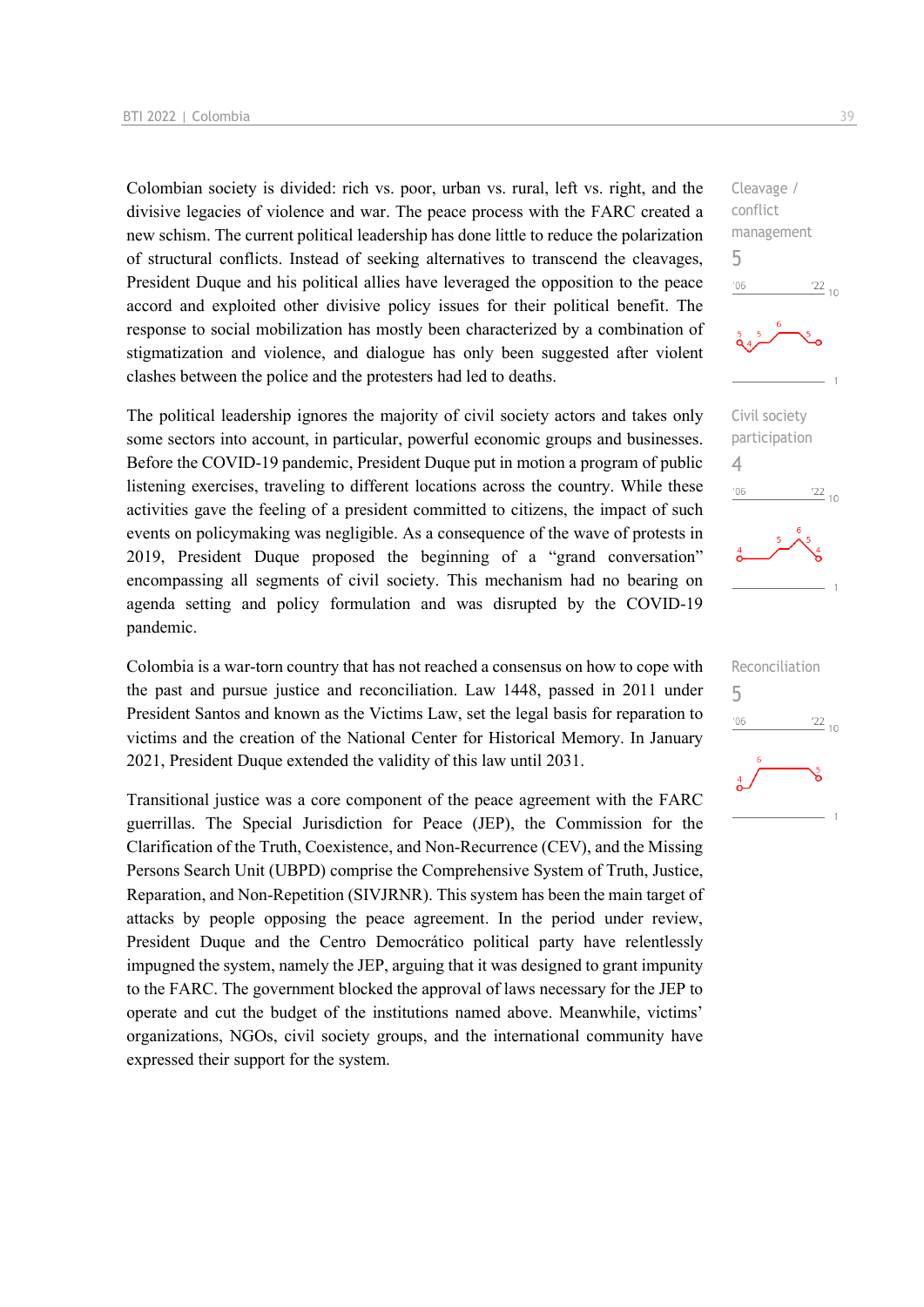#### **17 | International Cooperation**

Colombia's development strategy is oriented toward the provision of the best conditions for foreign investment and trade openness. The country actively cooperates with multilateral organizations, such as the IMF, the World Bank, the Inter-American Development Bank (IADB), and the OECD, to develop reforms according to free-market principles and international standards.

Over the last few years, the fulcrum of international support for Colombia has been the peace process with the FARC. The international community's support was a crucial component of the negotiated peace in the administration of former president, Juan Manuel Santos. In the period under review, the mismatch between international donors' priorities and the current government's half-hearted implementation of the agreement has precluded the effective use of support. Additionally, a lack of transparency in resource allocation and failures in evaluation mechanisms affect the success of projects in the long run.

The National Development Plan 2018-2022 includes the creation of a National System of International Cooperation in order to improve the governance of international assistance. According to the Presidential Cooperation Agency (ACP), in 2019 foreign aid to Colombia amounted to \$713,436,605 and encompassed 348 projects.

For the most part, the government acts as a credible and reliable partner. Colombia is a committed member of several multilateral organizations and has actively contributed to initiatives of regional cooperation. Likewise, the country has a positive record of compliance with international agreements and especially economic commitments. For example, it has become a member of the OECD, which was largely due to the credible reforms and changes adopted by the government to align with recommendations and good practices of the OECD. With the announcement of its membership of the OECD, Colombia's status as an investment destination improved.

However, the position of the Duque administration vis-à-vis negotiated peace initiatives undertaken by former president Santos have caused friction. Following a bomb attack on a police academy in Bogotá perpetrated by the ELN in 2019, President Duque suspended the peace talks with the left-wing guerrilla group and requested the extradition of the ELN representatives located in Havana. Cuba refused the request arguing that it is obliged to under the negotiation protocols established between the Cuban and Colombian states in the case of a rupture in the talks. In turn, the Colombian government stated that, as the protocols had been agreed with the government of former president Santos, they were no longer valid and, therefore, Colombia was not obliged to comply with them. Some experts have warned that Colombia's handling of this issue might hurt the prospects of securing international support for future peace negotiations.

Effective use of support 7  $\frac{22}{10}$  $-06$ 

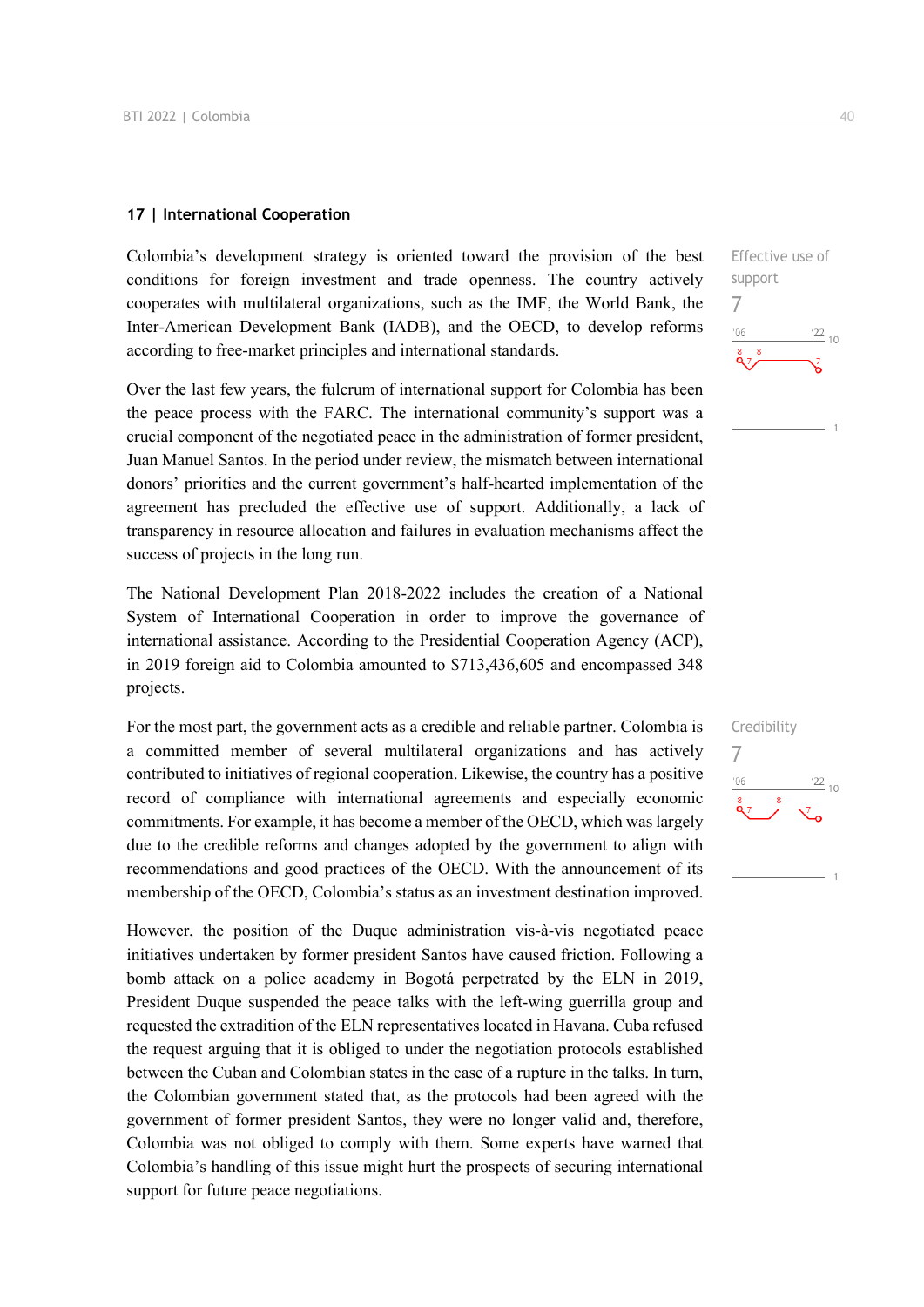Historically, Colombia's participation in regional organizations, such as the Andean Community (CAN), was somewhat sporadic, recalcitrant and often conflictual. However, the country has become increasingly more willing to cooperate with its Latin America neighbors, such as through the Pacific Alliance and the recently created Prosur. Colombia has done this without compromising its close relationship with the United States. A salient characteristic of regional cooperation under the presidency of Duque is the priority given to alliances with like-minded governments, at the expense of a more pragmatic approach to address regional issues.

The promotion of international and especially regional action to protect human rights and foster a democratic transition in Venezuela is a top priority for President Duque. Under the framework of the regional Lima Group, Colombia has led several initiatives to support the Venezuelan opposition to the regime of Nicolás Maduro and draw international attention to the situation in the neighboring country.

Colombia assumed the pro tempore presidency of Prosur in December 2020. Prosur serves as a coordination forum for the promotion of democracy in the region, and currently the most urgent issue is political transition in Venezuela. Besides Colombia, Prosur's members are Argentina, Brazil, Chile, Ecuador, Guyana, Paraguay, and Peru.